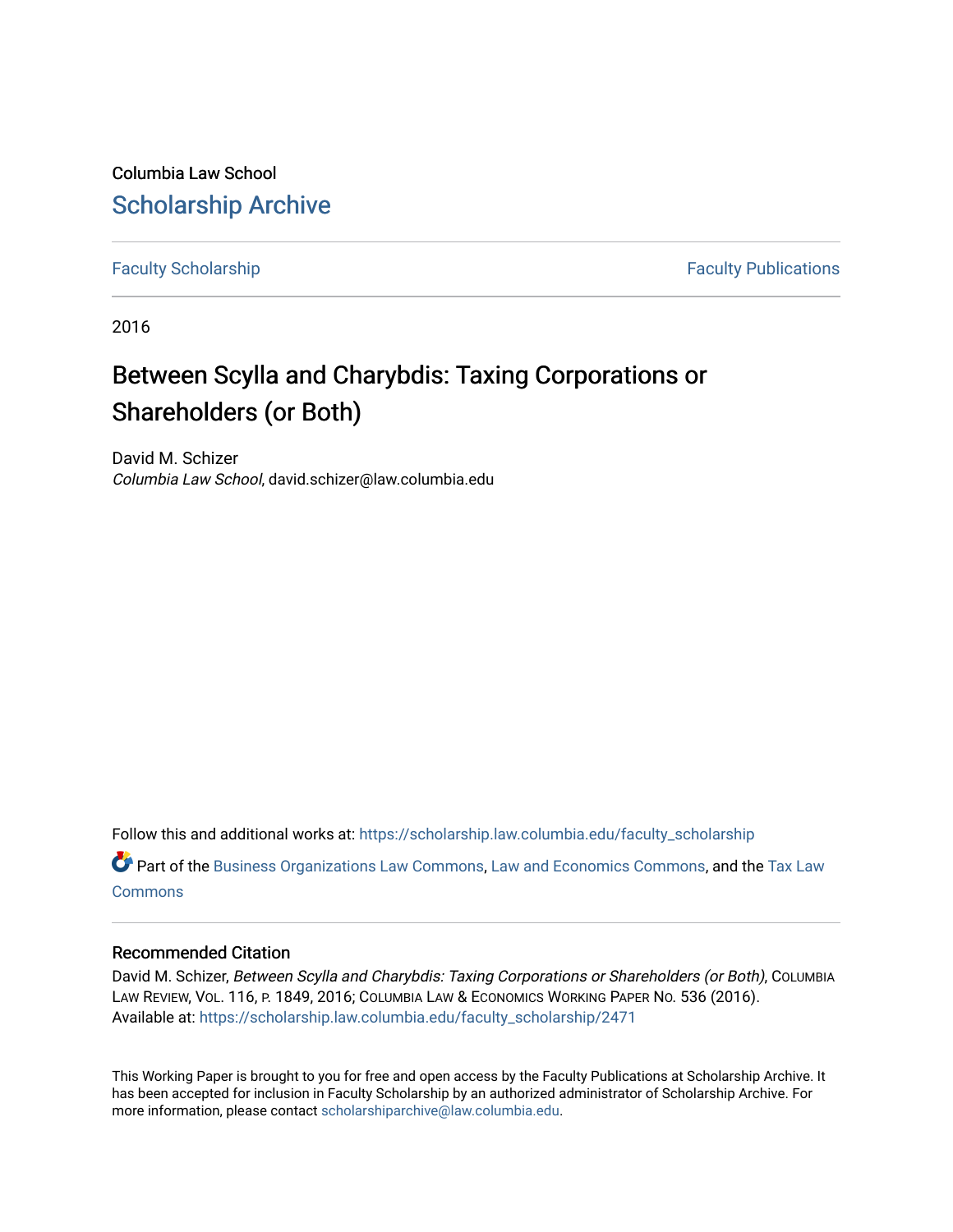# **ESSAY**

## BETWEEN SCYLLA AND CHARYBDIS: TAXING CORPORATIONS OR SHAREHOLDERS (OR BOTH)

#### *David M. Schizer* \*

*The United States taxes both corporations and shareholders on corporate profits. In principle, the United States could rely on only one of these taxes, as many commentators have suggested. Although choosing to tax the corporation or its owners may seem like taking money from one pocket or the other, this Essay emphasizes a key difference: These taxes prompt different planning. Relying on one or the other mitigates some distortions and leaks, while exacerbating others. As a result, choosing which to impose is like navigating between Scylla and Charybdis.* 

*In response, this Essay recommends using both taxes for three reasons. First, if one tax is avoided, the other still raises some revenue. Second, if the goal is to deter a planning strategy, cutting the rate to*  zero is an overreaction. If the rate is low enough, paying a tax is *cheaper than avoiding it, since tax planning is not free. Third, if one tax is cut instead of repealed, the other can be correspondingly lower.* 

*Even so, using two taxes poses challenges as well. First, although the taxes are supposed to backstop each other, they cannot do so when a planning strategy avoids both. Second, using two taxes is likely to increase administrative costs. Third, coordinating the taxes to produce the right combined rate—ideally the rate for noncorporate businesses is not easy.* 

*This Essay also canvasses reforms to shore up both taxes. While the focus is on incremental reform, this Essay's central recommendation extends to more ambitious reforms as well. These reforms also benefit from using two taxes, instead of one.* 

| I. DUELING DISTORTIONS: SOME ARISE ONLY IN TAXING CORPORATIONS, |  |
|-----------------------------------------------------------------|--|
| WHILE OTHERS ARISE ONLY IN TAXING SHAREHOLDERS1857              |  |
| A. Corporate or Shareholder Taxes: Why It Matters 1857          |  |

<sup>\*.</sup> Dean Emeritus and Harvey R. Miller Professor of Law and Economics, Columbia Law School. I appreciate the helpful comments of Dan Amiram, Alan Auerbach, Jay Blumenstein, Tom Brennan, Arthur Feder, Dan Halperin, Robert Scarborough, Michael Schler, Willard Taylor, Al Warren, and participants at workshops at the American Enterprise Institute, Harvard Law School, Hebrew University, the National Tax Association, the Tax Club, and the Tax Forum.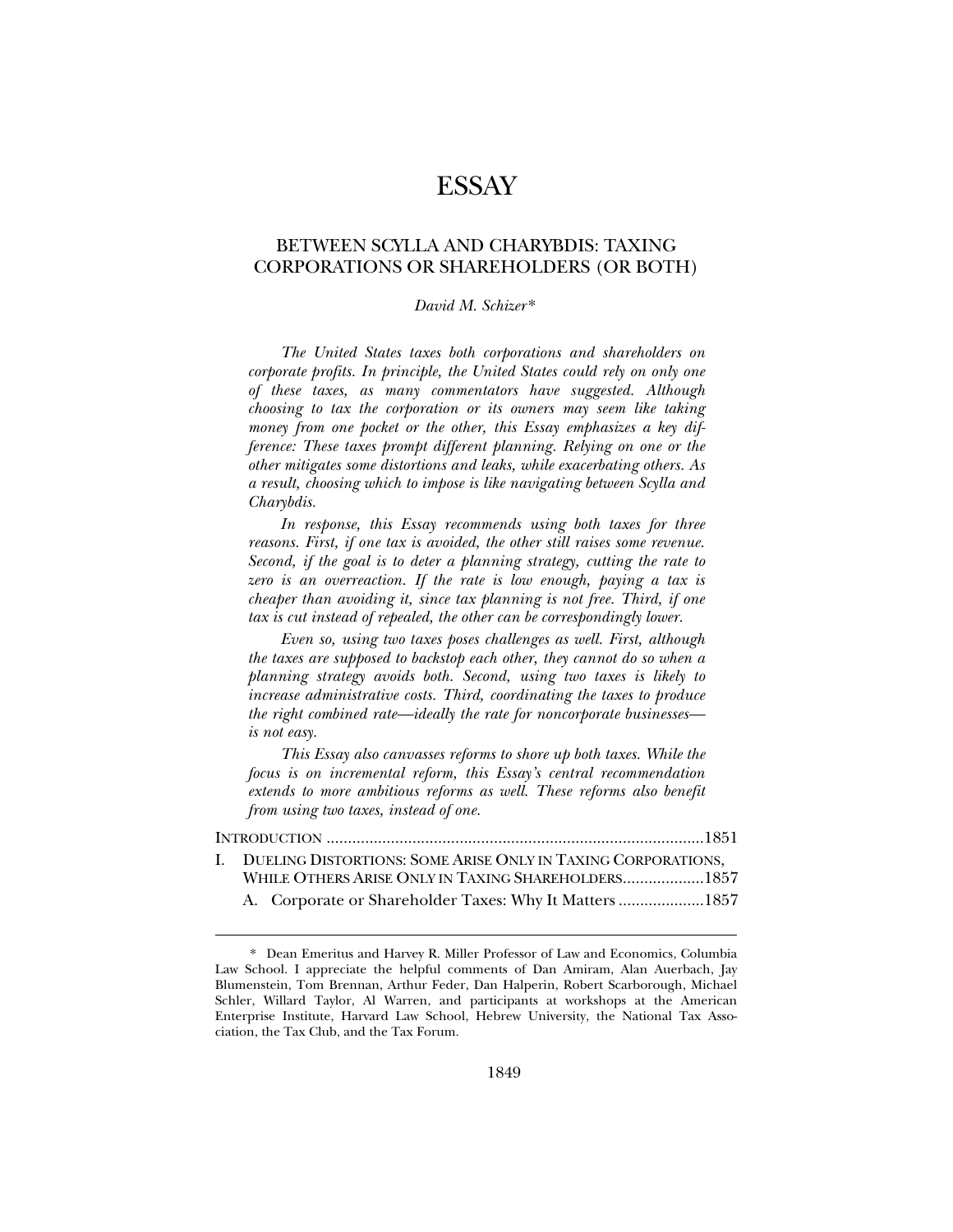1850 *COLUMBIA LAW REVIEW* [Vol. 116:1849

|     |                                                             | 1.             | Current Law: Different Tax Burdens and a Different       |  |
|-----|-------------------------------------------------------------|----------------|----------------------------------------------------------|--|
|     |                                                             | 2.             | Nominal Equivalence of Corporate and Shareholder         |  |
|     |                                                             |                |                                                          |  |
|     |                                                             | 3.             | Why Nominally Equivalent Taxes Are Different:            |  |
|     |                                                             | 4.             | Allocating the Tax Burden Between Corporations and       |  |
|     | В.                                                          |                | High Corporate Taxes: Planning Strategies and Other      |  |
|     |                                                             |                |                                                          |  |
|     |                                                             | 1.             |                                                          |  |
|     |                                                             | 2.             |                                                          |  |
|     |                                                             | 3.             |                                                          |  |
|     |                                                             | 4.             |                                                          |  |
|     |                                                             | 5.             | Comparative Advantage of Corporations over               |  |
|     |                                                             |                |                                                          |  |
|     |                                                             | 6.             |                                                          |  |
|     |                                                             | 7.             | Tailoring the Tax Burden to Individual Circumstances1874 |  |
|     | C.                                                          |                | High Shareholder Taxes: Planning Strategies and Other    |  |
|     |                                                             |                |                                                          |  |
|     |                                                             | $\mathbf{1}$ . |                                                          |  |
|     |                                                             | 2.             |                                                          |  |
|     |                                                             | 3.             |                                                          |  |
|     |                                                             | 4.             |                                                          |  |
|     |                                                             | 5.             |                                                          |  |
|     |                                                             | 6.             |                                                          |  |
|     |                                                             | 7.             |                                                          |  |
| II. |                                                             |                | <b>BALANCING COMPONENT-RATE DISTORTIONS: ADVANTAGES</b>  |  |
|     |                                                             |                |                                                          |  |
|     |                                                             |                |                                                          |  |
|     |                                                             | 1.             |                                                          |  |
|     |                                                             | 2.             |                                                          |  |
|     |                                                             | 3.             | Repeal of One Tax Puts More Pressure on the Other 1884   |  |
|     | В.                                                          |                |                                                          |  |
|     |                                                             | 1.             | Combined-Rate Decisions: Irrelevance of Rate             |  |
|     |                                                             |                |                                                          |  |
|     |                                                             | 2.             |                                                          |  |
|     |                                                             | 3.             |                                                          |  |
|     |                                                             |                |                                                          |  |
|     | Three Interrelated Choices for Incremental Reform1887<br>А. |                |                                                          |  |
|     |                                                             | 1.             | The Combined Rate on Corporate Profits1887               |  |
|     |                                                             |                |                                                          |  |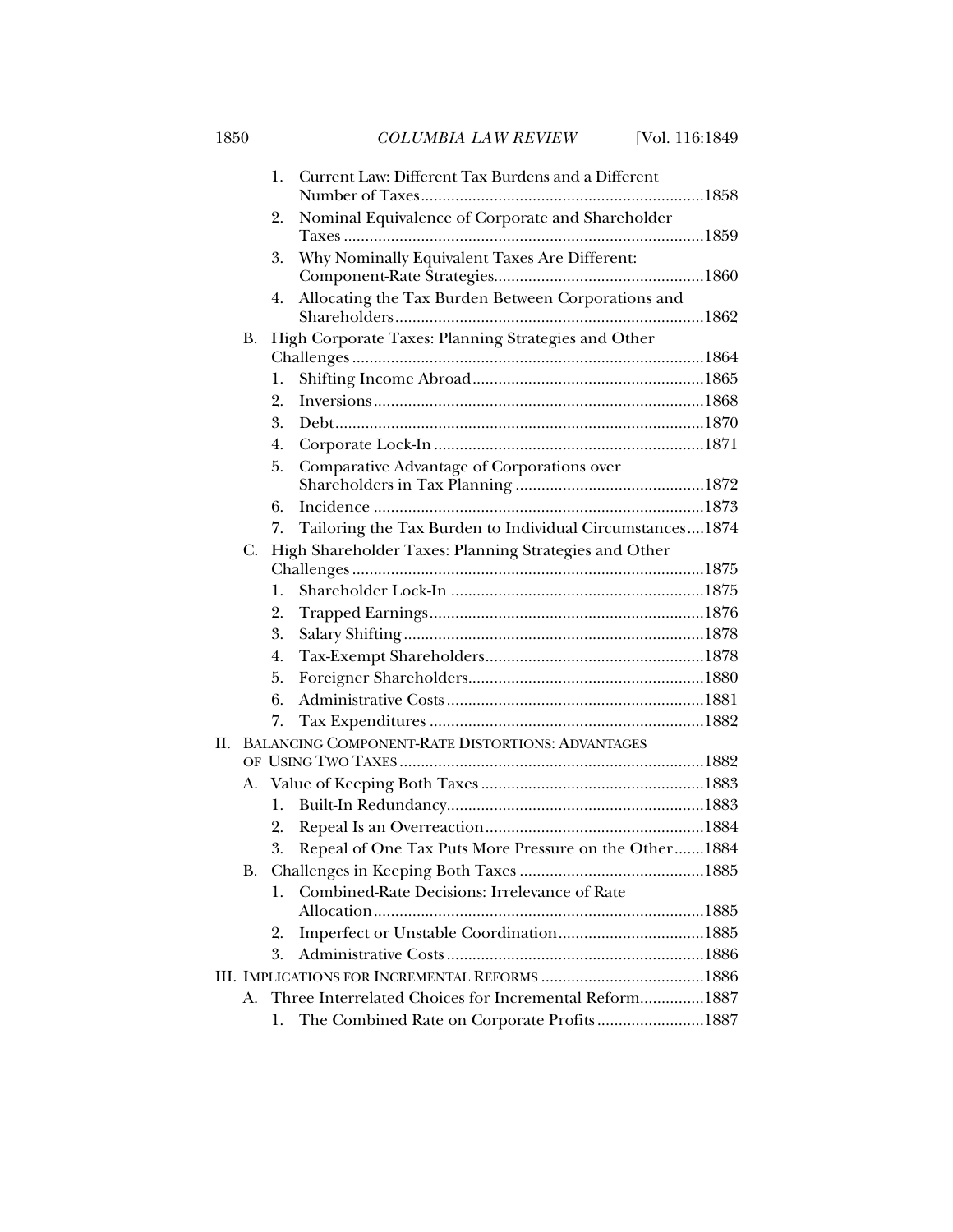l

|    |                                                | 2. The Balance Between Corporate and                      |  |  |
|----|------------------------------------------------|-----------------------------------------------------------|--|--|
|    |                                                |                                                           |  |  |
|    | 3.                                             |                                                           |  |  |
| В. |                                                |                                                           |  |  |
| C. |                                                | Incremental Reforms to Ease Distortions from a High       |  |  |
|    |                                                | Shareholder Rate and a Low Corporate Rate1891             |  |  |
|    | 1.                                             | Tax-Free Appreciation: Charitable Contributions and       |  |  |
|    |                                                |                                                           |  |  |
|    | 2.                                             | Salary Shifting and Trapped Earnings in Private Firms1892 |  |  |
|    | 3.                                             |                                                           |  |  |
|    | 4.                                             |                                                           |  |  |
|    | 5.                                             |                                                           |  |  |
| D. | Incremental Reforms to Ease Distortions from a |                                                           |  |  |
|    |                                                |                                                           |  |  |
|    | 1.                                             |                                                           |  |  |
|    | 2.                                             |                                                           |  |  |
|    | 3.                                             |                                                           |  |  |
|    |                                                |                                                           |  |  |

|  | IV. IMPLICATIONS FOR FUNDAMENTAL TAX REFORM 1902     |  |
|--|------------------------------------------------------|--|
|  |                                                      |  |
|  |                                                      |  |
|  | C. Mark-to-Market Accounting or Interest Charges1904 |  |
|  |                                                      |  |
|  |                                                      |  |
|  |                                                      |  |

#### **INTRODUCTION**

*So we sailed on through the narrow straits, crying aloud for fear of Scylla on the one hand while divine Charybdis sucked the sea in terribly on the other.*<sup>1</sup>

The United States taxes corporate profits twice. Corporations pay one tax, and shareholders pay another when they receive dividends or sell stock. Many commentators have criticized this "double tax," proposing instead to use only one of these taxes.<sup>2</sup> For instance, some want to replace the corporate tax with a mark-to-market tax on shareholders.<sup>3</sup>

 <sup>1. 12</sup> Homer, The Odyssey (A.S. Kline trans., Poetry in Translation 2004) (n.d.) (ebook).

 <sup>2.</sup> See infra notes 3–6 and accompanying text.

 <sup>3.</sup> The "realization" rule taxes shareholders only when they sell shares; in contrast, a "mark-to-market" rule taxes shareholders every year on changes in their shares' value, even if they do not sell. See Eric Toder & Alan D. Viard, Tax Policy Ctr., Major Surgery Needed: A Call for Structural Reform of the U.S. Corporate Income Tax 26–27 (2014) [hereinafter Toder & Viard, Major Surgery Needed], http://www.taxpolicycenter.org/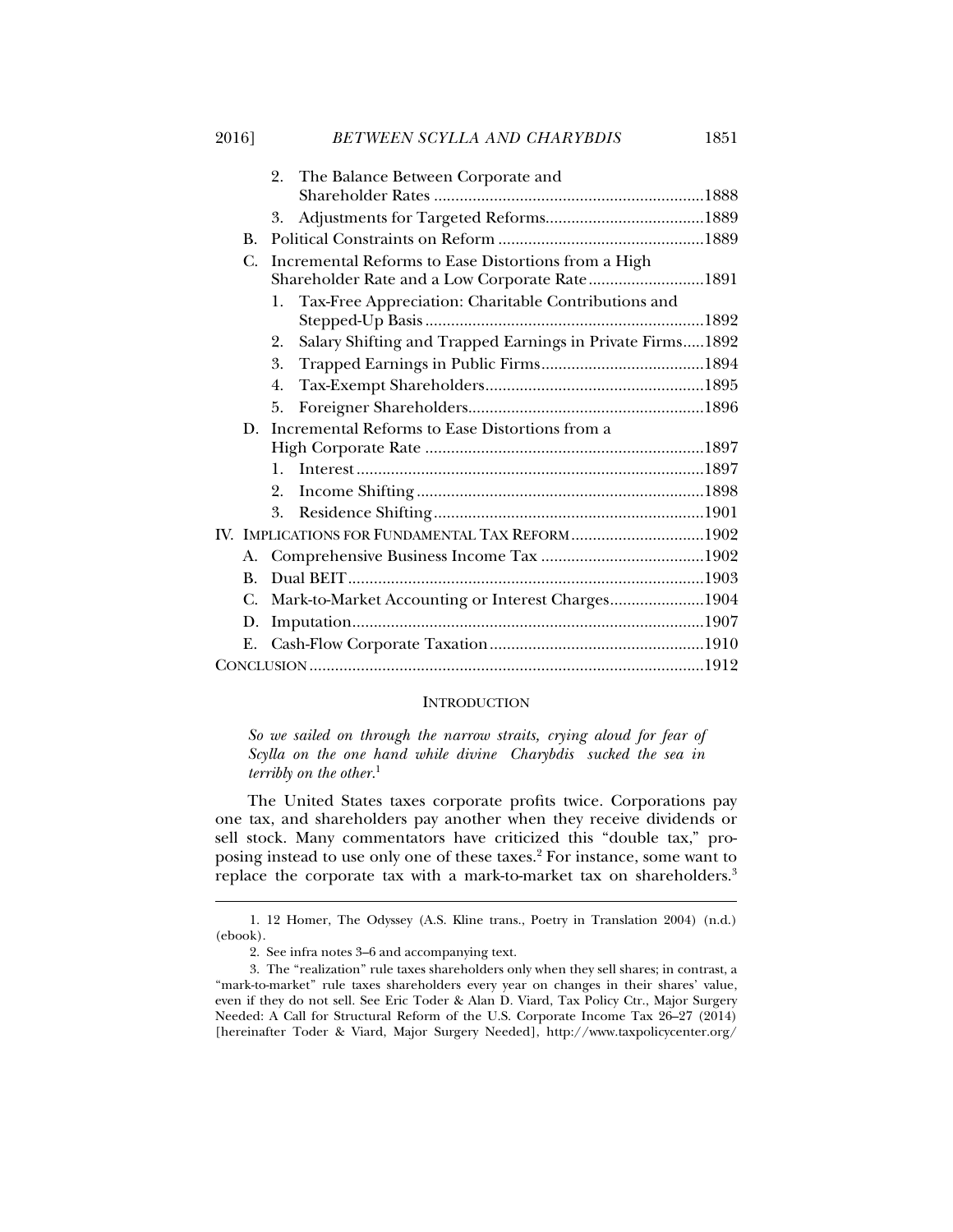Other proposals to repeal the corporate tax emerged in the 2016 presidential campaign.4 The mirror image is to keep the corporate tax and repeal the shareholder tax. For example, the "comprehensive business income tax" (CBIT), considered in an influential 1992 U.S. Treasury

 4. For example, former Governor of Louisiana Bobby Jindal proposed to eliminate the corporate tax. Alex Swoyer, Bobby Jindal Unveils Tax Plan, Would Eliminate Corporate Tax, Breitbart (Oct. 7, 2015), http://www.breitbart.com/big-government/2015/10/07/bobbyjindal-unveils-tax-plan-eliminate-corporate-tax/ [http://perma.cc/W88G-YCMQ]. Senator Rand Paul proposed to replace it with a value-added tax. Rand Paul, Blow Up the Tax Code and Start Over, Wall St. J. (June 17, 2015, 7:09 PM), http://www.wsj.com/articles/blow-upthe-tax-code-and-start-over-1434582592 (on file with the *Columbia Law Review*) (advocating for a "low, broad-based tax of 14.5% on individuals and businesses"); see also John H. Cochrane, Here's What Genuine Tax Reform Looks Like, Wall St. J. (Dec. 22, 2015, 7:00 PM), http://www.wsj.com/articles/heres-what-genuine-tax-reform-looks-like-1450828827 (on file with the *Columbia Law Review*) (calling for a repeal of the corporate tax).

publications/major-surgery-needed-call-structural-reform-us-corporate-income-tax/full [http://perma.cc/V75F-86XK] (proposing to replace the corporate tax with a mark-tomarket shareholder tax); Eric Toder & Alan D. Viard, Am. Enter. Inst. & Tax Policy Ctr., A Proposal to Reform the Taxation of Corporate Income 2 (2016) [hereinafter Toder & Viard, A Proposal], http://www.aei.org/wp-content/uploads/2016/06/A-proposal-toreform-the-taxation-of-corporate-income.pdf [http://perma.cc/3QT5-BFX2] (revising the proposal so corporate tax is retained but at only a 15% rate); see also Joseph M. Dodge, A Combined Mark-to-Market and Pass-Through Corporate–Shareholder Integration Proposal, 50 Tax L. Rev. 265, 266–68 (1995) (proposing to repeal the corporate tax and to replace it with a mark-to-market tax on shareholders of public corporations and a pass-through regime for privately held corporations); Deborah H. Schenk, Complete Integration in a Partial Integration World*,* 47 Tax L. Rev. 697, 697 (1992) ("I propose that an expanded subchapter S applicable to most nonpublicly held corporations be combined with an accrual tax on publicly held corporations to produce a workable complete integration system."); David J. Shakow, Taxation Without Realization: A Proposal for Accrual Taxation, 134 U. Pa. L. Rev. 1111, 1134–37 (1986) (proposing mark-to-market taxation for publicly traded stock and repeal of the corporate tax); Victor Thuronyi, The Taxation of Corporate Income—A Proposal for Reform, 2 Am. J. Tax Pol'y 109, 110 (1983) ("The basic thrust of the proposal is to repeal the corporate income tax on publicly held corporations and to tax their shareholders on the annual increase in value of their shares.").

Professor Michael Knoll would also tax corporate income based on changes in the value of corporate securities, but he would collect this tax from corporations. Michael S. Knoll, An Accretion Corporate Income Tax, 49 Stan. L. Rev. 1, 2–4 (1996). Professor Knoll assumes there will be a separate entity tax, in addition to the personal income tax, but does not defend the use of a second tax. Id. at 5 n.18 ("Of course, this article presumes that there is an entity-level corporate tax. I defend neither the double tax on corporate income nor the income tax . . . ."). Professor Joseph Bankman has also proposed taxing corporations on annual changes in their market value. See Joseph Bankman, A Market-Value Based Corporate Income Tax, 68 Tax Notes 1347, 1348 (1995). Like Professor Knoll, Professor Bankman assumes there will be a separate entity-level tax, but he observes that it "could be easily adapted to an integrated tax system. In that event, the [market value tax] would replace both the current entity-level corporate tax and the shareholderlevel tax on corporate distributions." Id. at 1349.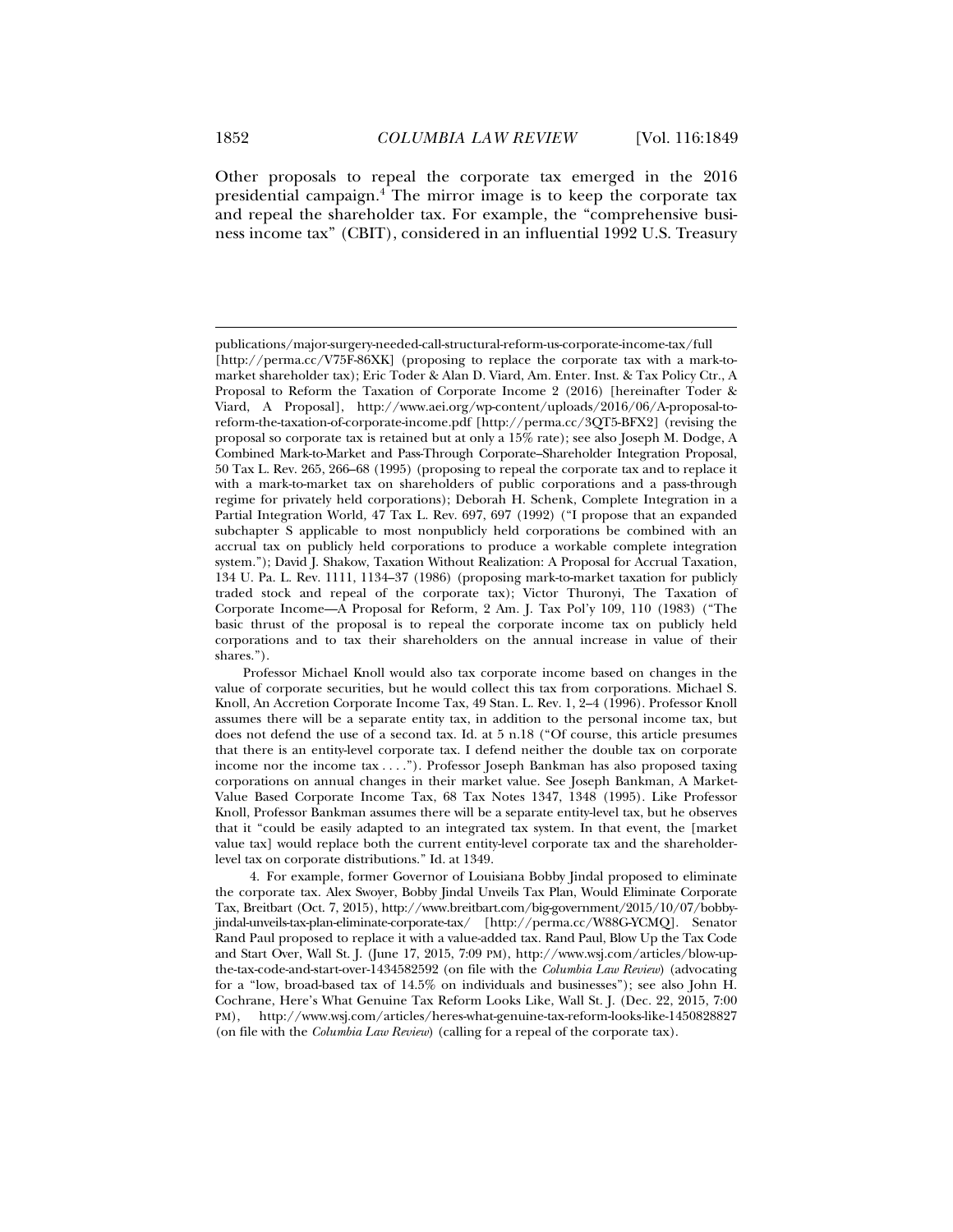report,<sup>5</sup> would eliminate the dividend tax and possibly also the capital gains tax.6

Although choosing to tax the corporation or its investors may seem like taking money from one pocket or the other, this Essay emphasizes a key difference: Corporate and shareholder taxes prompt different tax planning. Relying on one or the other mitigates some distortions and leaks, while exacerbating others.

At one end of the spectrum, what if Congress repeals the corporate tax and relies only on a (higher) shareholder tax? The good news is that this step eliminates familiar distortions from the corporate tax, such as a firm's incentive to earn income abroad and to change its tax residence.<sup>7</sup> But there is bad news as well. Because the shareholder tax is higher, the distortions it causes are more severe. For instance, shareholders have a stronger tax motivation to keep appreciated stock. In addition, taxexempt and foreign shareholders no longer pay tax (indirectly) through the corporate tax.<sup>8</sup>

As a result, relying only on the shareholder tax is problematic. To deal with these concerns, Congress can move to the other end of the spectrum, repealing the shareholder tax and relying solely on a (higher) corporate tax. But although this step eliminates distortions from the shareholder tax (such as the incentive to hold onto appreciated stock), it exacerbates distortions from the corporate tax (such as the incentive to shift earnings).<sup>9</sup> Since there are distortions either way, choosing which tax to use is like navigating between Scylla and Charybdis.

- 7. See infra section I.B.1–.2.
- 8. See infra section I.C.4–.5.
- 9. See infra section I.B.

 <sup>5.</sup> U.S. Dep't of the Treasury, Integration of the Individual and Corporate Tax Systems, Taxing Business Income Once (1992) [hereinafter Treasury, Integration Study], reprinted in Michael J. Graetz & Alvin C. Warren, Jr., Integration of the U.S. Corporate and Individual Income Taxes 35, 119 (1998) [hereinafter Graetz & Warren, U.S. Corporate and Individual Income Taxes] (analyzing CBIT prototype). In the 2016 campaign, Senator Marco Rubio made a proposal that was somewhat like CBIT: It would repeal investor-level taxes and tax corporations only at the entity level. See Elaine Maag, Roberton Williams, Jeff Rohaly & Jim Nunns, Tax Policy Ctr.: Urban Inst. & Brookings Inst., An Analysis of Marco Rubio's Tax Plan 1 (Feb. 11, 2016), http://www. taxpolicycenter.org/sites/default/files/alfresco/publication-pdfs/2000606-an-analysis-ofmarco-rubios-tax-plan.pdf [http://perma.cc/L8W5-KJ9S] (analyzing Rubio's suggested conversion of the federal income tax into a consumption tax by exempting most savings from both personal and business income taxes).

 <sup>6.</sup> In analyzing CBIT, the Treasury did not take a firm position about whether to tax capital gains, noting that "the fundamental problem of capital gains taxation in CBIT is similar to that encountered in other integration prototypes and either resolution (to tax or to exempt capital gains) will be controversial." Treasury, Integration Study, supra note 5, at 152. The Treasury observed that firms could eliminate capital gains tax on retained earnings with a dividend reinvestment plan. Id. ("If capital gains are taxed under CBIT, corporations might implement a dividend-reinvestment plan . . . to reduce the incidence of double taxation on retained earnings.").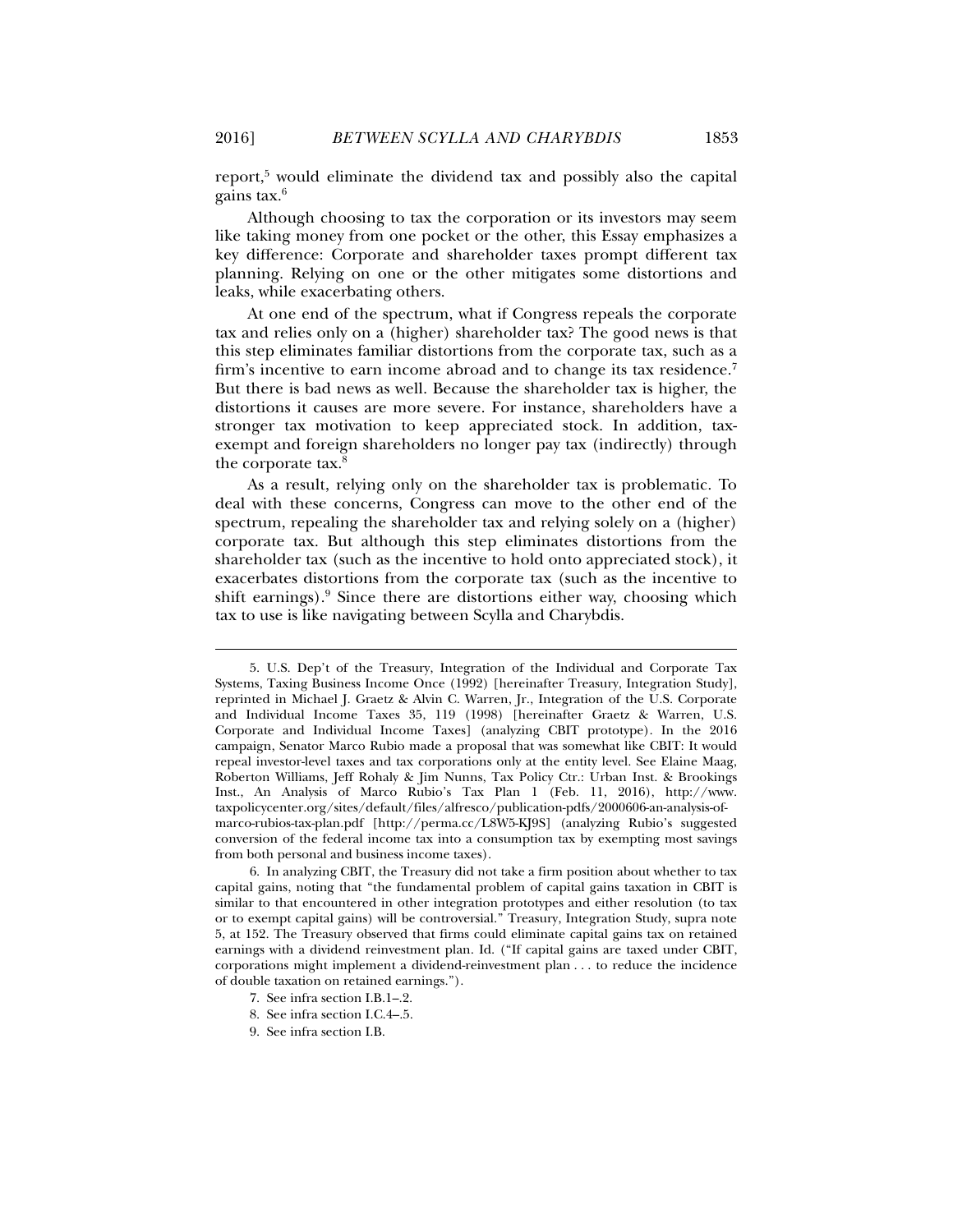In response, this Essay recommends using both corporate and shareholder taxes. The two rates should be coordinated so that they aggregate to the combined rate Congress wants, which ideally would be the same as the rate on pass-through businesses (or, at least, close to it).<sup>10</sup> The main goal of this Essay, then, is to defend the use of both taxes—in essence, to show "how I learned to love the double tax"11—and to calibrate the balance between them. At first blush, this argument seems counterintuitive. If both taxes are distortive, isn't it better to get rid of at least one? It seems odd to contend that "each tax is so flawed that we really need them both." But in fact, this is the case.

Using both taxes has three important advantages. First, if one is avoided, the other still raises some revenue. Second, if the goal is to deter a planning strategy, cutting the rate to zero is an overreaction. When the rate is low enough, paying a tax is cheaper than avoiding it, since tax planning is not free. For example, a firm's incentive to shift income abroad can be eliminated not only by repealing the corporate tax, as noted above, but also by cutting the rate to  $10\%$  or  $15\%$  (so it is competitive with the corporate rate in other countries). Third, if one tax is cut instead of repealed, the other can be correspondingly lower, and thus induces less planning. Proposals to use only one tax on business profits typically neglect these advantages of using two.12

Even so, using two taxes poses challenges as well. First, although the taxes are supposed to backstop each other, they cannot do so when a planning strategy avoids both.13 Second, ensuring that two taxes aggregate to a particular rate is not easy.14 This coordination is fairly blunt unless we shore up both taxes, so they are hard to avoid, and also use a sophisticated mechanism like an imputation system, which gives shareholders a credit for tax already paid by the corporation.<sup>15</sup> Third, using two taxes can increase administrative costs.16

 <sup>10.</sup> In the United States, "pass-through businesses," which include partnerships, limited liability companies, and S-corporations, are subjected to only one level of tax. In contrast, "C-corporations" are subjected to two taxes. See infra section I.A.1.

 <sup>11.</sup> Professor Herwig Schlunk uses a similar phrase in offering a very different justification for two taxes: One (the corporate tax) can fund services to businesses, and the other (the shareholder tax) can fund services to individuals. See Herwig J. Schlunk, How I Learned to Stop Worrying and Love Double Taxation, 79 Notre Dame L. Rev. 127, 171–77 (2003).

 <sup>12.</sup> Professor David Gamage has also emphasized the advantages of using multiple taxes, instead of a single instrument. David Gamage, The Case for Taxing (All of) Labor Income, Consumption, Capital Income, and Wealth, 68 Tax L. Rev. 355, 357 (2014). But he does not focus on corporate tax reform. As this Essay shows, this is a setting where this argument has particular resonance. Instead, Professor Gamage recommends separate taxes on labor income, consumption, capital income, and wealth. Id. at 358.

 <sup>13.</sup> See infra section II.B.1.

 <sup>14.</sup> See infra section II.B.2.

 <sup>15.</sup> See infra section IV.D.

 <sup>16.</sup> See infra section II.B.3.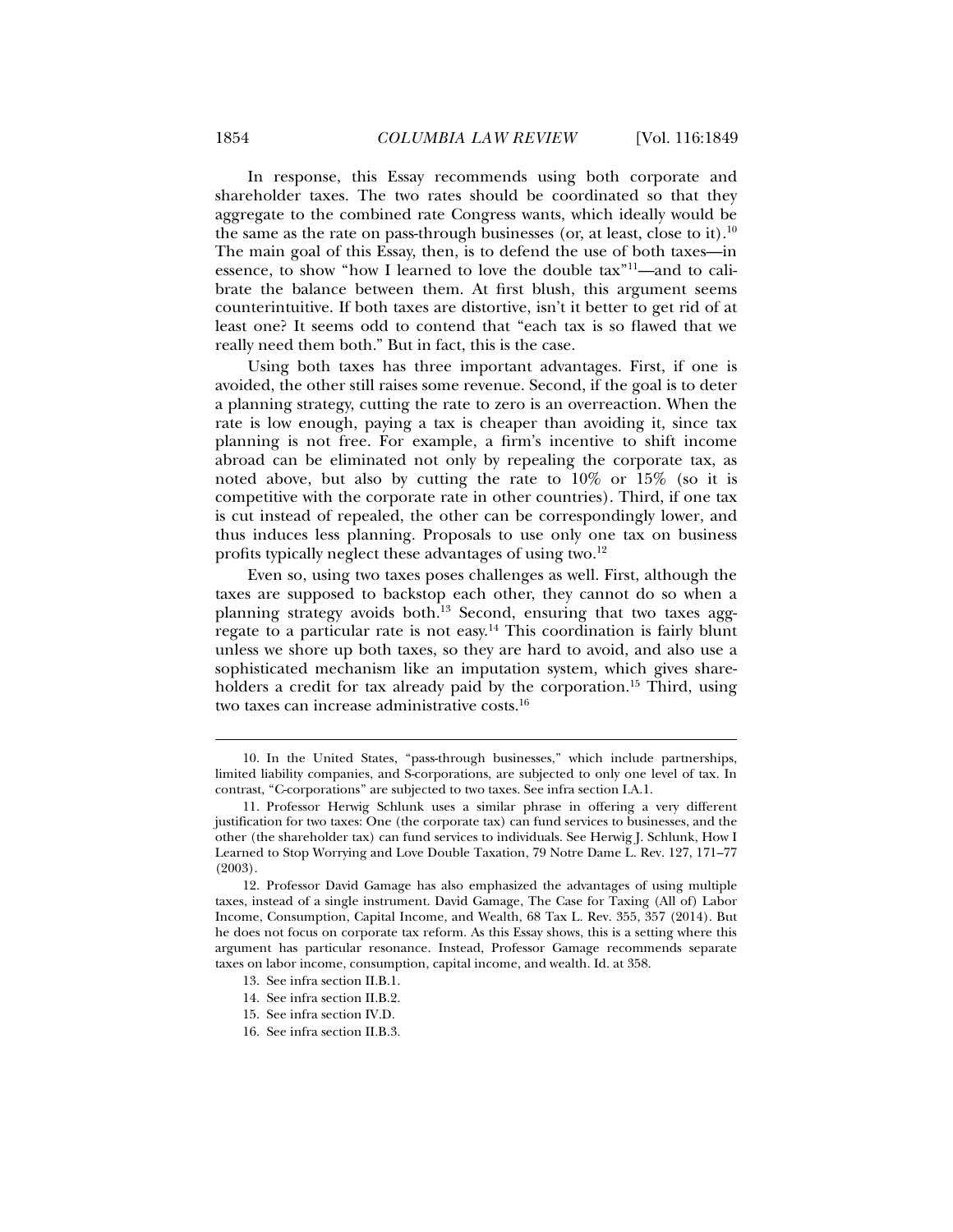Once Congress chooses the combined rate on corporate profits, how should it allocate this burden between corporate and shareholder taxes? Since lower rates discourage planning, the more distortive tax should be lower. The corporate tax is probably more distortive, so it should be cut significantly.17 The shareholder tax should be increased to make up the difference (or at least some of it).

How much of the tax burden should be shifted from the corporation to shareholders? Since the answer depends on how distortive each tax is, the analysis changes when reforms ease distortions in one tax or the other. For example, if a reform makes the shareholder tax harder to avoid, even a high shareholder rate does not motivate taxpayers to avoid the tax (since the reform keeps them from doing so). Once the shareholder tax becomes more reliable in this way, the corporate tax does not need to collect as much revenue, so its rate can be cut. In other words, shoring up the shareholder tax allows more of the tax burden to be shifted from corporations to shareholders. At the same time, the mirror image is also true: If a reform makes the corporate tax harder to avoid, this tax collects more revenue with fewer distortions, so the shareholder tax can be cut. Therefore, both taxes should be strengthened with incremental reforms. As each becomes more reliable—and thus collects more revenue with fewer distortions—the other does not have to collect as much revenue. This allows the other tax to use a lower rate, so it becomes less distortive. The bottom line, then, is that reforms ease the tradeoff between collecting tax from corporations, on the one hand, and shareholders, on the other.

In theory, if reforms could eliminate all distortions from one tax—so it could collect as much revenue as is needed without changing taxpayer behavior—the other tax would no longer be necessary. Yet as a practical matter, even fundamental reforms cannot eliminate every distortion; as a result, this Essay shows that these more ambitious reforms also benefit from using two taxes, instead of one.<sup>18</sup> For instance, repealing the corporate tax and replacing it with a mark-to-market tax on shareholders offers the significant advantage of eliminating the incentive to shift income. But this reform creates a new distortion: Stock in a public firm is taxed less favorably than investments that do not have to be marked to market. Even so, using two taxes can mitigate this distortion. If a modest corporate tax is retained, the shareholder rate can be lower, making stock more competitive with other investments.

Before proceeding to the analysis, six clarifications are in order. First, this Essay focuses on publicly traded businesses, since private firms usually do not pay corporate tax under current law and use other

 <sup>17.</sup> See infra section III.A.2.

 <sup>18.</sup> See infra Part IV.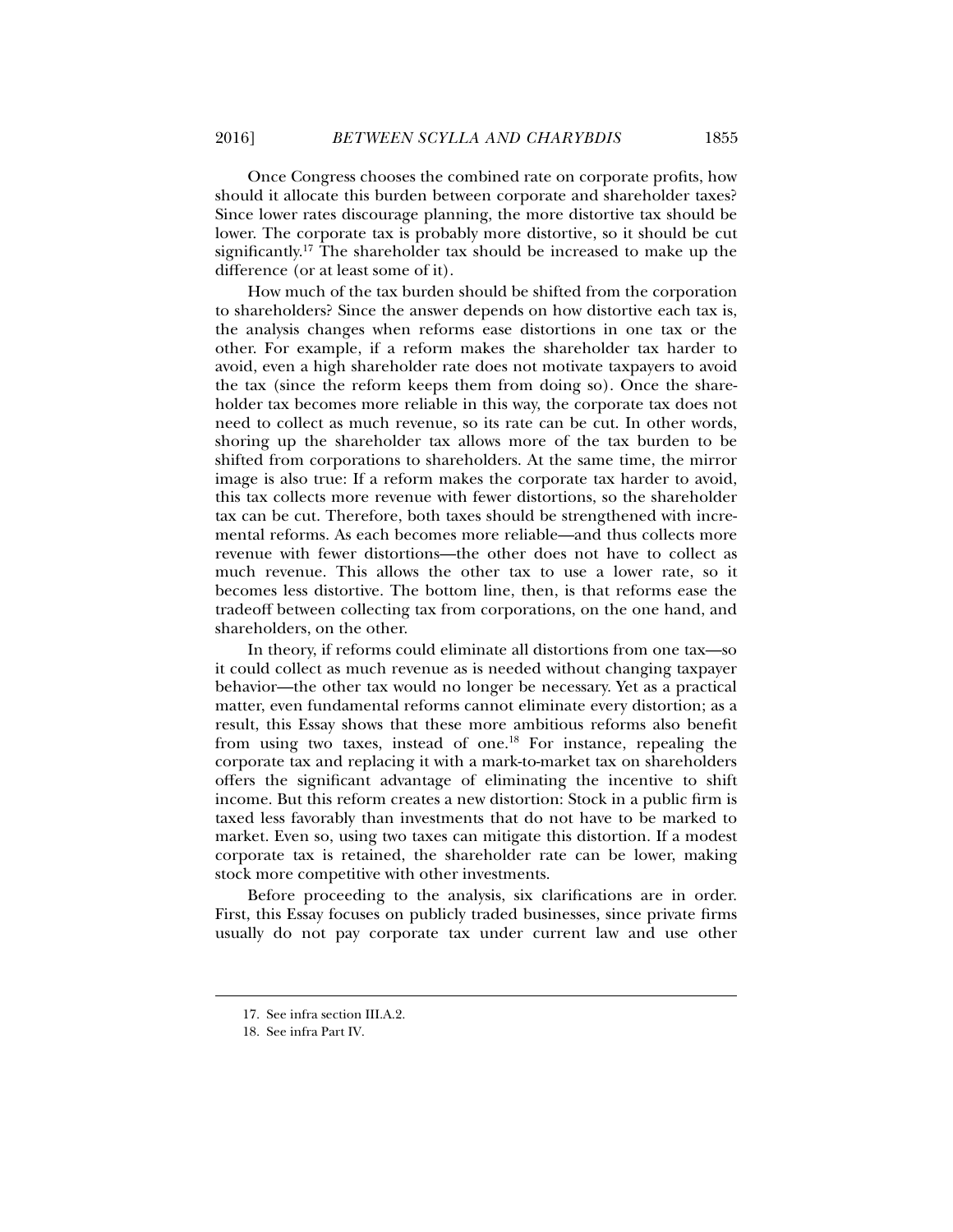planning strategies that are mostly beyond this Essay's scope.19 Second, this Essay generally assumes that income is the tax base, although some consumption-tax alternatives are discussed briefly as well.<sup>20</sup> Third, the goal is to maximize national welfare, instead of global welfare.<sup>21</sup> Fourth, this Essay does not focus on distribution, since the alternatives it compares—corporate and shareholder taxes—both tax capital income, and thus reach high-income taxpayers. Even so, distributional effects can still vary if the incidence of these taxes is different.<sup>22</sup> Fifth, this Essay focuses on where rates and rules should end up. How the transition should be managed—including whether changes apply only to new firms or new equity (e.g., to avoid windfalls), as well as whether changes should be phased in gradually—is beyond this Essay's scope. Finally, the focus here is on policy instead of politics, although political constraints are discussed briefly.23

This Essay proceeds in four Parts. Part I explains why nominally equivalent corporate and shareholder taxes induce different planning, and it surveys strategies used to avoid a high corporate tax, on the one hand, and a high shareholder tax, on the other. In response to these dueling distortions, Part II recommends using both taxes. Part III considers what the division of labor should be between these two taxes, as well as how to strengthen each with targeted reforms. Part IV extends the analysis to more comprehensive reforms, showing that they also benefit from using two taxes, instead of one.

 <sup>19.</sup> For example, high corporate rates can induce controlling shareholders to spend more on corporate expenses with a consumption element, such as expensive health plans, business travel, or company cars. See, e.g., Scott Lynch, 26 Small Business Experts Reveal Their Top Tax Tips for Small Business Owners to Get Bigger Tax Breaks, Direct Capital: Bus. Insights (Dec. 17, 2014), http://blog.directcapital.com/business-insights/smallbusiness-tax-tips/ [http://perma.cc/BVY6-JDWS]. In addition, as discussed below, differences between the corporate and personal rates can influence how much cash controlling shareholders leave in the firm, as well as their preference for salary or dividends. See infra sections I.C.2–.3.

 <sup>20.</sup> This assumption does not flow from a conviction that income is a better base, since there are reasons to prefer consumption. See generally Joseph Bankman & David A. Weisbach, The Superiority of an Ideal Consumption Tax over an Ideal Income Tax, 58 Stan. L. Rev. 1413, 1414 (2006). Rather, this Essay focuses on income based on the assumption that corporate tax reform is likely to proceed incrementally.

 <sup>21.</sup> For a discussion of the relative merits of maximizing global or national welfare in designing international tax rules, see Daniel N. Shaviro, Fixing U.S. International Taxation 15 (2014).

 <sup>22.</sup> The concept of tax incidence describes who bears the economic burden of a tax. In some cases, those who pay a tax—in the sense that they write the check—are able to shift this cost to others and thus do not really bear it. For a discussion of this concept, see infra section I.B.6.

 <sup>23.</sup> See infra section III.B.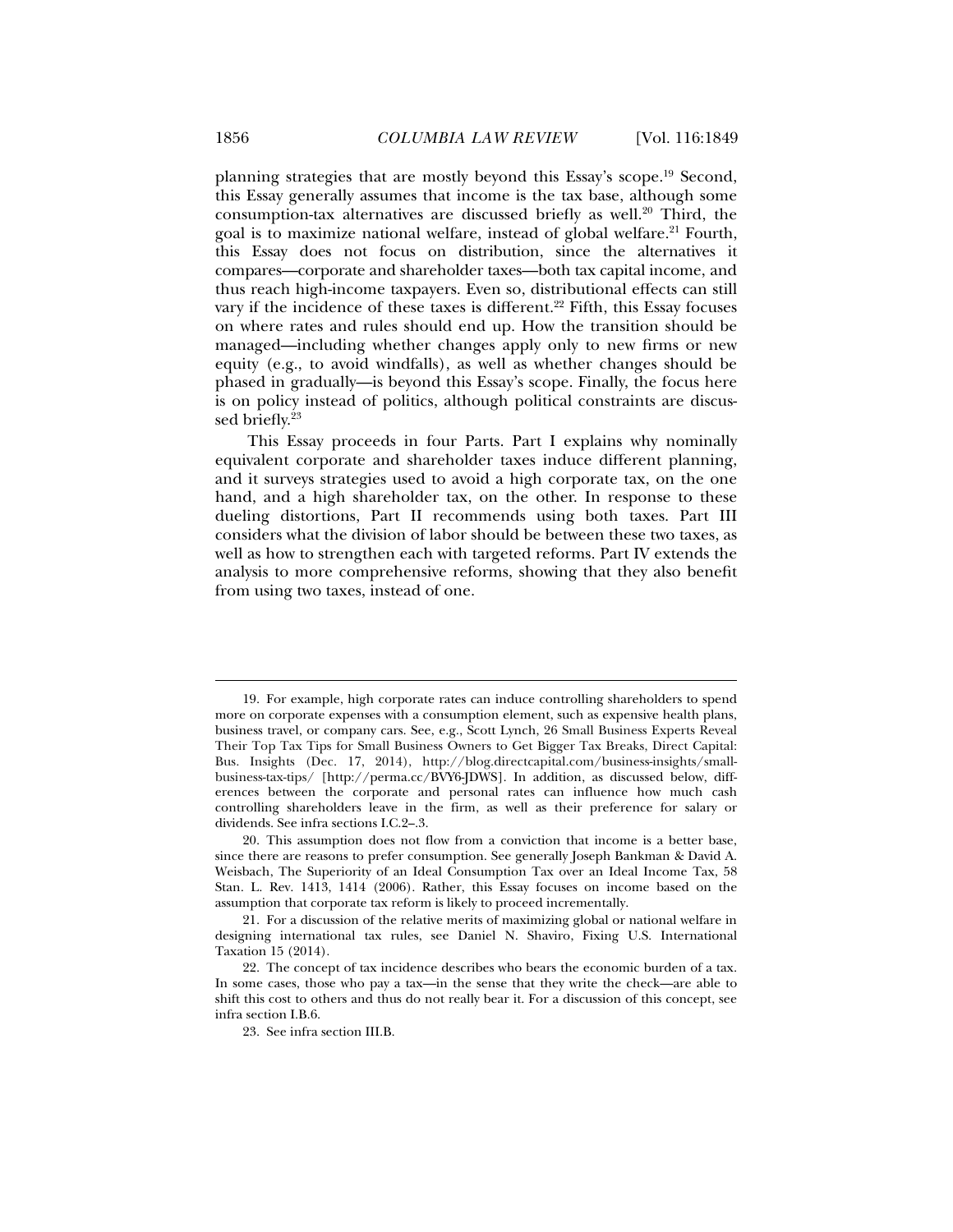#### I. DUELING DISTORTIONS: SOME ARISE ONLY IN TAXING CORPORATIONS, WHILE OTHERS ARISE ONLY IN TAXING SHAREHOLDERS

Should tax on businesses be collected from the business itself, its investors, or both? This choice would be unimportant—like taking money from one pocket or the other—if corporate and shareholder taxes were interchangeable. But in fact, these taxes measure income differently. Some planning strategies avoid one tax but not the other. As a result, the choice to tax corporations or shareholders influences which distortions arise, as well as how much revenue is raised.

In principle, there are two ways to deter these planning strategies. One is to tighten up the relevant rules, so the strategies would no longer be effective at reducing the tax bill. Parts III and IV offer examples of how to reform the relevant rules. But unfortunately, these reforms face familiar administrative and political barriers, which have impeded reform so far and may well continue to do so.

Alternatively, a second way to deter planning strategies is to cut (or even repeal) the relevant tax. After all, avoiding a 15% tax offers less tax savings—and thus justifies less effort and expense—than avoiding a 40% tax.

Yet even though cutting one tax eases the distortions it causes, this progress comes at a cost: If Congress makes up the revenue by increasing the other tax, the distortions from this tax become more severe. In other words, changing the mix of rates solves one set of problems but exacerbates another. For instance, a low (or 0%) corporate rate reduces the appeal of strategies to avoid the corporate tax, which are described in section I.B. Yet if the cut in the corporate tax is funded with an increase in the shareholder tax—so, for instance, the corporate tax is  $0\%$  and the shareholder tax is 40%—taxpayers would have a correspondingly stronger incentive to avoid shareholder taxes. A key point, moreover, is that they would use different strategies to do so. As a result, the system would confront another set of distortions and challenges, which are canvassed in section I.C.

Because of these dueling distortions, collecting tax from either corporations or shareholders is quite difficult, especially when the rate is high. As a result, relying on only one of these taxes is problematic. Part II shows why it is better to use both taxes, instead of only one. But first, this Part surveys the challenges with each tax to show why it matters whether tax is collected from corporations or shareholders.

#### A. *Corporate or Shareholder Taxes: Why It Matters*

The current rules for taxing businesses cause familiar distortions. Corporations are not taxed the same as pass-through entities, and debt is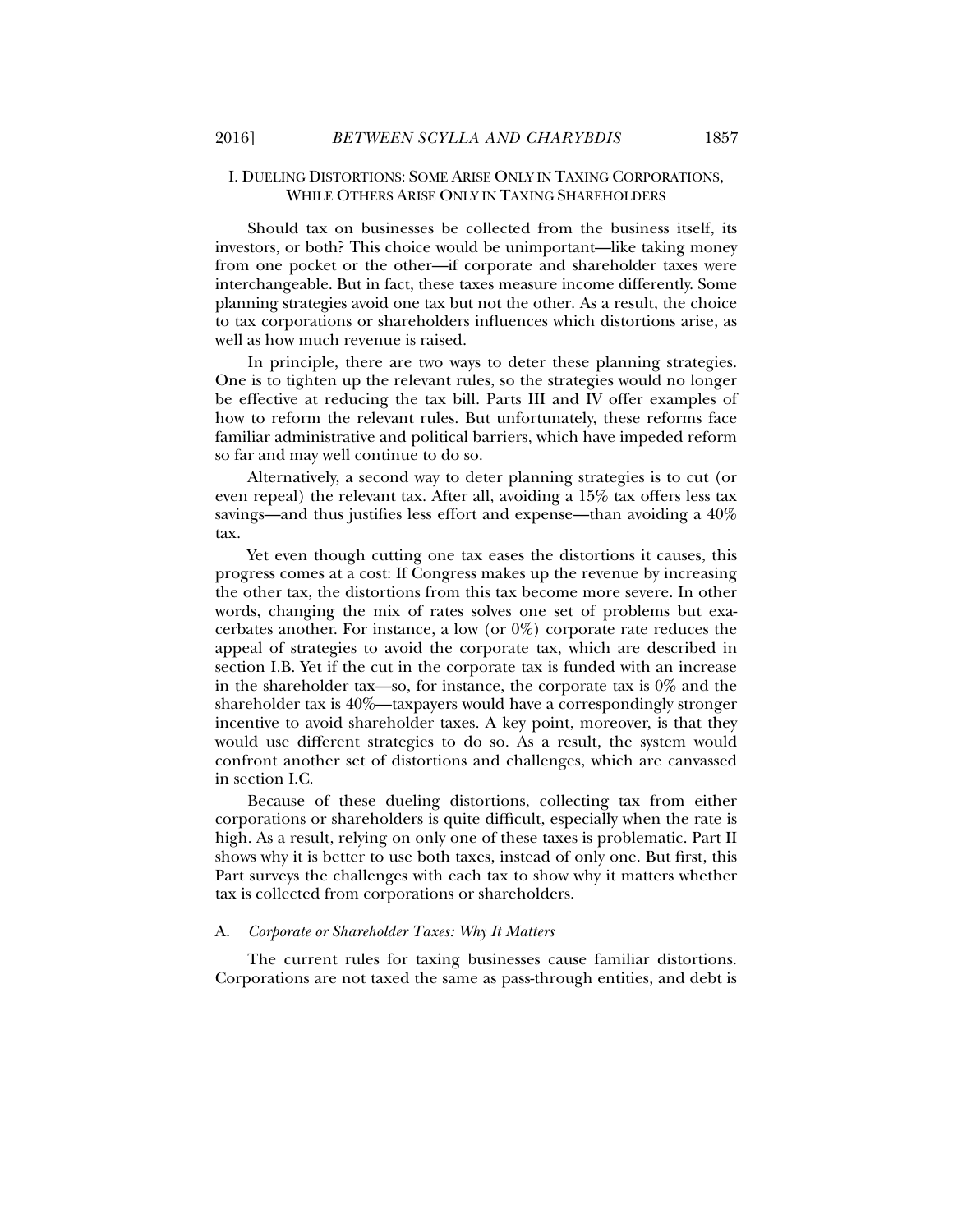taxed differently than equity.24 Not only are the rates different, but the number of taxes is also not the same. In some cases, only the investor is taxed; in others, the entity also pays tax. At first blush, who is billed for a tax seems much less important than the size of this bill. But in fact, the choice to tax corporations or shareholders matters a great deal, since these taxes define income differently. As a result, different planning strategies are used, so the distortions and revenue are not the same.

1. *Current Law: Different Tax Burdens and a Different Number of Taxes.* — Under current law, two familiar variables influence how large a business's tax burden is, as well as whether the business or its investors write the check. The first variable is whether the business is taxed as a corporation or a pass-through entity. Businesses taxed as corporations are called "Ccorporations." They are subject to a heavier tax burden, and tax is collected from both the firm and its owners. In the top bracket under current law, the firm pays a  $35\%$  corporate tax,<sup>25</sup> and shareholders pay a  $23.8\%$  tax when they receive a dividend or sell stock.<sup>26</sup>

In contrast, pass-through entities are subject to a lower tax burden and are taxed only once. The pass-through entity itself pays no tax. Instead, its owners pay the only tax, using the "personal" rate that applies to salaries, which currently is  $39.6\%$  in the top bracket.<sup>27</sup> As a result, the combined rate for C-corporations  $(50.5\%)^{28}$  is higher than the rate for pass-through entities (39.6%).

A second variable also affects a business's tax treatment: whether the firm is capitalized with debt or equity. Under current law, the extra tax burden on C-corporations, described above, arises only for equity and not for debt. When a C-corporation makes interest payments, the revenue funding these payments is taxed only once; the corporation is not taxed, since it can deduct interest payments.<sup>29</sup> Instead, only investors are

 <sup>24.</sup> See Alvin C. Warren, Jr., Am. Law Inst., Integration of Individual and Corporate Income Taxes (1993) [hereinafter Warren, ALI Integration Report], reprinted in Graetz & Warren, U.S. Corporate and Individual Income Taxes, supra note 5, at 618–22 (noting that differences in the treatment of corporations and pass-through entities, as well as differences in the treatment of corporate debt and equity, breed familiar distortions).

 <sup>25.</sup> I.R.C. § 11(b)(1)(D) (2012) (establishing a 35% tax rate for income above \$10 million).

<sup>26.</sup> The stated rate is 20%. Id.  $\S 1(h)(1)(D)$ . There also is a 3.8% surtax on net investment income. Id.  $\S 1411(a)(1)$ .

 <sup>27.</sup> For example, assume a limited liability company (LLC) that is wholly owned by an individual earns \$100. The LLC pays no tax, and the owner pays \$39.60 of tax. See id. § 1 (establishing a 39.6% rate for ordinary income in the top bracket).

 <sup>28.</sup> For example, if a corporation that is wholly owned by one shareholder earns \$100, the corporation pays \$35 of corporate tax. If the corporation pays a \$65 dividend, its shareholder pays a 20% capital gains tax of \$13 and a 3.8% surtax on net investment income of \$2.47 (assuming the shareholder is in the top bracket). See id. § 1411. As a result, \$49.53 is left after \$50.47 is paid in taxes.

 <sup>29.</sup> Id. § 163(a) (authorizing a deduction for an interest expense).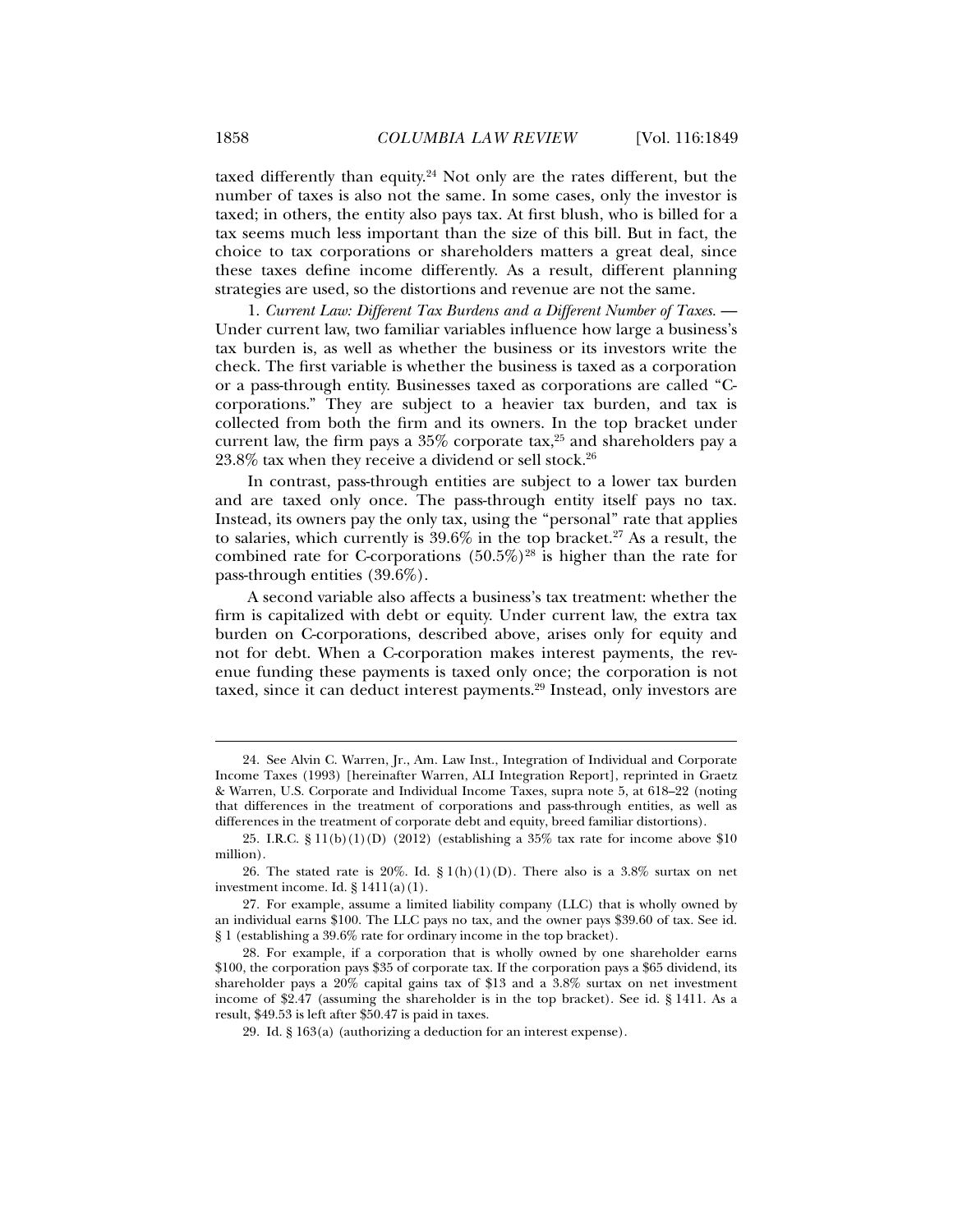taxed (i.e., on the interest payments they receive).<sup>30</sup> These lenders are taxed at their personal rate, which is  $39.6\%$  in the top bracket.<sup>31</sup> So under current law, corporate equity bears a higher tax burden (50.5%) than corporate debt (39.6%).

Notably, the same tax burden (nominally) applies to both passthrough equity and corporate debt (39.6%), and each is subject to only one tax. This tax is collected from owners in the case of pass-through entities and from lenders in the case of debt owed by C-corporations.

2. *Nominal Equivalence of Corporate and Shareholder Taxes.* — Of the two differences highlighted above—the rate and the number of taxes—the first initially seems more important. The difference between the 50.5% and 39.6% rates obviously matters. But the choice to collect tax from the firm or its shareholders appears to be less significant, since these taxpayers are related. After all, if a taxpayer has two bank accounts, does it matter if tax is collected from one or the other? Similarly, why should it matter if tax is collected from the owner's bank account, instead of the business's bank account?

If this initial impression is correct—so rates are important, but the choice to tax the business or its owners is not—the right solution is to conform the rates. This step, by itself, should eliminate the relevant distortions.

For example, assume Congress wants to tax all business profits at  $40\%$  and also uses  $40\%$  as the personal rate. (This Essay uses  $40\%$  as a recurring example, but this round number is merely illustrative and is not intended as a recommendation.)<sup>32</sup> In principle, a  $40\%$  combined rate can be implemented with a 40% corporate rate and no shareholder tax,<sup>33</sup> a 40% shareholder tax and no corporate tax,<sup>34</sup> or a 22.5% rate for both.<sup>35</sup>

 <sup>30.</sup> Id. § 61(a)(4) (including interest income in gross income).

 <sup>31.</sup> For example, assume a corporation borrows \$2,000 from a lender, paying 5% interest of \$100 per year. If the corporation uses this capital to generate \$100 of revenue, the corporation can deduct the \$100 of interest from \$100 of revenue and therefore has no taxable income (and nothing to distribute as a dividend to shareholders). The lender has \$100 of interest income and pays \$39.60 of tax (assuming the lender is in the top bracket).

 <sup>32.</sup> For a discussion of factors relevant to the choice of the combined rate, see infra section III.A.1.

 <sup>33.</sup> A total of \$40 of corporate tax is imposed on \$100 of earnings. The remaining \$60 can be distributed tax-free to the investor.

 <sup>34.</sup> If the corporation earns \$100, it pays no entity-level tax. The shareholder pays a \$40 tax, leaving \$60 after taxes.

 <sup>35.</sup> The right percentage is 22.5%, instead of 20%, since one tax is imposed on what is left over after the other has been paid. For instance, if \$100 of corporate earnings is taxed at 22.5%, and the remaining \$77.50 is distributed, the shareholder pays tax on the \$77.50 and not on the original \$100. Therefore, the shareholder has \$60 after paying a 22.5% tax of \$17.50.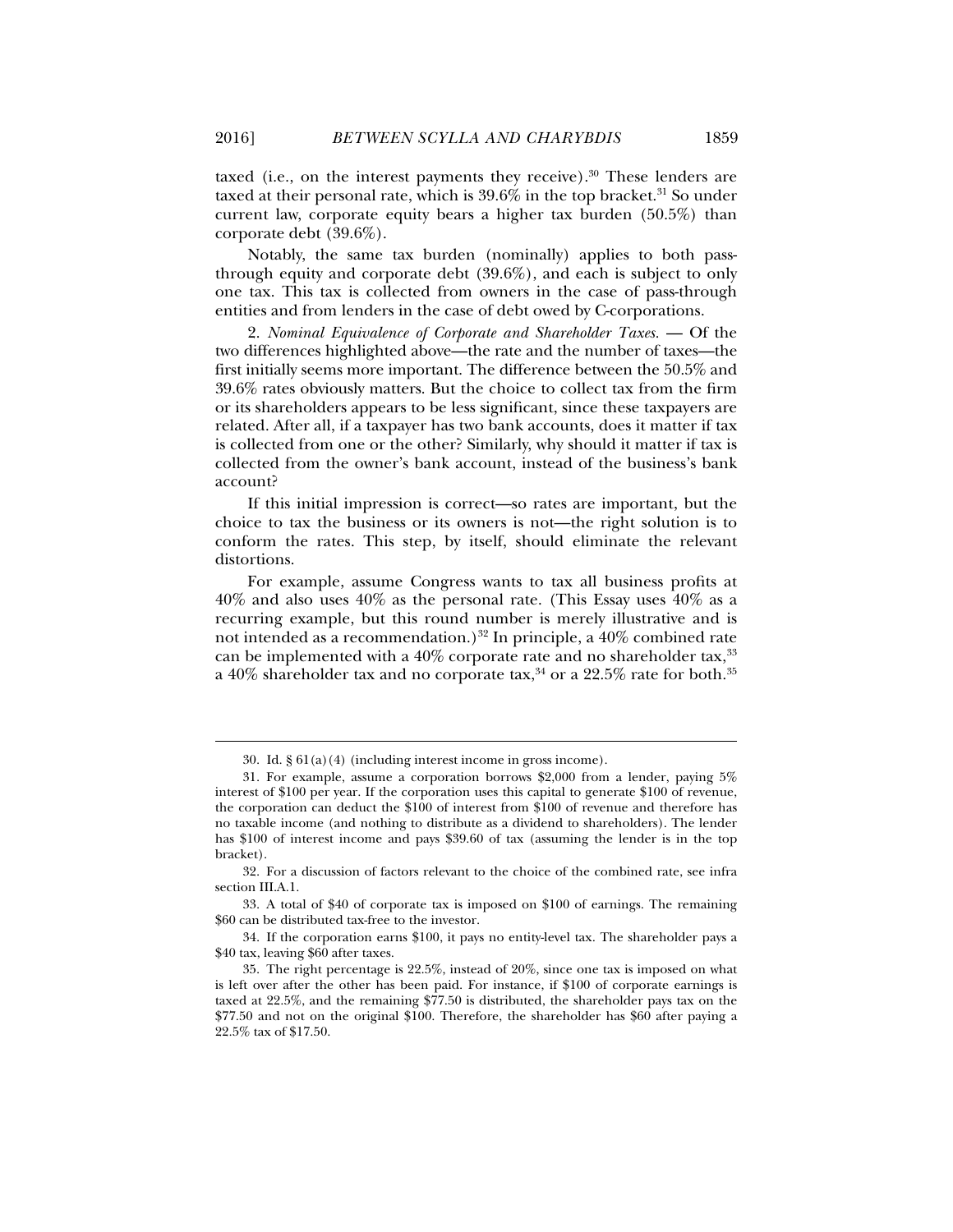Indeed, any of the pairs of rates in the following table seem to raise the same revenue and affect taxpayers in similar ways: 36

| Personal<br>Rate | Corporate<br>Rate | Shareholder<br>Rate | Corporation's<br>After-Tax<br>Profit on<br>\$100 of<br>Earnings | Dividend<br>Tax if<br>Corporation<br><b>Distributes</b><br>After-Tax<br>Profit | Shareholder's<br>After-Tax<br>Profit |
|------------------|-------------------|---------------------|-----------------------------------------------------------------|--------------------------------------------------------------------------------|--------------------------------------|
| 40.00%           | 35.00%            | $7.80\%$            | \$65.00                                                         | \$5.00                                                                         | \$60.00                              |
| $40.00\%$        | 29.50%            | 15.00%              | \$70.50                                                         | \$10.50                                                                        | \$60.00                              |
| 40.00%           | 27.00%            | 18.00%              | \$73.00                                                         | \$13.00                                                                        | \$60.00                              |
| 40.00%           | 25.00%            | 20.00%              | \$75.00                                                         | \$15.00                                                                        | \$60.00                              |
| 40.00%           | 20.00%            | 25.00%              | \$80.00                                                         | \$20.00                                                                        | \$60.00                              |
| 40.00%           | $18.00\%$         | 27.00%              | \$82.00                                                         | \$22.00                                                                        | \$60.00                              |
| 40.00%           | 15.00%            | 29.50%              | \$85.00                                                         | \$25.00                                                                        | \$60.00                              |
| 40.00%           | $7.80\%$          | 35.00%              | \$92.20                                                         | \$32.20                                                                        | \$60.00                              |

TABLE 1: NOMINALLY EQUIVALENT PAIRS OF CORPORATE AND SHAREHOLDER TAX RATES: COMBINED TAX OF 40%

Since these pairs of rates all yield the same combined 40% rate, they all initially seem equivalent, and thus seem equally able to eliminate the inconsistencies described above. All of these pairs seem to align the 40% personal rate with a  $40\%$  combined tax on corporate equity.<sup>37</sup> In so doing, each rate pair appears to conform the tax on corporate equity with the tax on pass-through equity, as well as the tax on debt.

3. *Why Nominally Equivalent Taxes Are Different: Component-Rate Strategies.* — But in fact, conforming rates is not enough. Although a 40% corporate rate might seem the same as a 40% shareholder rate, this apparent equivalence is misleading. Even when rates are the same, the tax treatment can still be different, since rates alone do not determine the tax burden. Rather, the definition of income is another key factor, and corporate and shareholder taxes use different definitions under current law. As a result, these taxes have different gaps, so a 40% corporate tax does not have the same effects or collect the same revenue as a 40% shareholder tax. In principle, Congress could conform these def-

 <sup>36.</sup> More generally, the pass-through tax (P) equals the combined corporate (C) and shareholder tax (S) when: *(1 - P) = (1 - C) (1 - S)*.

 <sup>37.</sup> Cf. George K. Yin, Achieving Integration Through Double Taxation, 56 Tax Notes 1365, 1367 (1992) (proposing an approach that would ask "whether the total income tax burden of a particular investor on corporate-source earnings, taking into account both the shareholder and corporate taxes, can be equated with the burden of that investor on the same amount of noncorporate-source earnings").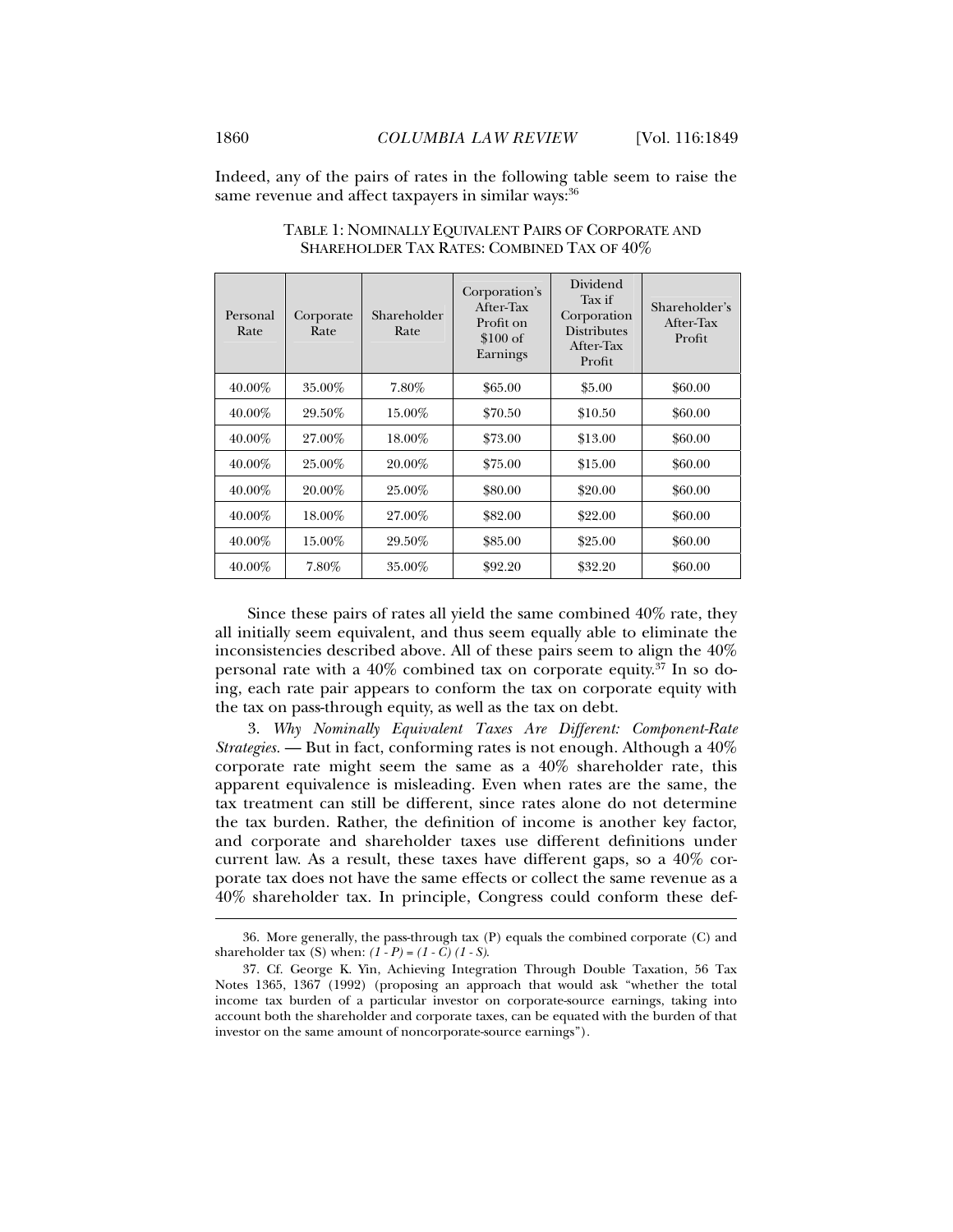initions of income, but this would require substantial changes in the relevant rules.

Indeed, there are five well-understood differences in these regimes. First, the corporate tax measures a firm's earnings, while the shareholder tax measures a shareholder's dividends and capital gains. In the long run, these metrics may well yield the same amount of income, since stock prices—and thus an investor's capital gains—are supposed to be a forecast of the firm's future earnings.38 But in the short run, these two measures can diverge.

Second, and relatedly, corporate and shareholder taxes do not come due at the same time, since some steps trigger one tax but not the other. For example, assume a shareholder buys stock in a corporation, which then rises in value because the firm buys an asset that appreciates. Sale of the asset triggers corporate tax, while sale of the stock triggers shareholder tax. Taking one of these steps triggers only one tax, not the other.39

Third, these taxes have different geographic boundaries. As a result, the shareholder tax sometimes applies when the corporate tax does not, and vice versa. For instance, assume a foreign corporation earns money abroad and distributes it to shareholders who are U.S. citizens. The corporation does not pay tax on this profit (since foreign corporations pay tax only on income earned in the United States), $40$  but U.S. shareholders do pay tax on these dividends (since dividends of U.S. shareholders are taxed, regardless of where the firm earned the profits).<sup>41</sup> In other words, this profit is taxed at the shareholder level, but not the corporate level.<sup>42</sup>

 <sup>38.</sup> See Knoll, supra note 3, at 2–3 ("In an efficient market, . . . the change in the aggregate market value of the corporation's shares will equal the change in the corporation's expected future returns, or its periodic income.").

 <sup>39.</sup> Professor David Weisbach has described this as the "dual ownership" problem and has argued that it is a source of "irreducible complexity" in the corporate tax. David A. Weisbach, The Irreducible Complexity of Firm-Level Income Taxes: Theory and Doctrine in the Corporate Tax, 60 Tax L. Rev. 215, 215 (2007).

 <sup>40.</sup> I.R.C. §§ 881–882 (2012) (taxing foreign corporations on income from U.S. sources).

 <sup>41.</sup> Id. § 61(a)(7); see also Reuven S. Avi-Yonah, The Structure of International Taxation: A Proposal for Simplification, 74 Tex. L. Rev. 1301, 1317 (1996) ("Domestic taxpayers are taxed by the United States because of their personal connection to the United States, that is, on the basis of residence; . . . [f]oreign taxpayers are taxed . . . on the basis of their territorial connection to the United States, that is, on the basis of source.").

 <sup>42.</sup> The opposite can also be true. For instance, assume a foreign corporation earns money in the United States, and this profit increases the value of stock held by foreign shareholders. The firm has to pay U.S. corporate tax (since the firm earned the income in the United States), see I.R.C. §§ 881–882, but foreign shareholders do not owe any U.S. tax (since foreigners do not have to pay U.S. capital gains tax). Id.  $\S$ § 881, 871(a)(2) (taxing foreigners' capital gains only if they satisfy the residence requirement). So in this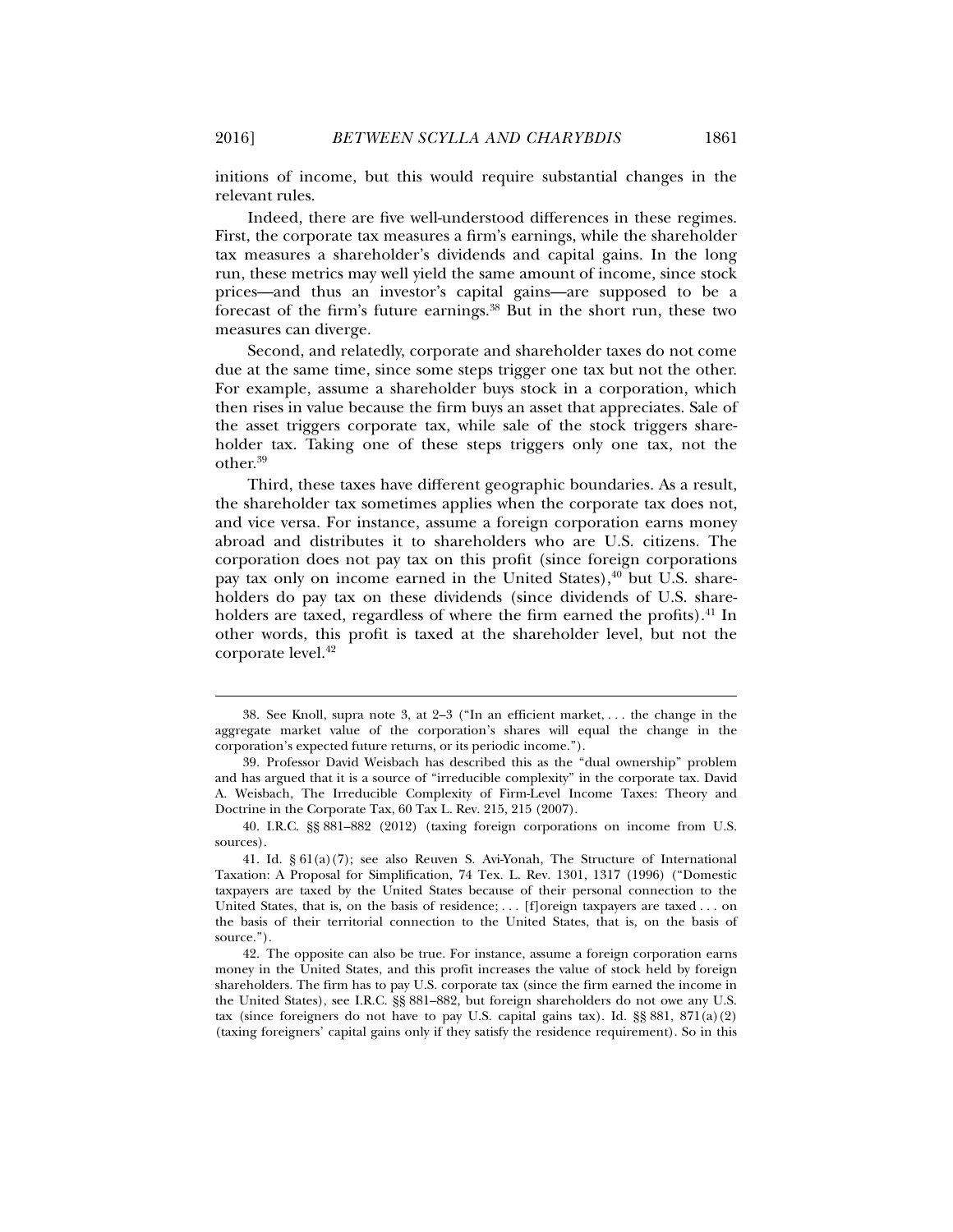A fourth difference arises when Congress pursues goals other than raising revenue. For some tax expenditures,<sup>43</sup> Congress uses the shareholder tax, but not the corporate tax. For other tax expenditures, the opposite is true. For example, Congress enacted the production tax credit to promote green energy.44 If a corporation produces electricity with wind turbines, this credit reduces its corporate tax bill. But if the firm distributes profits from wind energy to shareholders, the dividend tax still applies.<sup>45</sup>

Finally, another difference between corporate and shareholder taxes is that taxpayers face different nontax costs (or "frictions") in avoiding them. For example, to reduce their corporate tax bills, firms can draw on sophisticated legal and financial expertise. In contrast, shareholders who want to avoid the shareholder tax may not have access to the same expertise.

Because corporate and shareholder taxes do not have the same gaps, some planning strategies reduce one tax, but not the other. To describe strategies that avoid only one of these taxes, this Essay uses the term "component-rate" strategies. For instance, holding on to appreciated stock defers only the shareholder tax. As a result, this strategy affects only a component of the overall tax on corporate profits (i.e., the shareholder tax, but not the corporate tax).

In contrast, "combined-rate" strategies avoid both corporate and shareholder taxes. For example, organizing a venture as a nonprofit avoids both taxes.46 The same is true of organizing a business as a passthrough entity; the personal rate applies, instead of the corporate or shareholder rate.

4. *Allocating the Tax Burden Between Corporations and Shareholders.* — To summarize, taxpayers respond differently to corporate and shareholder taxes. So even when these taxes are coordinated to yield a particular combined rate, taxpayers use different planning strategies, depending on whether tax is collected from corporations or shareholders. Yet although the allocation between these taxes is very important for some strategies, it is less important for others. Specifically, this

case, the U.S. government taxes the profit at the *corporate* level, but not at the *shareholder* level.

 <sup>43.</sup> A "tax expenditure" is a tax rule that advances policy goals other than raising revenue. For instance, the deduction for mortgage interest promotes home ownership. See generally David M. Schizer, Limiting Tax Expenditures, 68 Tax L. Rev. 275, 284–85 (2015) (noting that tax expenditures fund a wide range of activities, such as charity, clean energy, and education).

 <sup>44.</sup> I.R.C. § 45(a).

 <sup>45.</sup> See generally Michael J. Graetz & Alvin C. Warren, Jr., Integration of Corporate and Shareholder Taxes*,* 69 Nat'l Tax J. (forthcoming 2016) [hereinafter Graetz & Warren, Integration of Corporate and Shareholder Taxes] (manuscript at 14), http://ssrn.com/ abstract=2780490 (on file with the *Columbia Law Review*) (noting that the current law avoids passing through corporate tax preferences to shareholders).

 <sup>46.</sup> See I.R.C. § 501(a) (exempting certain organizations from tax).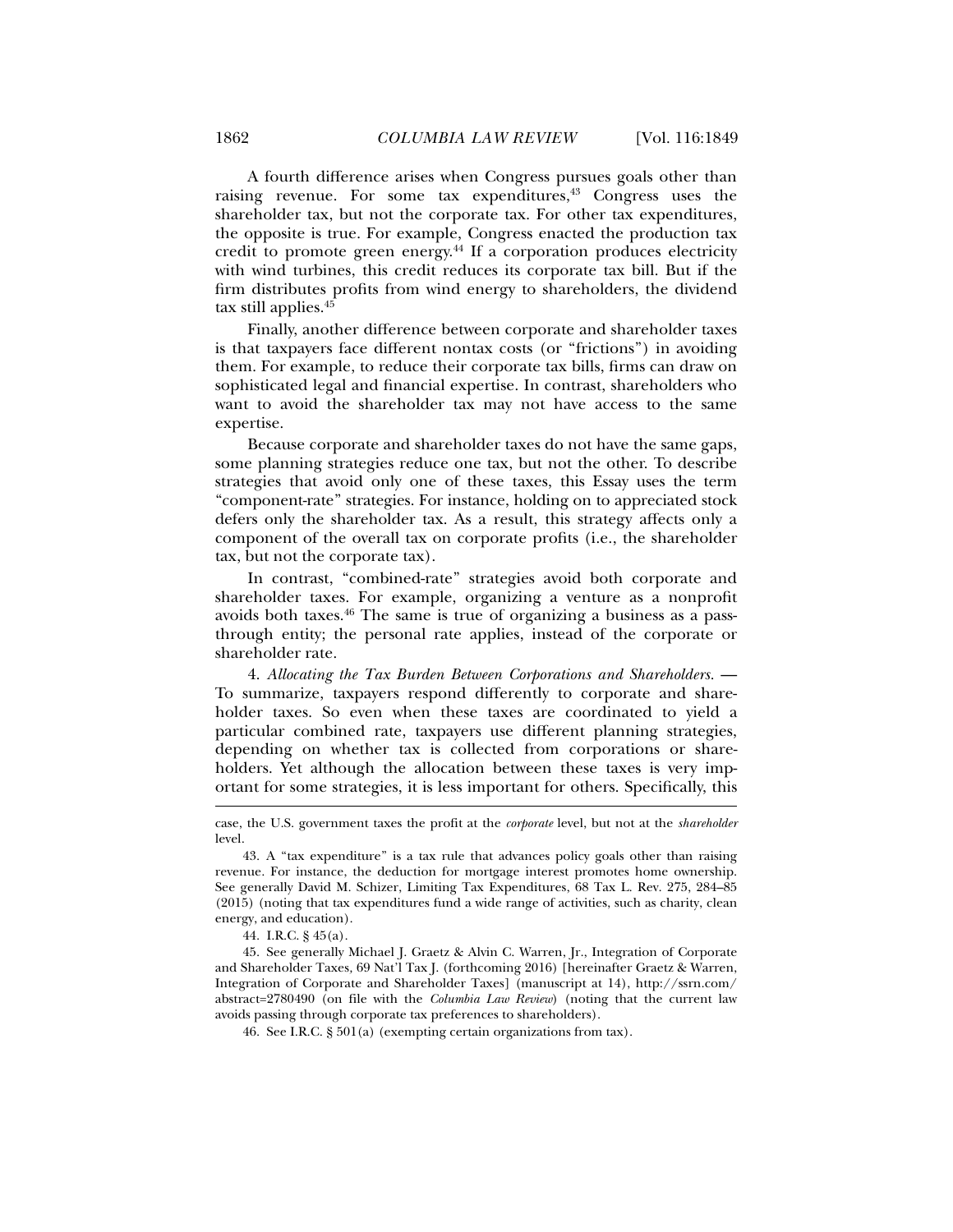allocation matters more for component-rate strategies (which avoid only one tax) than for combined-rate strategies (which avoid both).

a. *Effect of the Allocation on Component-Rate Strategies.* — For componentrate strategies, the mix of corporate and shareholder taxes is important for two reasons. First, it influences how much revenue the government loses from these strategies. For instance, holding stock until death avoids the shareholder tax but not the corporate tax.<sup>47</sup> Therefore, revenue falls to zero if the shareholder tax is  $40\%$  (and the corporate tax is  $0\%$ ), but it is unaffected if the shareholder rate is 0% (and the corporate rate is 40%).

Second, this allocation also affects whether component-rate strategies are cost effective for taxpayers. After all, tax planning is not free. Taxpayers have to pay advisors and modify their behavior. These nontax costs are justified only when they are less than the tax savings. The breakeven point varies among taxpayers, since a strategy can be easier for some than others. But in general, some planning is cost effective for avoiding a high tax, but not a low tax.

For instance, if the corporate rate is 40% and the shareholder rate is 0%, taxpayers abandon even the cheapest ways to avoid shareholder tax. But if the shareholder rate is increased to 22.5%, some strategies become cost effective.48 If the rate is increased further, additional strategies become appealing.49 At the same time, if the corporate rate is cut—to keep the combined rate at 40%—some ways to avoid the corporate tax cease to be cost effective. In other words, the balance between shareholder and corporate taxes influences the viability of strategies targeting one tax or the other.

b. *Effect of the Allocation on Combined-Rate Strategies.* — Yet although this allocation between shareholder and corporate taxes is quite important for a component-rate strategy (which avoids one tax), it is less important for a combined-rate strategy (which avoids both). In deciding whether to use combined-rate strategies, taxpayers still compare the strategies' costs and benefits (as taxpayers do with component-rate strategies), but the payoff from combined-rate strategies is different: avoiding both taxes, instead of only one.

For instance, in deciding whether to use a pass-through entity instead of a corporation, taxpayers focus on the aggregate of the corporate and shareholder rates. If the personal rate is 40%, a pass-through entity

 <sup>47.</sup> Id. § 1014.

 <sup>48.</sup> For instance, hedging appreciated stock with derivatives is more plausible to avoid a  $30\%$  tax than a  $10\%$  tax. For a discussion of hedging stock, see David M. Schizer, Frictions as a Constraint on Tax Planning, 101 Colum. L. Rev. 1312, 1339–59 (2001) [hereinafter Schizer, Frictions].

 <sup>49.</sup> Once the shareholder rate is high enough, most strategies are already in use, so further increases induce relatively little additional planning. I am grateful to Professor Tom Brennan for this observation.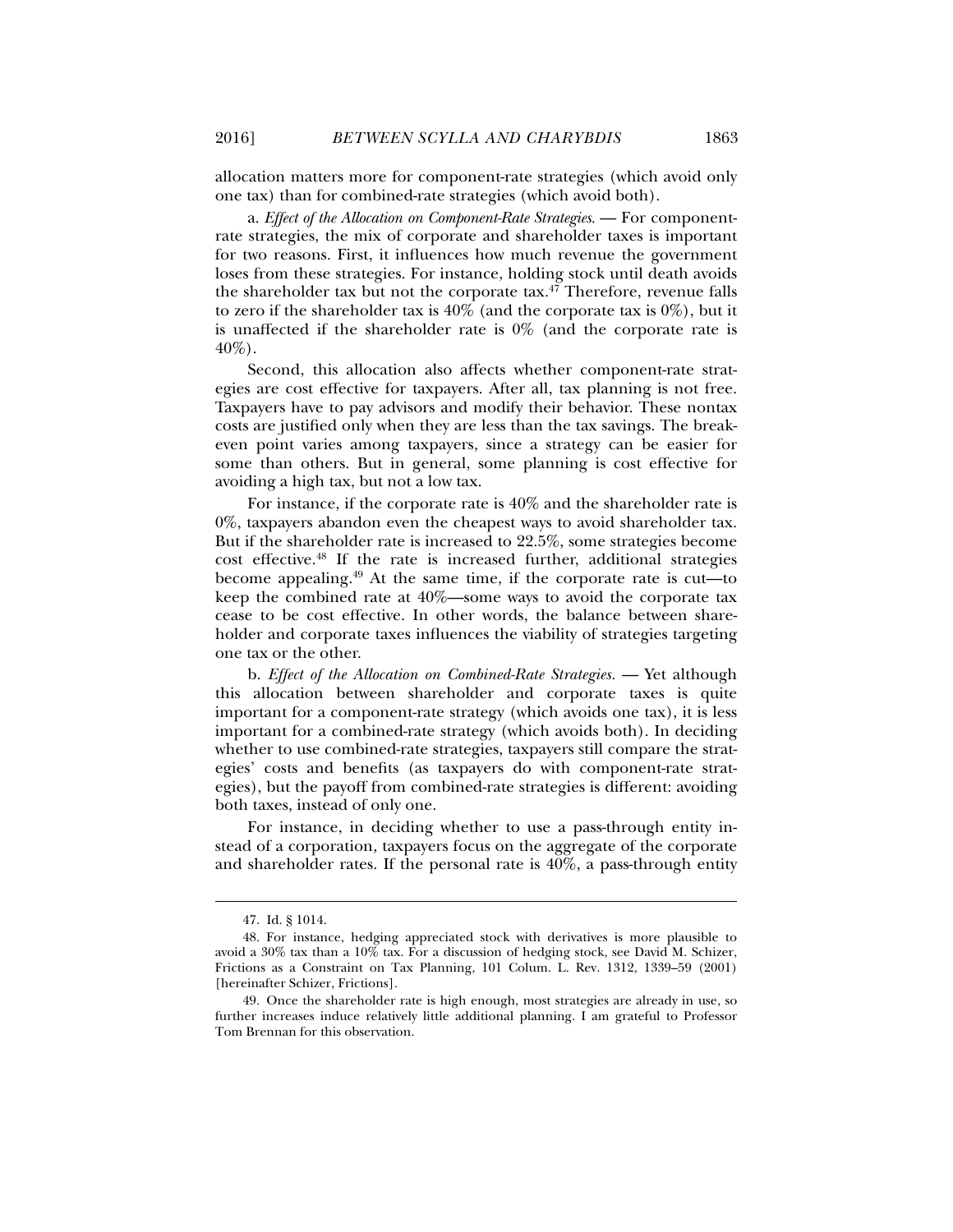offers no tax advantage when the corporate rate is 40% and the shareholder rate is 0%. The same is true if the corporate rate is 0% and the shareholder rate is 40%. The key is that the corporate and shareholder rates aggregate to 40%, but the balance between them is less important.

Yet it is an oversimplification to say that the allocation between corporate and shareholder rates is entirely irrelevant to combined-rate strategies. Rather, the balance between these taxes can have second-order effects, as long as a key condition is satisfied: One of the component taxes—that is, either the corporate tax or the shareholder tax—has to be easier to avoid than the other. When this is the case—and Congress allocates more of the combined burden to the easily avoided tax—less combined tax is collected.

For instance, assume the corporate tax is easy to avoid, but the shareholder and personal taxes are not. If the (easy-to-avoid) corporate tax is 40% and the (hard-to-avoid) shareholder tax is 0%, the true burden is less than 40% (since taxpayers will avoid some of this 40% tax). As a result, corporations have an advantage over pass-through entities. But this advantage is eliminated—so the true burden is closer to 40%—if the (easy-to-avoid) corporate rate is 0% and the (hard-to-avoid) shareholder rate is  $40\%$ .<sup>50</sup>

The bottom line, then, is that the allocation of tax between corporations and shareholders influences the cost effectiveness of various planning strategies. Changing the mix of rates can deter some strategies, while encouraging others.

#### B. *High Corporate Taxes: Planning Strategies and Other Challenges*

As the last section showed, even when corporate and shareholder taxes are coordinated to produce a specific combined rate (e.g., 40%), the allocation between these taxes still matters. It affects how taxpayers respond, as well as how much revenue is raised. To show why the allo-

 <sup>50.</sup> In principle, the allocation between corporate and shareholder taxes also matters if these taxes pursue different goals. For instance, Professor Reuven Avi-Yonah has argued that the corporate tax limits corporate power by reducing the resources under corporate control. See Reuven S. Avi-Yonah, Corporations, Society, and the State: A Defense of the Corporate Tax, 90 Va. L. Rev. 1193, 1244–46 (2004). Although shareholder taxes do not drain corporate resources in the same way, this Essay does not focus on this difference, since the corporate tax is a blunt way to limit corporate power; unlike antitrust, it is not limited to firms with market power. Another potential difference is that these taxes might fund different government services. According to Professor Schlunk, the corporate tax should fund services to businesses, while the shareholder tax should fund services to individuals. See Schlunk, supra note 11, at 138–39. Yet this distinction is not easy to draw. Is thwarting a terrorist attack on an Apple store a service to the business or the people who work and shop there? In any event, distinguishing services provided to businesses and individuals—especially in the cross-border context, which Professor Schlunk analyzes—can be accomplished in other ways (e.g., different source rules for active and passive income, instead of two taxes).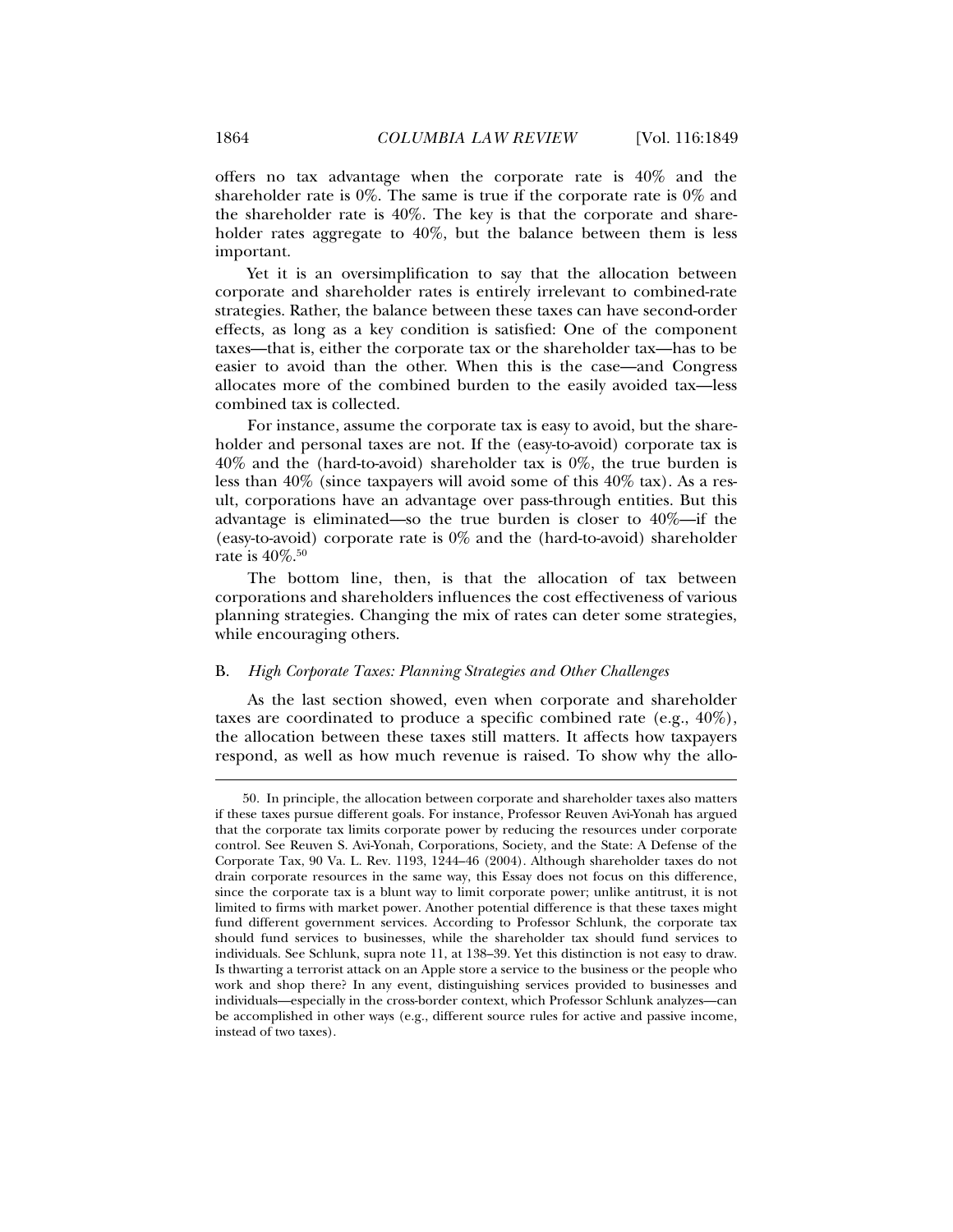cation between corporate and shareholder taxes is so important, this section canvasses distortions and challenges that arise with a high corporate tax, but not a high shareholder tax. For instance, if the corporate tax is 40% and the shareholder tax is 0%, how would taxpayers respond? This section surveys a range of planning strategies to avoid this high corporate tax.

1. *Shifting Income Abroad.* — Perhaps the most important problem that arises with a high corporate rate—but not a high shareholder rate is the incentive to shift income to other jurisdictions. Earning income abroad—or, at least, treating it as earned abroad—reduces the corporate tax burden of both foreign and U.S. firms, albeit for somewhat different reasons. Foreign corporations generally pay U.S. corporate tax only on U.S. earnings.<sup>51</sup> Likewise, U.S. firms generally pay current U.S. tax only on U.S. earnings and can defer U.S. tax on foreign earnings.<sup>52</sup> As a result, the corporate tax consequences change when income is sourced abroad. This incentive to shift income is especially strong because the U.S. corporate rate (35%) is the highest in the Organisation for Economic Cooperation and Development (OECD).<sup>53</sup> In contrast, Ireland's rate is 12.5%, and the United Kingdom's rate is 20%.54

In motivating firms to shift their income abroad, high corporate taxes induce two types of distortions. First, firms move assets and jobs abroad, even if they would rather operate in the United States.55 As the gap in rates widens, more investment flows to low-tax jurisdictions,  $5^6$ shifting assets to owners with less expertise or fewer synergies with other

 <sup>51.</sup> I.R.C. §§ 881–882.

 <sup>52.</sup> When a foreign subsidiary earns income abroad in an active business, no U.S. tax is due until the subsidiary pays a dividend to its U.S. parent. Alvin C. Warren, Jr., Income of Foreign Subsidiaries: A Review of the Basic Analytics, 145 Tax Notes 321, 322–24 (2014) (explaining that foreign earnings in a low-tax jurisdiction can compound at the low-tax jurisdiction's tax rate).

 <sup>53.</sup> Table II.1 Corporate Income Tax Rate, Org. for Econ. Co-operation & Dev., http://stats.oecd.org//Index.aspx?QueryId=58204 [http://perma.cc/2SXL-23VX] (last visited Aug. 3, 2016) (listing the corporate tax rates in OECD countries).

 <sup>54.</sup> Id. Excluding the United States, the nations in the OECD have an average statutory rate (including state and provincial taxes) of 24.8%, compared with a rate of 39.1% in the United States. Martin Sullivan, The Truth About Corporate Tax Rates, Forbes (Mar. 25, 2015, 8:50 AM), http://www.forbes.com/sites/taxanalysts/2015/03/25/thetruth-about-corporate-tax-rates/#1bbeebd20a54 (on file with the *Columbia Law Review*).

 <sup>55.</sup> Commentators describe this tax distortion as a violation of capital-export neutrality. See Terrence R. Chorvat, Taxing International Corporate Income Efficiently, 53 Tax L. Rev. 225, 227 (2000) (defining capital-export neutrality).

 <sup>56.</sup> See Ruud A. De Mooij & Sjef Ederveen, Taxation and Foreign Direct Investment: A Synthesis of Empirical Research, 10 Int'l Tax & Pub. Fin. 673, 690 (2003) (finding that a 1% reduction in the host-country tax rate yields a median increase in foreign investment of 3.3%); see also Tim Dowd, Paul Landefeld & Anne Moore, Joint Comm. on Taxation, Profit Shifting of U.S. Multinationals 4 (2016), http://ssrn.com/abstract=2711968 (on file with the *Columbia Law Review*) (explaining that rate cuts in low-tax jurisdictions induce even more pronounced effects than rate cuts in high-tax jurisdictions).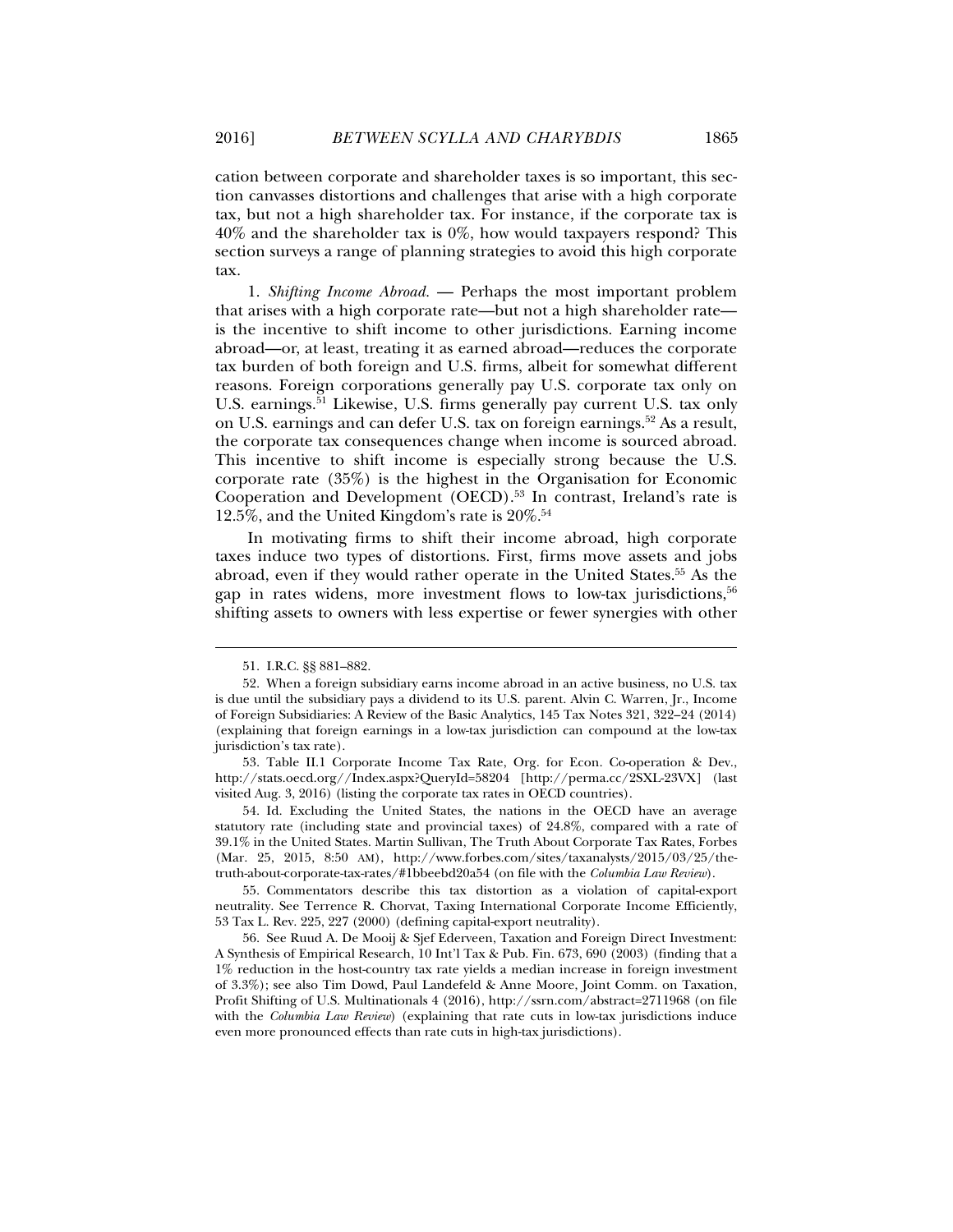assets.57 Since real activity is harder to shift in some sectors than in others, tax distorts capital allocation across sectors.58 Second, income can be shifted not only with changes in real activity but also with familiar planning strategies.59

As a result, a great deal of income is shifted abroad, $60$  costing the United States approximately  $$100$  billion of annual revenue<sup>61</sup> and distort-

 59. For example, even if profitable innovations are developed in Silicon Valley, a subsidiary in a low-tax jurisdiction (a "low-tax sub") can hold the patents, shifting income when a U.S. affiliate pays (deductible) royalties to the low-tax sub. With the right planning, the United States does not tax this income until it is paid as a dividend to the U.S. parent. See generally Michael J. Graetz & Rachael Doud, Technological Innovation, International Competition, and the Challenges of International Income Taxation, 113 Colum. L. Rev. 347, 394 (2013) ("Income from IP is much more mobile than the highly skilled workers and entrepreneurs who create it."). Increasing the tax differential between affiliates by 1% is thought to increase the low-tax affiliate's patent applications by 3.5%. See Tom Karkinsky & Nadine Riedel, Corporate Taxation and the Choice of Patent Location Within Multinational Firms, 88 J. Int'l Econ. 176, 182 (2012) (finding "the corporate tax rate exerts a significantly negative impact on the affiliates' number of patent applications"); id. at 177 ("Quantitatively, the coefficient estimates are sizable, implying semi-elasticities of around −3.5."). Likewise, a 1% reduction in this differential is estimated to increase the high-tax affiliate's intellectual property holdings by 2.2%. Matthias Dischinger & Nadine Riedel, Corporate Taxes and the Location of Intangible Assets Within Multinational Firms, 95 J. Pub. Econ. 691, 697–98 (2011).

 60. See, e.g., Jane G. Gravelle, Cong. Research Serv., R40623, Tax Havens: International Tax Avoidance and Evasion 18 (2015) http://www.fas.org/sgp/crs/misc/ R40623.pdf [http://perma.cc/PFF7-3JHH] (noting that profits reported in 2010 by U.S. affiliates in Bermuda and the Cayman Islands represent 1,614% and 2,065% of these nations' GDPs and explaining that some of this income is shifted from the United States, while some presumably is shifted from high-tax foreign jurisdictions); see also Kimberly A. Clausing, The Revenue Effects of Multinational Firm Income Shifting, 130 Tax Notes 1580, 1581–82 figs.1 & 2 (2011) (documenting the gap between where U.S. multinationals report income (e.g., Netherlands, Luxembourg, Ireland, Bermuda, etc.) and where they have employees (e.g., U.K., Canada, Mexico, China)); Harry Grubert, Foreign Taxes and the Growing Share of U.S. Multinational Company Income Abroad: Profits, Not Sales, Are Being Globalized, 65 Nat'l Tax J. 247, 257–58 (2012) (noting that many profitable U.S. multinationals have a high percentage of *sales* in the United States, but a much lower percentage of their *taxable income* is earned there). Compared with shifting income from the United States, foreign-to-foreign shifting has somewhat different normative implications, since it arguably increases the (residual) tax collected by the United States. See Dhammika Dharmapala, What Do We Know About Base Erosion and Profit Shifting? A Review of the Empirical Literature, 35 Fiscal Stud. 421, 423 (2014) (noting that a 10% differential in tax rates between affiliates induces an 8% increase in the low-tax affiliate's reported income).

 <sup>57.</sup> This distortion is known as a violation of "capital ownership neutrality." See Mihir A. Desai & James R. Hines, Jr., Evaluating International Tax Reform, 56 Nat'l Tax J. 487, 494 (2003) (outlining how "capital ownership neutrality" may be satisfied through tax exemptions).

 <sup>58.</sup> See Erik Cederwall, Reconciling the Profit-Shifting Debate, 150 Tax Notes 713, 714 (2016) ("There is clear evidence that significant heterogeneity exists among [multinational enterprises] regarding their capacity and desire to shift profits, and the costs and benefits of profit shifting vary substantially.").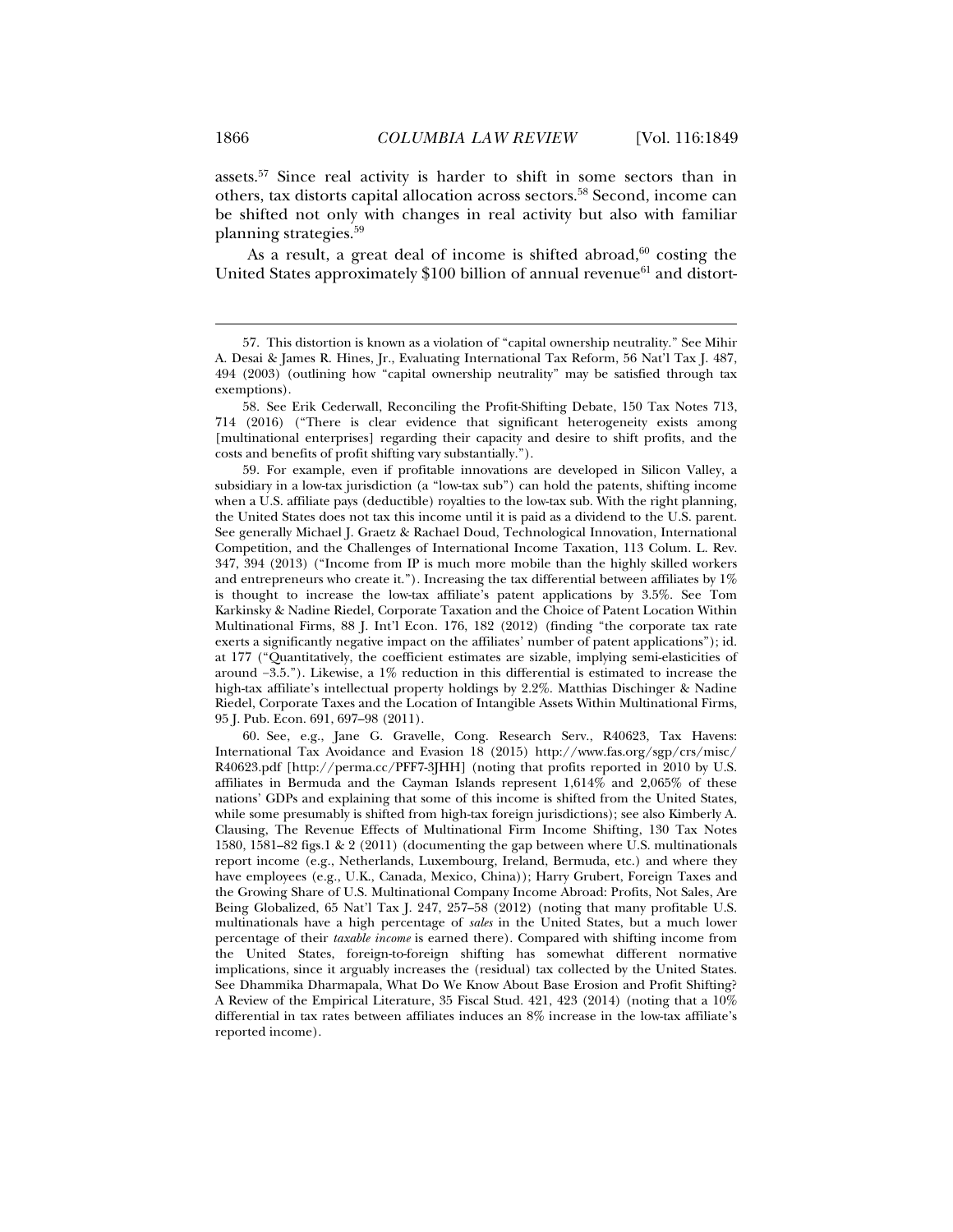ing behavior in a variety of ways.<sup>62</sup> Managers and advisors invest significant time in shifting income.<sup>63</sup> In addition, U.S. multinationals keep over \$2 trillion of foreign earnings offshore.<sup>64</sup> To invest it in the United States, they have to pay a 35% repatriation tax or use costly planning to bring it back another way.65

Yet although high corporate taxes encourage firms to shift income abroad, high shareholder taxes do not. They are immune to this distortion because, as noted above, the geographic boundary of shareholder taxes is based on where the shareholder lives, not where the firm earns its income.66 As a result, shareholders cannot avoid this tax by sourcing income abroad. For example, if a U.S. citizen receives a dividend from a foreign corporation, U.S. shareholder tax is due for this dividend, regardless of whether the firm earned this profit abroad or in the United States.

This difference between corporate and shareholder taxes has become much more important in recent years. It did not loom as large, for instance, when the Treasury and the American Law Institute (ALI) published studies on corporate integration two decades ago. $67$  At the

 62. Gabriel Zucman, Taxing Across Borders: Tracking Personal Wealth and Corporate Profits, 28 J. Econ. Persp. 121, 130 (2014) ("I conclude that profit-shifting to low-tax jurisdictions reduces the tax bill of US-owned companies by about 20 percent.").

 63. Cf. Dhammika Dharmapala, The Economics of Corporate and Business Tax Reform 7 (Univ. of Chi. Law Sch., Coase-Sandor Inst. for Law & Econ., Working Paper No. 757, 2016) [hereinafter Dharmapala, The Economics of Corporate and Business Tax Reform], http://ssrn.com/abstract=2737444 (on file with the *Columbia Law Review*) (noting the deadweight loss from the commitment of talent and effort to tax planning, instead of to a more socially valuable occupation).

 64. Fortune 500 Companies Hold a Record \$2.4 Trillion Offshore, Citizens for Tax Justice (Mar. 4, 2016, 9:00 AM), http://ctj.org/ctjreports/2016/03/fortune\_500\_ companies\_hold\_a\_record\_24\_trillion\_offshore.php#.V4jcN\_krIdV [http://perma.cc/ TWG4-KSKS] (noting that earnings have been deemed "permanently reinvested").

 65. See Harry Grubert & Rosanne Altshuler, Fixing the System: An Analysis of Alternative Proposals for the Reform of International Tax, 66 Nat'l Tax J. 671, 683–85 (2013) [hereinafter Grubert & Altshuler, Fixing the System] (estimating the planning costs of bringing offshore earnings back to the United States to be 7%, based on analysis of the unexpectedly large response from multinationals when Congress temporarily reduced the repatriation tax to 3.6% in 2005); Melissa Redmiles, IRS, The One-Time Received Dividend Deduction, Stat. Income Bull., Spring 2008, at 102, 102–14 (showing that the stated rate was 5.25%, but a partial foreign tax credit was allowed, so the estimated average effective rate was 3.6%); Stephen E. Shay, The Truthiness of "Lockout": A Review of What We Know, 146 Tax Notes 1393, 1395 (2015) (noting that firms generally can invest offshore earnings in stock and debt of other firms, but not in their own businesses).

66. See supra section I.A.3.

 67. For example, in discussing international tax issues, the Treasury and ALI do not focus on income shifting. See Treasury, Integration Study, supra note 5, at 183–98; Warren, ALI Integration Report, supra note 24, at 735–63. In addition to these reports,

 <sup>61.</sup> Kimberly A. Clausing, The Effect of Profit Shifting on the Corporate Tax Base in the United States and Beyond, 69 Nat'l Tax J. (forthcoming Dec. 2016) (manuscript at 2), http://ssrn.com/abstract=2685442 (on file with the *Columbia Law Review*) (estimating revenue loss between \$77 and \$111 billion).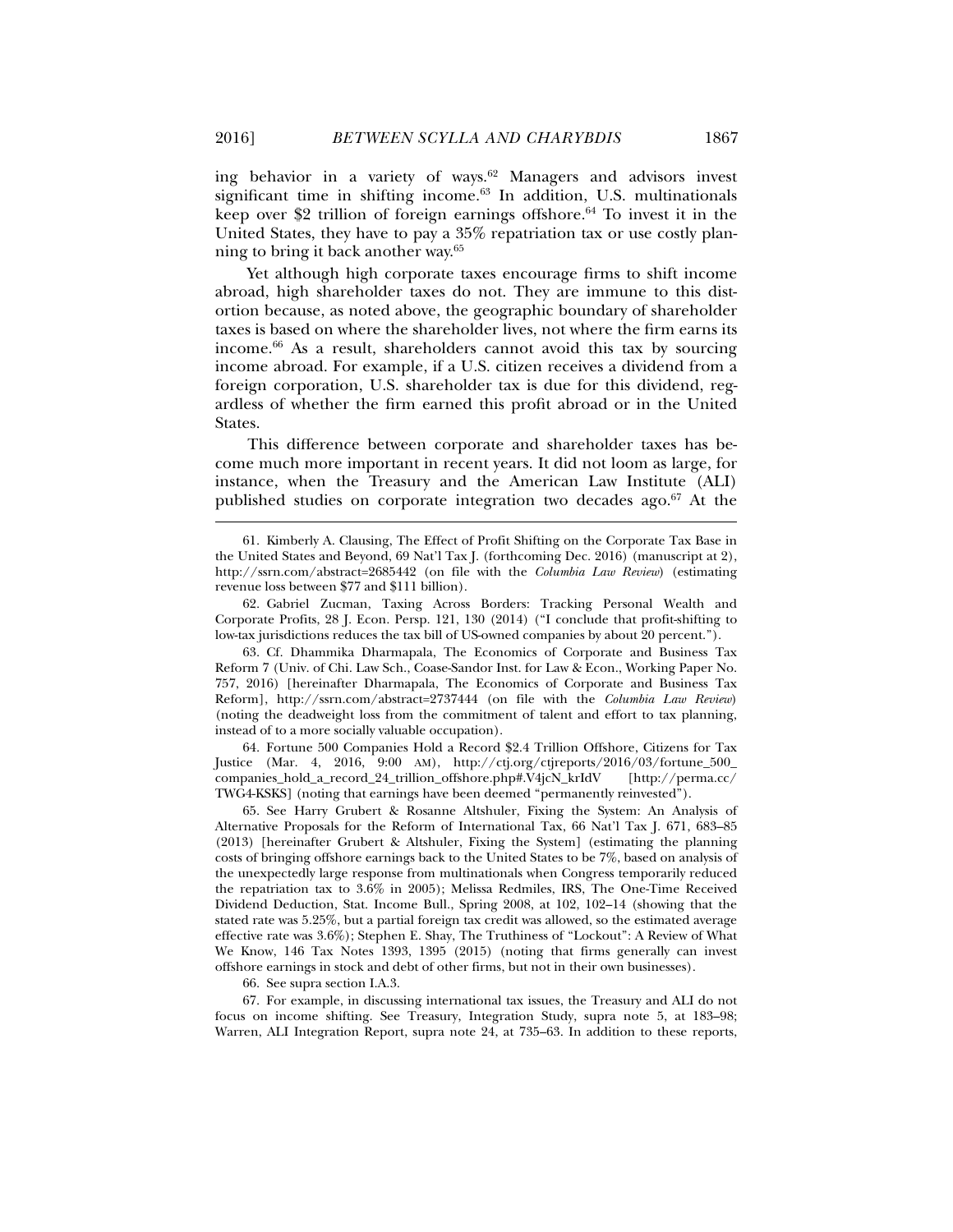time, the economy was less global, foreign rates were higher, and some tax rules used in income shifting, such as the "check-the-box" rules, were not yet on the books.68 Perhaps for these reasons, the Treasury and ALI did not focus on the issue. Indeed, the Treasury proposed to rely on the corporate tax and to repeal the shareholder tax on dividends (and, to an extent, the capital gains tax as well). $69$  Although more plausible in 1992, this proposal is untenable today, as one of its principal architects has emphasized.70

2. *Inversions.* — In addition to encouraging firms to shift income abroad, high corporate taxes induce another familiar distortion: Some firms respond by becoming a foreign firm, instead of a U.S. firm. Changing tax residence allows a firm to pay U.S. tax only on U.S. income, rather than on worldwide income.<sup>71</sup>

Recommendation-Integration-1992.pdf [http://perma.cc/RTB4-YCQT].

 68. The "check-the-box" rules allow some types of entities to choose to be taxed either as corporations or pass-through entities. Joshua A. Kaplan, Check-the-Box Elections: Relevance in the International Context, Taxes Without Borders (July 3, 2014), http://www.taxeswithoutbordersblog.com/2014/07/relevance-in-the-internationalcontext/ [http://perma.cc/2YSE-K9ZL]. As one commentator observed, "[o]ne of the

 69. See Treasury, Recommendation for Integration, supra note 67, at 2–3 (recommending a "dividend exclusion" prototype, which would tax profits at the corporate level but impose no shareholder tax on dividends). The proposal nominally preserved the capital gains tax, but scaled it back by allowing firms to adopt a "dividend reinvestment plan," or "DRIP." Without a DRIP, dividends would be taxed more favorably than retained earnings. Shareholders could receive a dividend tax-free, and if they used it to buy more shares, the shareholders would have basis in these new shares. The key to this increase in basis—and thus to a lower capital gains tax bill—was to receive and reinvest a dividend. In contrast, if the firm retained earnings, shareholders could not use these earnings to buy more shares and thus would not have additional basis. To eliminate this difference between dividends and retained earnings, a DRIP would allow shareholders to use retained earnings to increase the basis in their stock. In effect, the capital gains tax on retained earnings would be eliminated. See id. at 2 ("The effect will be to reduce the capital gains (or increase the capital losses) realized when shareholders sell their stock by an amount equal to the corporation's retained previously-taxed earnings.").

 70. See Does the Tax System Support Economic Efficiency, Job Creation, and Broad-Based Economic Growth?: Hearing Before the S. Comm. on Fin., 112th Cong. 80 (2011) (statement of Michael J. Graetz, Professor of Law, Columbia Law School) [hereinafter Graetz Testimony] ("I will not insist ... we were right when the Treasury report was issued, but even if we were right then, that policy is now wrong. It is far easier and, I believe now better tax policy, to collect income taxes from individual citizens and resident shareholders than from multinational[s] . . . .").

 71. Although U.S. firms are taxed on worldwide income, they can defer tax on their active foreign income by earning it through a subsidiary and keeping these earnings offshore. Edward D. Kleinbard, Stateless Income, 11 Fla. Tax Rev. 699, 713–14 (2011) ("In practice the U.S. tax rules do not operate, as many presentations suggest, as a 'worldwide'

the Treasury also addressed integration in a report published in December 1992. Dep't of the Treasury, A Recommendation for Integration of the Individual and Corporate Tax Systems (Dec. 1992) [hereinafter Treasury, Recommendation for Integration], http://www.treasury.gov/resource-center/tax-policy/Documents/Report-

most powerful tools in cross-border tax planning is the ability to make a 'check-the-box' election." Id.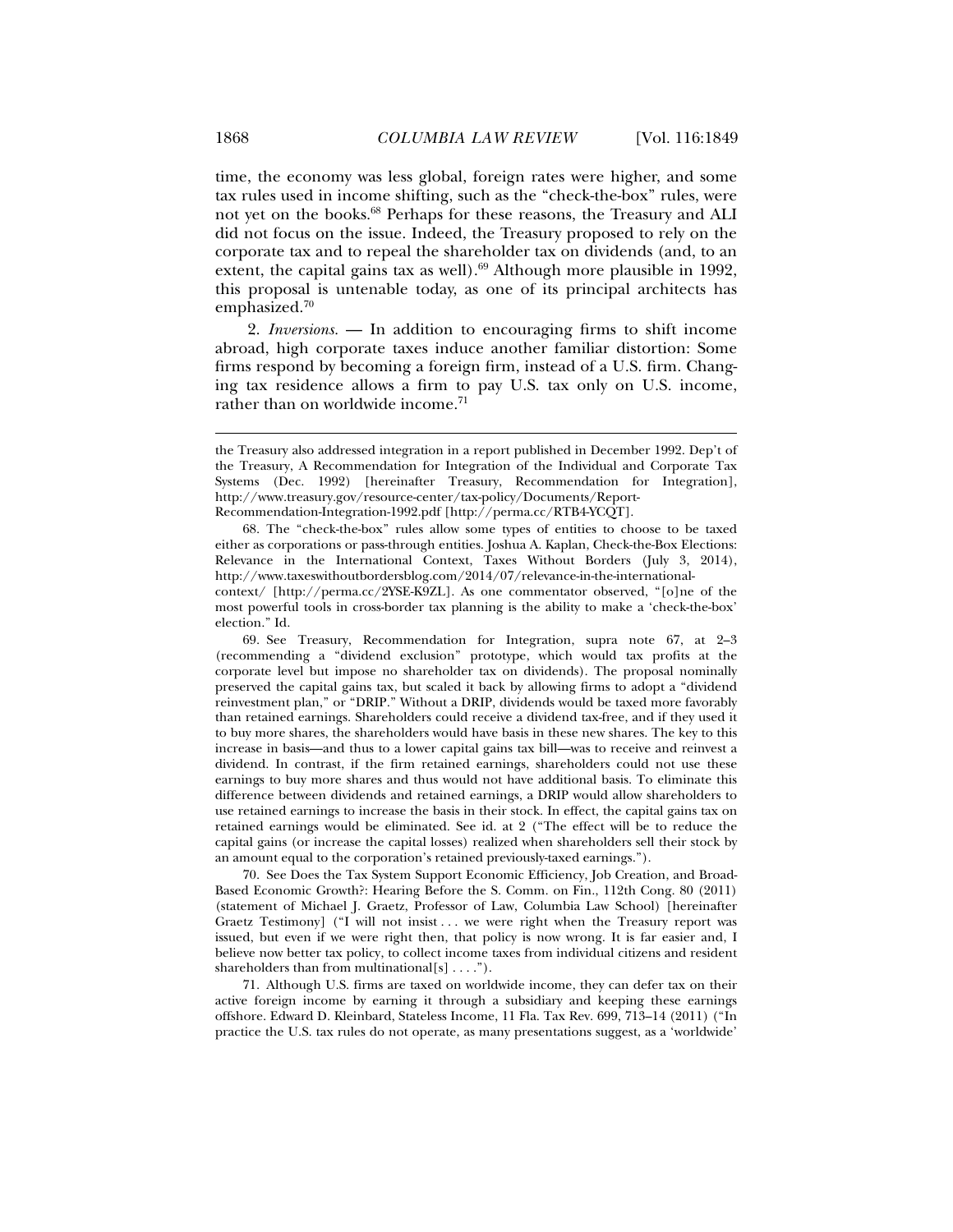Changing tax residence is not especially difficult for corporations. They have to reincorporate abroad or combine with a foreign firm. Yet their headquarters can remain in the United States, along with factories, researchers, and customers. They also can still be listed on a U.S. exchange.72 Admittedly, although changing tax residence for a corporation is not hard, it is not entirely without cost. The firm has to pay an exit tax<sup>73</sup> and also may alienate some customers and investors.<sup>74</sup> Different corporate law rules apply, so the cost of capital could increase if investor protections are weakened. But these costs are unlikely to deter selfinterested managers, since they may benefit personally from having more discretion to pursue self-interested goals. Indeed, they can even blame the tax law for "forcing" them to weaken investor protections.75

So although switching tax residence requires some changes in behavior—and thus involves distortions—these costs often are less than the tax savings, at least when the U.S. corporate rate is high. In response, Congress and the Treasury have tried to block this planning strategy with section  $7874$ ,<sup>76</sup> as well as with repeated rounds of regulatory action.<sup>77</sup> But

 74. For instance, in abandoning its plans to invert, Walgreens responded in part to consumer pressure. See Michael J. de la Merced & Alexandra Stevenson, Walgreens Said to Consider an [sic] Tax-Inversion-Free Merger with Alliance Boots, N.Y. Times: Dealbook (Aug. 5, 2014, 3:53 PM), http://dealbook.nytimes.com/2014/08/05/walgreen-is-said-tonear-a-deal-to-buy-out-british-drugstore-chain-but-without-an-inversion/ (on file with the *Columbia Law Review*).

 75. See David M. Schizer, Tax and Corporate Governance: The Influence of Tax on Managerial Agency Costs, *in* Oxford Handbook of Corporate Law and Governance 13 (Jeffrey Gordon & Wolf-Georg Ringe eds., 2015) (ebook) [hereinafter Schizer, Tax and Governance] ("[U.S.] tax rules offer a reason (or excuse) to incorporate in jurisdictions with weaker legal constraints on managerial agency costs."). This erosion of shareholder protections should not be overstated, moreover, since protections can be included in the firm's charter, and some also are guaranteed by federal securities law (which still applies to foreign firms, as long as they are listed in the United States). See Talley, supra note 72, at 1693–94.

 76. I.R.C. § 7874. Section 7874 denies the tax benefits of an inversion—treating the inverted firm as still a U.S. firm for some purposes—if the inversion fails the statutory test, which focuses on where the inverted firm's business assets are located and how much of the inverted firm is owned by shareholders who were owners of the pre-inversion domestic corporation. Id.

77. See, e.g., I.R.S. Notice 2015-79, 2015-49 I.R.B. 775 (announcing the intention to issue additional regulations targeting inversion structures and post-inversion planning techniques); I.R.S. Notice 2014-52, 2014-42 I.R.B. 712 (announcing the intention to issue regulations targeting inversions); see also T.D. 9761, 2016-20 I.R.B. 746 (issuing temporary

system of taxation, but rather as an ersatz variant on territorial systems, with hidden benefits and costs when compared to standard territorial regimes.").

 <sup>72.</sup> For a discussion of inversions, see generally Eric L. Talley, Corporate Inversions and the Unbundling of Regulatory Competition, 101 Va. L. Rev. 1649, 1650 (2015) ("In a typical inversion, a U.S. multinational corporation ('MNC') merges with a foreign company. The entity that ultimately emerges from this transactional cocoon is invariably incorporated abroad, yet typically remains listed in U.S. securities markets under the erstwhile domestic issuer's name.").

 <sup>73.</sup> I.R.C. § 367 (2012).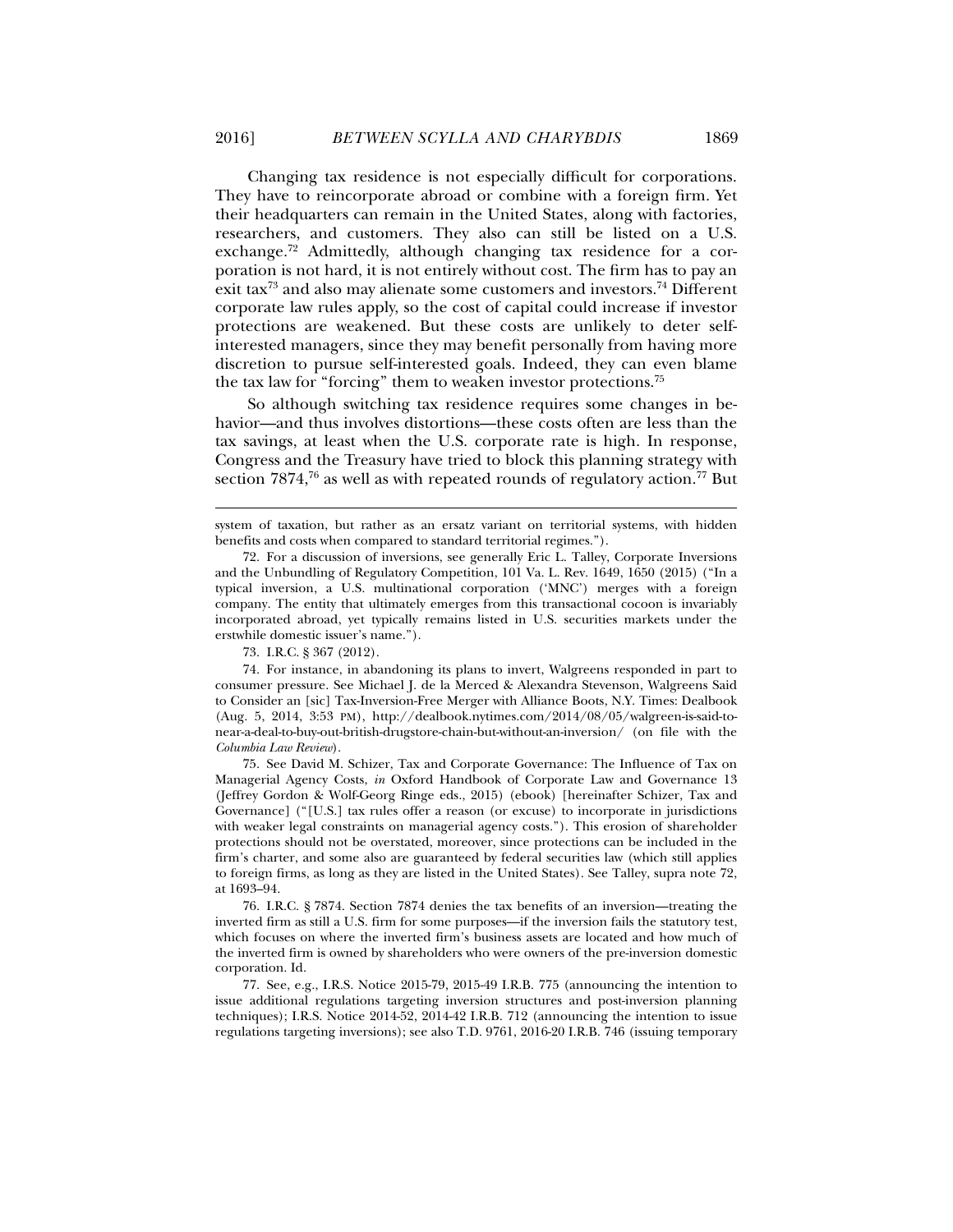although these steps raise the cost of this planning strategy, they have not stopped it entirely.78 For instance, firms can still combine with foreign firms that are sufficiently large.<sup>79</sup> Firms also can incorporate abroad initially when they first go into business.

While high corporate taxes induce these distortions, high shareholder taxes are less likely to do so. Admittedly, shareholders enjoy tax advantages in changing tax residence, which roughly parallel those for corporations. Although shareholders still owe U.S. shareholder tax on dividends from U.S. firms, they no longer owe shareholder tax on dividends from foreign firms or, for that matter, on capital gains. Yet although changing residence can offer tax savings to both firms and shareholders, this step is much costlier for shareholders. In addition to owing an "exit"  $\text{tax},\text{80}$  shareholders have to renounce U.S. citizenship, leave the United States, and forgo the right to come back.<sup>81</sup> These are major life changes, which are much more daunting than the relatively minor implications of changing a corporation's residence. As a result, changing tax residence is a distortion that is more likely with high corporate taxes than with high shareholder taxes.

3. *Debt.* — Along with encouraging firms to shift income and change their tax residence, high corporate taxes prompt another familiar planning strategy: Firms issue more debt. Since interest is deductible, corporations pay no tax on revenue that funds interest payments. Only lenders pay the

 79. U.S. shareholders should own less than 80% (or, for some purposes, 60%) of the combined firm. I.R.C. § 7874.

 80. The tax applies to built-in gains above \$600,000 for taxpayers with \$2 million in assets or average income of at least \$160,000 over the past five years. Id. § 877(a) (requiring taxpayers with income or assets above specified levels to pay expatriation tax); id. § 877A(a)(3) (providing \$600,000 exclusion, which is adjusted for inflation); Expatriation Tax, Internal Revenue Serv. (May 13, 2016), http://www.irs.gov/individuals/internationaltaxpayers/expatriation-tax [http://perma.cc/3GAS-BB5G] (noting that income must be above \$160,000 in 2015 in order for the tax to apply).

 81. During the ten-year period after they expatriate, former citizens also cannot spend more than thirty days per year in the United States, or they are taxed as U.S. citizens on their worldwide income. I.R.C. § 877(g). In theory, former citizens can even be barred from short visits, since Congress has authorized the Justice Department to deny reentry to those who expatriate for tax reasons. See Mark Nestmann, "Homelanders" to U.S. Expatriates: Don't Come Back . . . Ever, Nestmann Grp. (June 23, 2013), http:// www.nestmann.com/homelanders-to-u-s-expatriates-dont-come-back-ever#.V44SC\_krIdU [http://perma.cc/9BMD-ESE6].

regulations to implement proposals described in Notices 2014-52 and 2015-79 and proposing regulations to recharacterize certain intercompany debt as equity).

 <sup>78.</sup> In announcing new regulations in April of 2016, Treasury Secretary Jacob Lew said: "[W]e know companies will continue to seek new and creative ways to relocate their tax residence to avoid paying taxes here at home." Press Release, U.S. Dep't of the Treasury, Treasury Announces Additional Action to Curb Inversions, Address Earnings Stripping (Apr. 4, 2016), http://www.treasury.gov/press-center/press-releases/Pages/ jl0405.aspx [http://perma.cc/YBW8-B7N9]. Secretary Lew added that regulations alone will not be enough and "urge $[d]$  Congress to move forward with anti-inversion legislation this year." Id.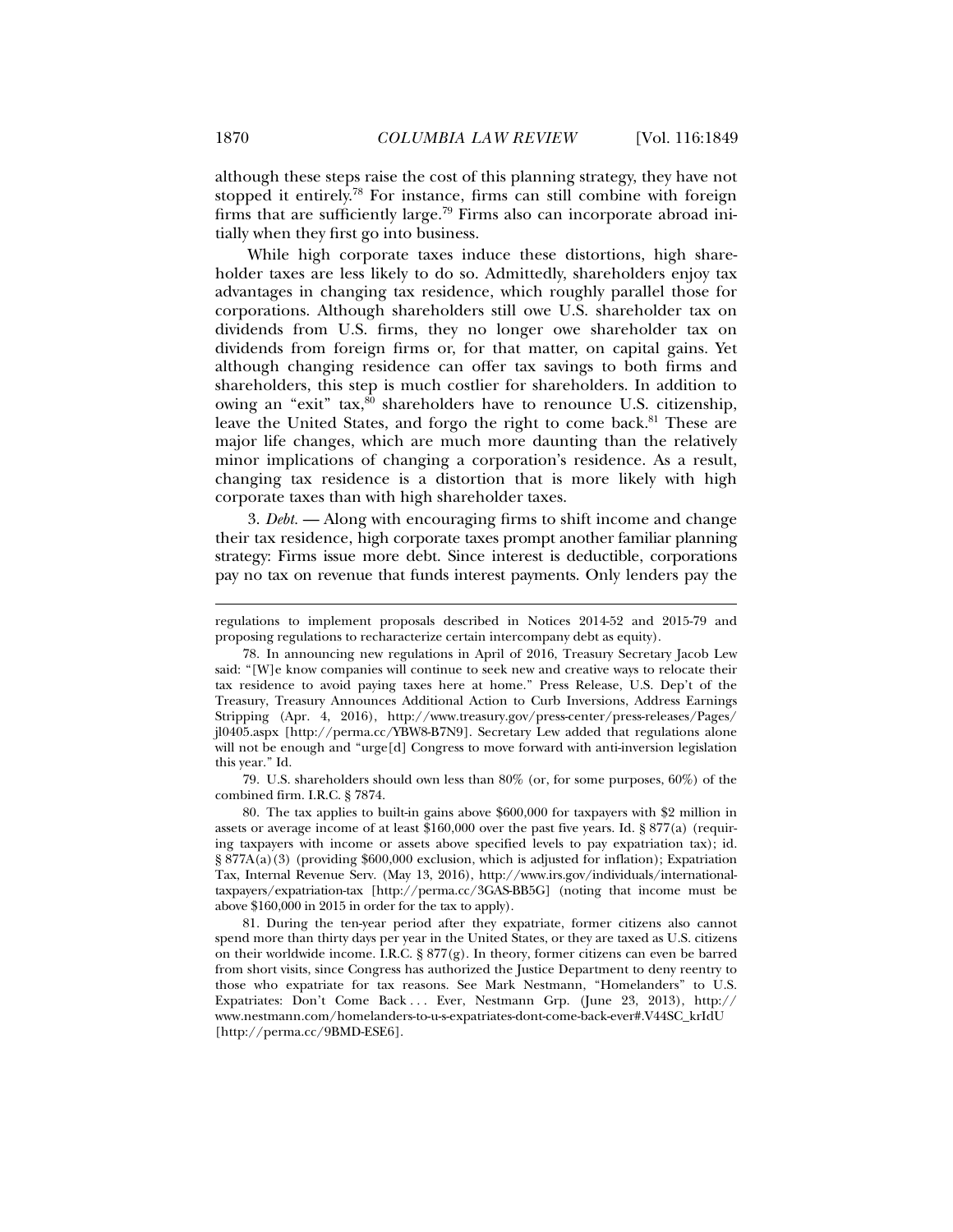tax, which they avoid if they are tax exempt or foreign. $82$  When debt finances favorably taxed assets (e.g., those that are eligible for accelerated depreciation), the effective tax rate can be negative.<sup>83</sup>

In addition to reducing revenue, the tax preference for debt causes familiar taxpayer responses. On the positive side of the ledger, debt imposes discipline on managers. If a firm has no debt, managers can choose what to do with the firm's cash, so they are freer to use it in selfinterested ways. But once the firm has debt, managers have less discretion, since they have to pay interest. To avoid this constraint, selfinterested managers may shy away from issuing debt, so the tax preference for debt plays a useful role in countering this impulse.<sup>84</sup>

Yet on the negative side of the ledger, debt increases the risk of bankruptcy, which is a costly process. As a result, a tax preference for debt is likely to increase bankruptcy costs.<sup>85</sup> Alternatively, it can induce costly financial innovation, as hybrid securities are developed that offer a tax deduction but do not increase bankruptcy risk as much.<sup>86</sup> When firms respond by taking on more insolvency risk, the tax preference for debt can cause another distortion as well: Managers have the incentive to take unwise risks when firms are on the brink of insolvency. Even if a risky initiative is unlikely to pay off, managers "swing for the fences" because they personally share in gains (by avoiding the reputational cost of bankruptcy) but can shift losses to creditors (by reducing their recovery in bankruptcy).87

4. *Corporate Lock-In.* — The high corporate tax distorts managerial behavior in another familiar way: Managers hesitate to sell appreciated assets, since selling them triggers corporate tax on the appreciation.<sup>88</sup> If

l

86. See Schizer, Tax and Governance, supra note 75, at 9.

 <sup>82.</sup> See infra sections I.C.4–.5.

 <sup>83.</sup> See Cong. Budget Office, Taxing Capital Income: Effective Rates and Approaches to Reform 8 (Oct. 2005), http://www.cbo.gov/sites/default/files/109th-congress-2005- 2006/reports/10-18-tax.pdf [http://perma.cc/4QAK-GLQF] (finding that debt-financed corporate investments have an effective tax rate of -6.4%). Intercompany debt is also a familiar way to shift income: When high-tax affiliates borrow from low-tax affiliates, interest payments can shift income to the low-tax jurisdiction. See, e.g., Stephen E. Shay, J. Clifton Fleming, Jr. & Robert J. Peroni, Treasury's Unfinished Work on Corporate Expatriations, 150 Tax Notes 933, 933–34 (2016) (discussing regulatory responses to impede earnings stripping by inverted companies).

 <sup>84.</sup> See Schizer, Tax and Governance, supra note 75, at 9.

 <sup>85.</sup> The consensus estimate is that cutting the corporate rate by 10% would reduce the debt-to-asset ratio by 2.8%. See Ruud A. De Mooij, Tax Biases to Debt Finance: Assessing the Problem, Finding Solutions, 33 Fiscal Stud. 489, 495 (2012). The bankruptcy costs associated with tax-induced leverage are estimated to be approximately 1% of corporate tax revenue. See Roger H. Gordon, Taxation and the Corporate Use of Debt: Implications for Tax Policy, 63 Nat'l Tax J. 151, 152–53 (2010).

 <sup>87.</sup> See id.

 <sup>88.</sup> Under the realization rule, tax on an appreciated asset is not due until it is sold. See David M. Schizer, Realization as Subsidy, 73 N.Y.U. L. Rev. 1549, 1551 (1998) [hereinafter Schizer, Realization as Subsidy].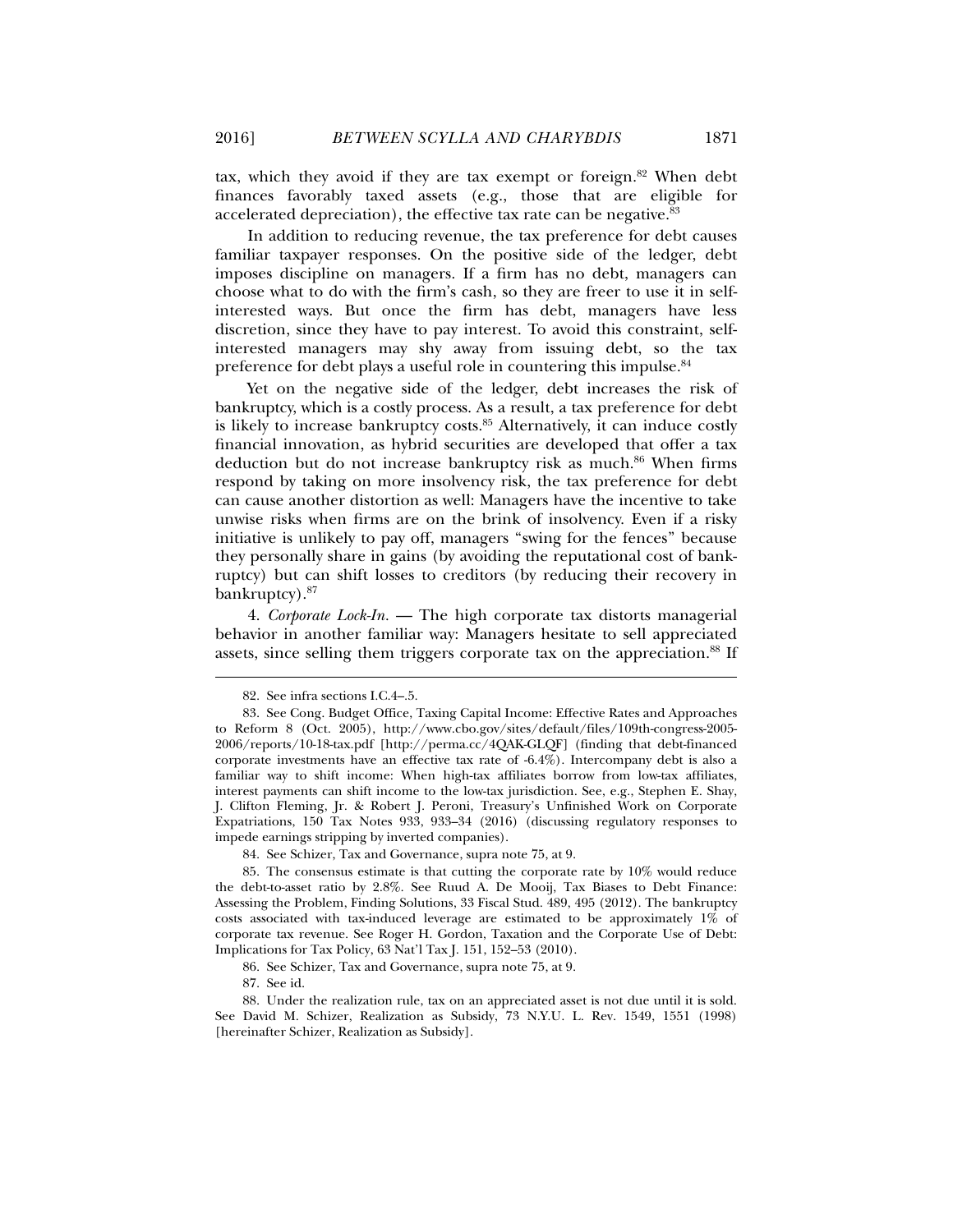the tax is high enough, managers keep unwanted business units, intellectual property, and passive investments. Although managers are supposed to allocate scarce capital to the most promising opportunities, this "lock-in" effect impedes this process by favoring appreciated assets that the firm already owns.

In some cases, managers can use planning strategies to avoid lock-in. In effect, they dispose of appreciated assets tax-free, for instance, with spinoffs or derivative transactions.<sup>89</sup> When these strategies are available, lock-in no longer impedes the efficient allocation of a firm's assets. Yet these strategies cause other distortions instead. In addition to paying advisory fees, the firm has to comply with a host of technical requirements, which can affect the structure and economic return.<sup>90</sup>

While high corporate taxes encourage firms to hold onto appreciated assets, high shareholder taxes do not; instead, high shareholder taxes induce a different form of lock-in by encouraging shareholders to keep appreciated stock. These dueling lock-in effects are a quintessential example of why shifting tax from corporations to shareholders alleviates some distortions, while exacerbating others. For example, suppose a corporation has appreciated assets while the firm's shareholders have appreciated stock. Both the corporation and its shareholders have a tax incentive not to sell. Cutting the corporate rate mitigates the corporation's lock-in. But if this cut is funded by increasing the shareholder rate, shareholder lock-in is exacerbated.

5. *Comparative Advantage of Corporations over Shareholders in Tax Planning.* — Another challenge in collecting tax from corporations, instead of from shareholders, is that corporations enjoy greater economies of scale in tax planning than do shareholders. When firms incur advisory fees and other structuring costs, all shareholders share in these costs. In contrast, individual shareholders cannot pool costs in the same way.<sup>91</sup>

Admittedly, this difference should not be overstated, since corporations do not always use their comparative advantage. Managers can be wary of tax planning, since they bear reputational costs when strategies fail but share tax savings with shareholders when strategies succeed. Even so, there are familiar ways to mitigate these agency costs, including legal opinions to protect managers' reputations, as well as bonuses for lowering the firm's effective tax rate.<sup>92</sup>

 <sup>89.</sup> See Schizer, Frictions, supra note 48, at 1345–47 (describing how derivatives are used to hedge appreciated stock).

 <sup>90.</sup> See id. at 1345–59 (describing frictions that impede hedging or make it costlier).

 <sup>91.</sup> Of course, shareholders have advisors that may be able to spread costs among clients, such as investment bankers, accountants, and lawyers. But these advisors probably are better positioned to spread the costs of developing strategies than of implementing them.

 <sup>92.</sup> See, e.g., Daniel Shaviro, Disclosure and Civil Penalty Rules in the U.S. Legal Response to Corporate Tax Shelters, *in* 3 MPI Studies on Intellectual Property, Competition and Tax Law: Tax and Corporate Governance 229, 242 (Wolfgang Schön ed., 2008) ("[A]voiding penalties may depend . . . on whether the taxpayer can demonstrate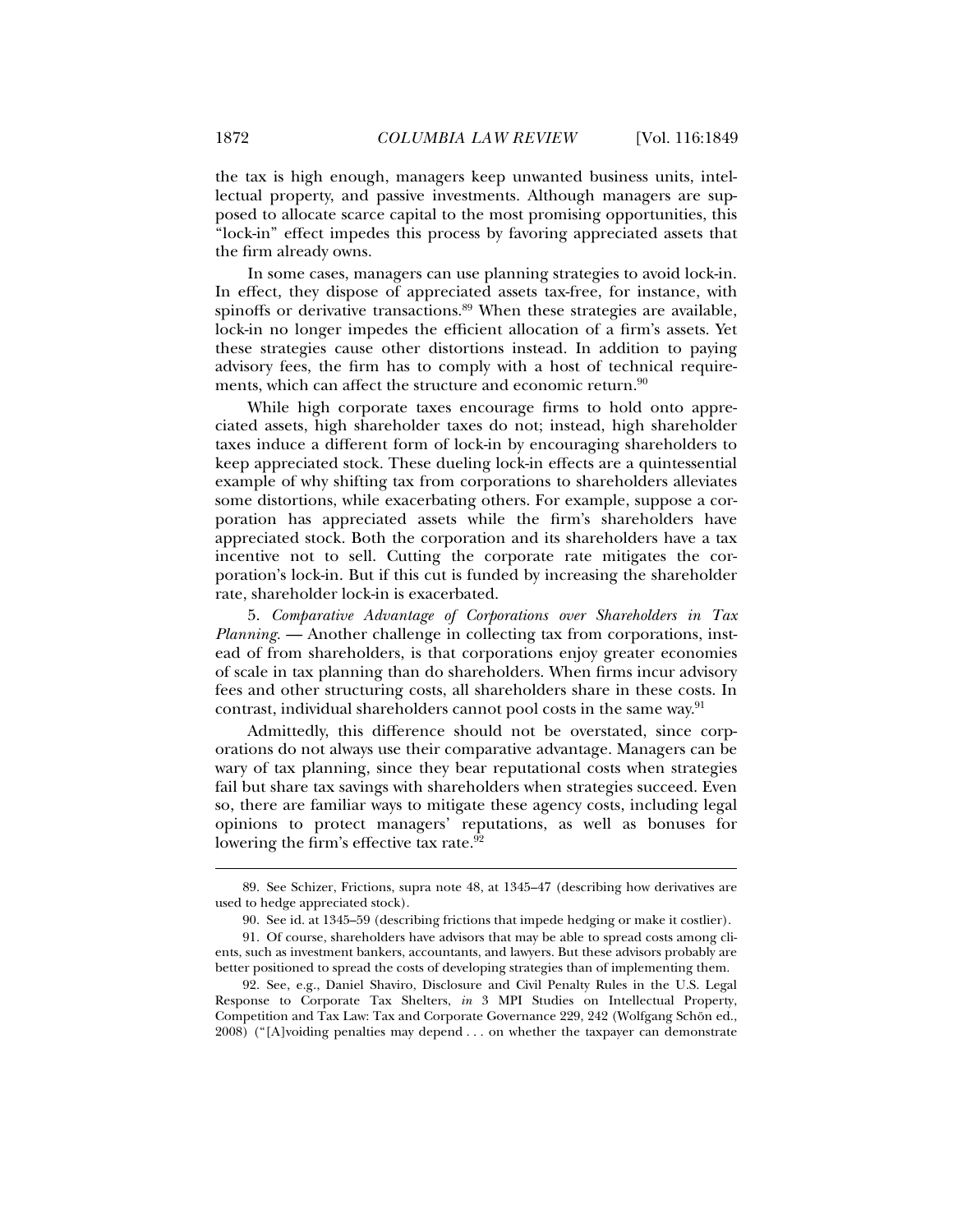When managers are motivated to engage in tax planning, they focus on corporate taxes instead of on shareholder taxes. Corporate taxes are more likely to affect standard metrics of their performance, such as reported earnings.93 Managers also have less control over shareholder taxes, which often turn on shareholder choices (e.g., about when to sell) and vary with each shareholder's tax bracket.<sup>94</sup>

6. *Incidence.* — A further challenge with relying on the corporate tax is the uncertainty about who actually pays it. Obviously, the corporation writes the check. But does this payment reduce the investment return of shareholders, lower the salary of employees, or raise the price paid by consumers? If the goal of taxing "rich" corporations is to tax highincome investors—as voters often assume—this goal is not achieved if the burden actually falls on low-income workers.

A key reason why corporate taxes may burden workers is income shifting. If firms respond by shifting real activity overseas, there is less capital in the United States, reducing the productivity and wages of U.S. workers.95 Yet this effect will not necessarily arise if firms shift income with planning, instead of moving real activity.<sup>96</sup> Shifting income also is not a viable strategy—so incidence is not likely to be on workers—when U.S. firms earn rents, are not capital intensive, or cannot easily rely on foreign production. Therefore, it is unclear how much of the corporate tax is borne by investors, as opposed to workers.

Does the same issue arise with a shareholder tax? Although generalizations are hard, there is a reason why shifting the corporate tax to

reliance on a sufficiently sanguine opinion of counsel. Tax lawyers therefore have at least a limited power to grant penalty protection.").

 <sup>93.</sup> See, e.g., Edward D. Kleinbard, Rehabilitating the Business Income Tax 56 (Brookings Inst., Hamilton Project, Discussion Paper 2007-09, 2007), http://www. brookings.edu/wp-content/uploads/2016/06/200706kleinbard.pdf [http://perma.cc/ 8H2E-BPVT] (positing that for agency-cost reasons "investor tax consequences will not materially affect managers' business decision making"). Of course, if accounting for shareholder taxes reduces a firm's cost of capital, this savings could influence metrics that matter to managers.

 <sup>94.</sup> Even so, when deciding whether to pay dividends or repurchase shares, managers *do* have influence on shareholder taxes, and there is some evidence that they consider them. See, e.g., Jennifer Blouin, Jana Raedy & Douglas Shackelford, Dividends, Share Repurchases, and Tax Clienteles: Evidence from the 2003 Reductions in Shareholder Taxes 32 (Nat'l Bureau of Econ. Research, Working Paper No. 16129, 2010), http:// www.nber.org/papers/w16129.pdf (on file with the *Columbia Law Review*) (showing firms repurchased fewer shares after the rates for dividends and capital gains were aligned in 2003).

 <sup>95.</sup> Since high corporate rates are more likely to trigger shifting than low rates, a low corporate tax presumably is more likely to burden investors than a high tax.

 <sup>96.</sup> Kimberly A. Clausing, Who Pays the Corporate Tax in a Global Economy?, 66 Nat'l Tax J. 151, 171 (2013) ("If firms can respond to tax differences among countries through financial or organizational decisions, this will lower the tax sensitivity of real activity, thus reducing adverse effects on labor associated from tax-induced reductions in the capital stock.").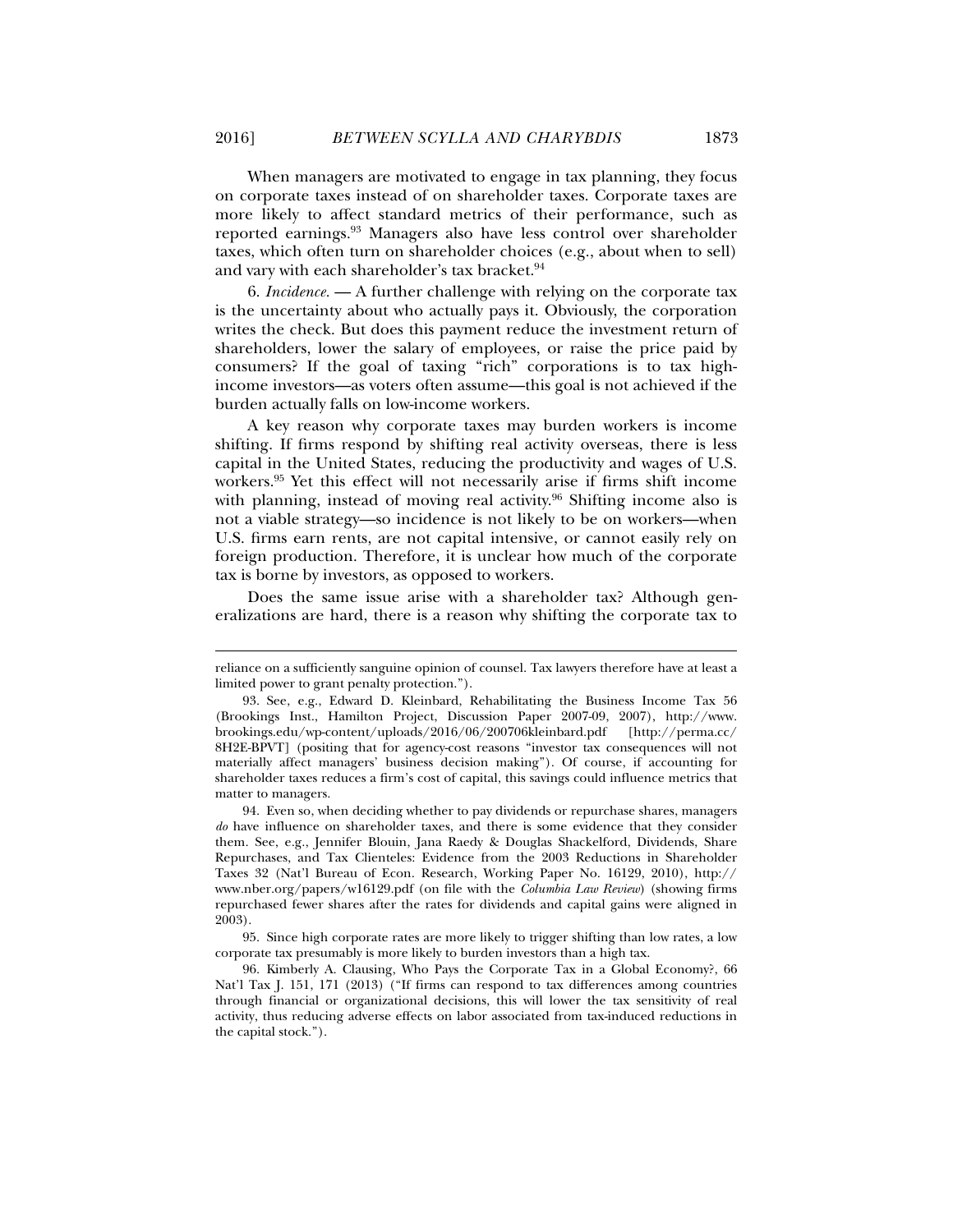workers could be easier than shifting the shareholder tax: If workers refuse to take a pay cut, managers can avoid this expense by moving the business offshore, which is costly to workers. "If you will not absorb this cost for us," managers can say, "we will move our operations out of the United States, and you will lose your jobs." But unlike the corporate tax, the shareholder tax cannot be avoided by moving the business offshore. As noted above, U.S. shareholders are still taxed on dividends and capital gains, even if the underlying profit is earned abroad.<sup>97</sup> Since this tax cannot be avoided another way—which is even more costly to workers employees are under less pressure to accept lower pay. For this reason, the incidence of corporate and shareholder taxes could be different. Yet even so, it is hard to know whether this is actually the case.

7. *Tailoring the Tax Burden to Individual Circumstances.* — Finally, another limitation of corporate taxes is that, unlike shareholder taxes, they use a rate that does not account for the other income of shareholders (or others who bear the tax's economic burden).<sup>98</sup> The brackets of a corporate tax are based on the income of the firm, not the income of shareholders (or other stakeholders).99 So if a corporation earns enough to be in the top bracket, the same (top) corporate rate applies (indirectly) to all shareholders (and other stakeholders). Retirees with low incomes are treated the same as the CEO.<sup>100</sup>

This blunt approach creates familiar efficiency and distributional concerns. Corporations are treated differently than pass-through businesses, whose owners are taxed at their personal rate, which accounts for other income.101 This discontinuity can distort behavior.102 In addition, using a rate that fails to account for other income is a flawed way to pursue distributional goals.

l

 101. I.R.C. § 701 ("A partnership as such shall not be subject to the income tax imposed by this chapter. Persons carrying on business as partners shall be liable for income tax only in their separate or individual capacities.").

 102. These issues featured prominently in the ALI's recommendation to use an imputation system, which applies the shareholder's individual rate to dividend income. See Warren, ALI Integration Report, supra note 24, at 618–22, 631–35.

 <sup>97.</sup> See I.R.C. § 61(a)(7) (2012); see also supra section I.B.1.

 <sup>98.</sup> See supra section I.B.6.

 <sup>99.</sup> I.R.C. § 11.

 <sup>100.</sup> Although individual tailoring is not feasible if Congress relies *solely* on the corporate tax, it is feasible if Congress relies *only partially* on it. Congress can impose a flat tax at the corporate level, while also collecting a shareholder tax that varies with the shareholder's income. Professor George Yin proposed this approach, describing the shareholder tax as a "surtax." See George K. Yin, Corporate Tax Integration and the Search for the Pragmatic Ideal*,* 47 Tax L. Rev. 431, 481–83 (1992). For instance, the corporate tax can be a flat 22.5% tax, while the shareholder tax can vary between 0% and 22.5%, depending on the shareholder's income.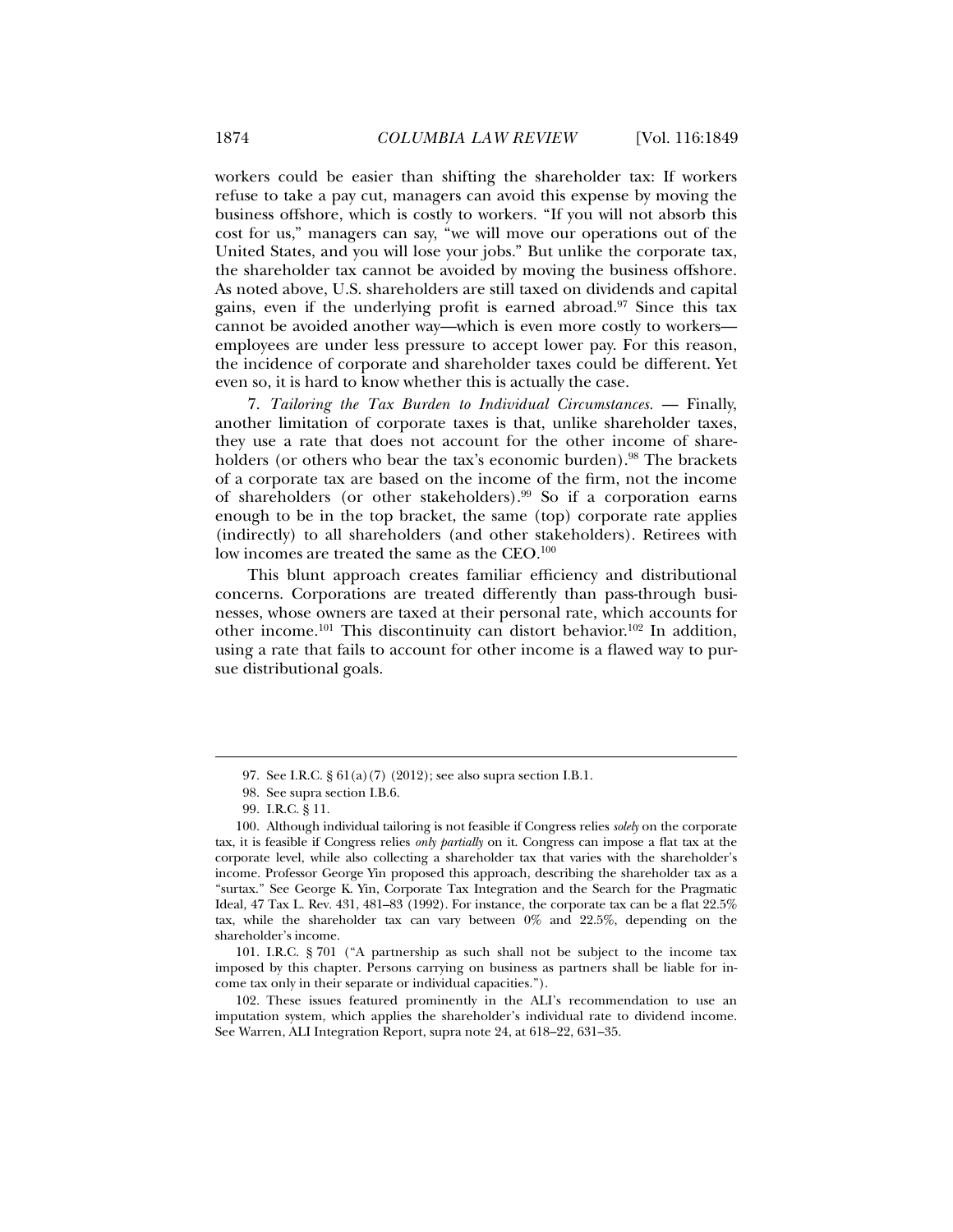#### C. *High Shareholder Taxes: Planning Strategies and Other Challenges*

To show why the allocation between corporate and shareholder taxes is important—even when rates are coordinated to produce a specific combined rate (e.g.,  $40\%$ )—the last section showed that a high corporate tax motivates a range of planning strategies.103 For instance, if the corporate tax is  $40\%$  and the shareholder tax is  $0\%$ , corporations are likely to respond by shifting income abroad, changing their tax residence, issuing more debt, and delaying the sale of appreciated assets.

In response, these planning strategies can be preempted by cutting (or even repealing) the corporate tax. Since taxpayers are less motivated to avoid a low tax, they would have less reason to invest in these strategies or to change their behavior in other ways. But unfortunately, this progress is not free. If the cut in the corporate tax is funded with an increase in the shareholder tax—so the corporate tax is  $0\%$  and the shareholder tax is 40%—taxpayers have a correspondingly stronger incentive to avoid shareholder taxes. Instead of using the strategies discussed above, they would use other strategies to avoid the shareholder tax. This section canvasses planning strategies that are appealing when shareholder rates are high and corporate rates are low. The bottom line is that changing the mix of rates eases one set of distortions but exacerbates another.

1. *Shareholder Lock-In.* — A familiar challenge with relying on shareholder taxes, instead of on corporate taxes, is that shareholders control the timing of an important component: the tax on share appreciation. Unlike corporate income, which is taxed every year, share appreciation is taxed only when stock is sold.104 By discouraging sales, a capital gains tax "locks in" shareholders, distorting portfolio choices and encouraging costly hedging transactions. Not only can this tax be delayed, but sometimes it can also be avoided entirely: Shareholders are never taxed on capital gain if they hold appreciated stock until they die<sup>105</sup> or contribute it to charity.106 Obviously, these strategies become more

 <sup>103.</sup> See supra section I.B.

 <sup>104.</sup> See, e.g., Tim Dowd, Robert McClelland & Athiphat Muthitacharoen, New Evidence on the Tax Elasticity of Capital Gains, 68 Nat'l Tax J. 511, 513–14 (2015) [hereinafter Dowd et al., New Evidence on Tax Elasticity] (showing the significant effect of capital gains tax on realizations).

 <sup>105.</sup> For instance, if a taxpayer buys stock for \$1 per share and dies when it is valued at \$100 per share, the taxpayer's heir's basis is \$100, not \$1. See I.R.C. § 1014 (providing that the basis of property acquired from a decedent is "the fair market value of the property at the date of the decedent's death"). The reason is that heirs can "step up" the basis of inherited property to its fair market value when they inherit it. If the heir immediately sells the shares for \$100, there is no taxable gain. In other words, no tax is ever collected on the \$99 of appreciation that occurred during the taxpayer's lifetime.

 <sup>106.</sup> For example, if a taxpayer buys stock for \$1 per share, and contributes it to charity when it is worth \$100 per share, this contribution is not taxed as a sale. Since the charity is tax exempt, it can sell it immediately for no gain. At the same time, the taxpayer can still deduct the stock's fair market value (\$100 per share), instead of the stock's basis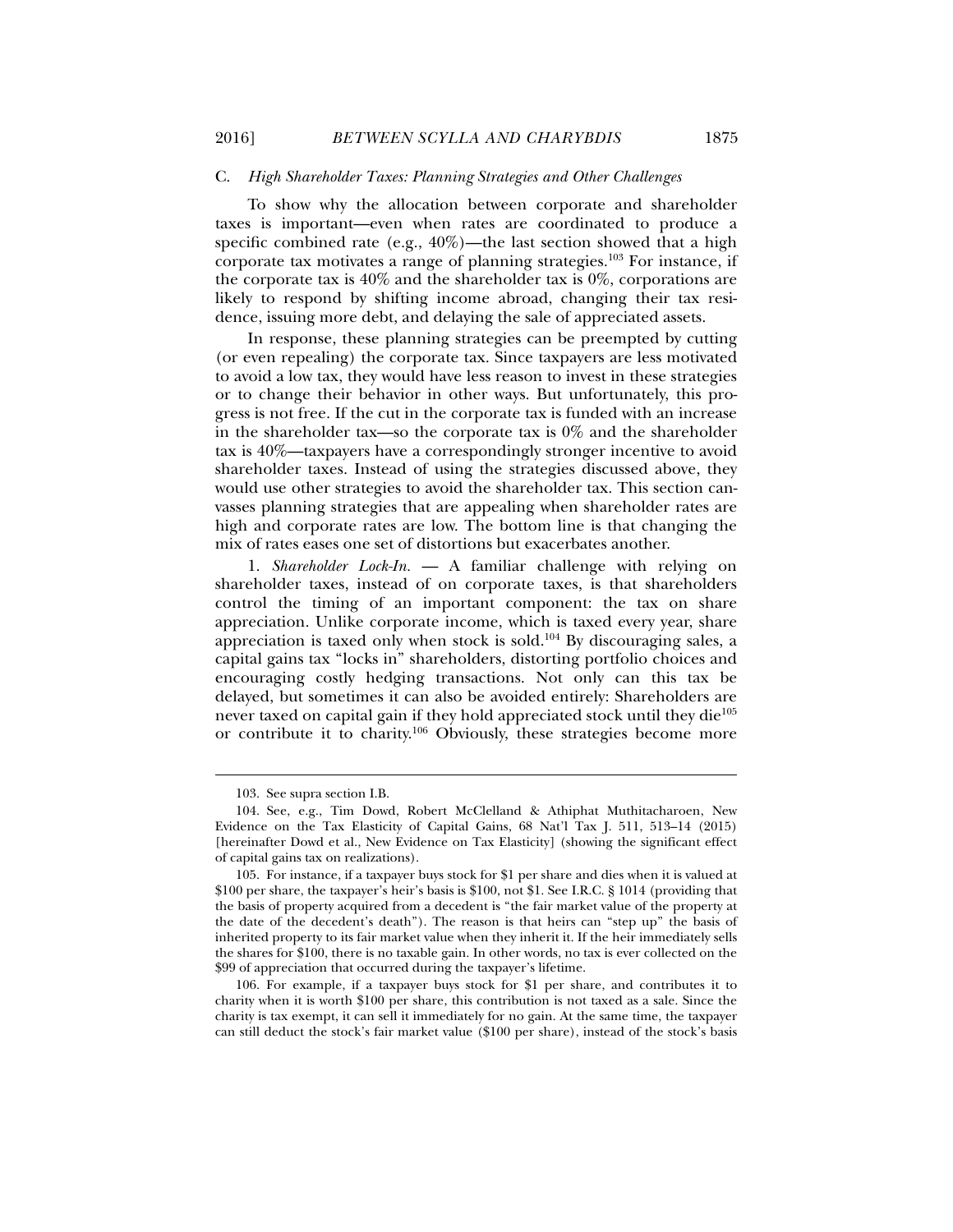appealing when the shareholder rate increases.107 So if the shareholder tax is raised in order to fund a cut in the corporate tax, more shareholders will use these strategies to delay or avoid the capital gains tax.

2. *Trapped Earnings.* — Like the tax on share appreciation, the tax on dividends can also be delayed. This tax is not due until a dividend is actually paid.108 At first blush, delaying the dividend tax may seem advantageous, but delaying this tax actually does not reduce its present value (as long as the rate does not change). $109$ 

Even so, there is a different tax reason to delay a dividend, which is not prompted by a high shareholder rate, but by a low corporate rate. When the corporate rate is low, firms have a comparative advantage over shareholders in investing money.110 For instance, assume the shareholder rate is 40%, the corporate rate is 0%, and the personal rate is 40% (i.e., on pass-through businesses, rents, interest, etc.). Because the corporate rate is 0%, investments grow tax-free inside a corporation. But if the firm distributes earnings, and shareholders do not reinvest them in a corporation, the shareholders' investments generally are taxed at the 40% personal rate.111 So if the pretax return is the same, the investment grows faster inside a corporation. As a result, corporations function like a taxadvantaged account when the corporate rate is lower than the personal rate.112 This tax advantage of corporations was widely used when corpo-

108. I.R.C.  $\S 301(c)$  (including dividend in income).

 109. See Daniel N. Shaviro, Decoding the U.S. Corporate Tax 37 (2009) [hereinafter Shaviro, Decoding the U.S. Corporate Tax] ("Ordinarily in income tax planning, deferral . . . is a good thing . . . . In the corporate distributions setting, . . . things are more complicated because the amount that ultimately will have to be distributed . . . is growing by reason of the positive return to the funds the company is keeping on hand in the interim.").

 110. See Daniel I. Halperin, Mitigating the Potential Inequity of Reducing Corporate Rates, 126 Tax Notes 641, 648 (2010) [hereinafter Halperin, Mitigating Inequity] ("[I]f distributions are taxed and the combined rate is equal to the individual rate, there is no advantage from the deferral of the tax on the initial corporate earnings. The advantage is the higher return on reinvested earnings.").

 111. For instance, periodic income from pass-through businesses, loans, and rental property would generally be taxed at the personal rate. See I.R.C. § 61. However, capital gain from selling investments would generally be taxed at the capital gains rate. See id.  $§ 1(h).$ 

 112. For instance, assume a firm can either distribute \$100 of profit to shareholders or retain it for three years and then distribute it. Assume the annual pretax return during those three years is 10% either way, and that the personal rate is 40%, the corporate rate is  $0\%$ , and the shareholder rate is  $40\%$ . If the firm keeps these earnings for three years, it can earn a 10% after-tax return (since the 0% corporate rate applies). But if the firm

<sup>(\$1</sup> per share), if the taxpayer holds it for more than a year. See id. § 170. As a result, the \$99 of appreciation is never taxed.

 <sup>107.</sup> Empirical estimates suggest that taxpayers are quite sensitive to tax rates in deciding how much gain to realize. See, e.g., Dowd et al., New Evidence on Tax Elasticity, supra note 104, at 527 (estimating elasticity of persistent tax changes to be about -0.72, with transitory elasticity above 1).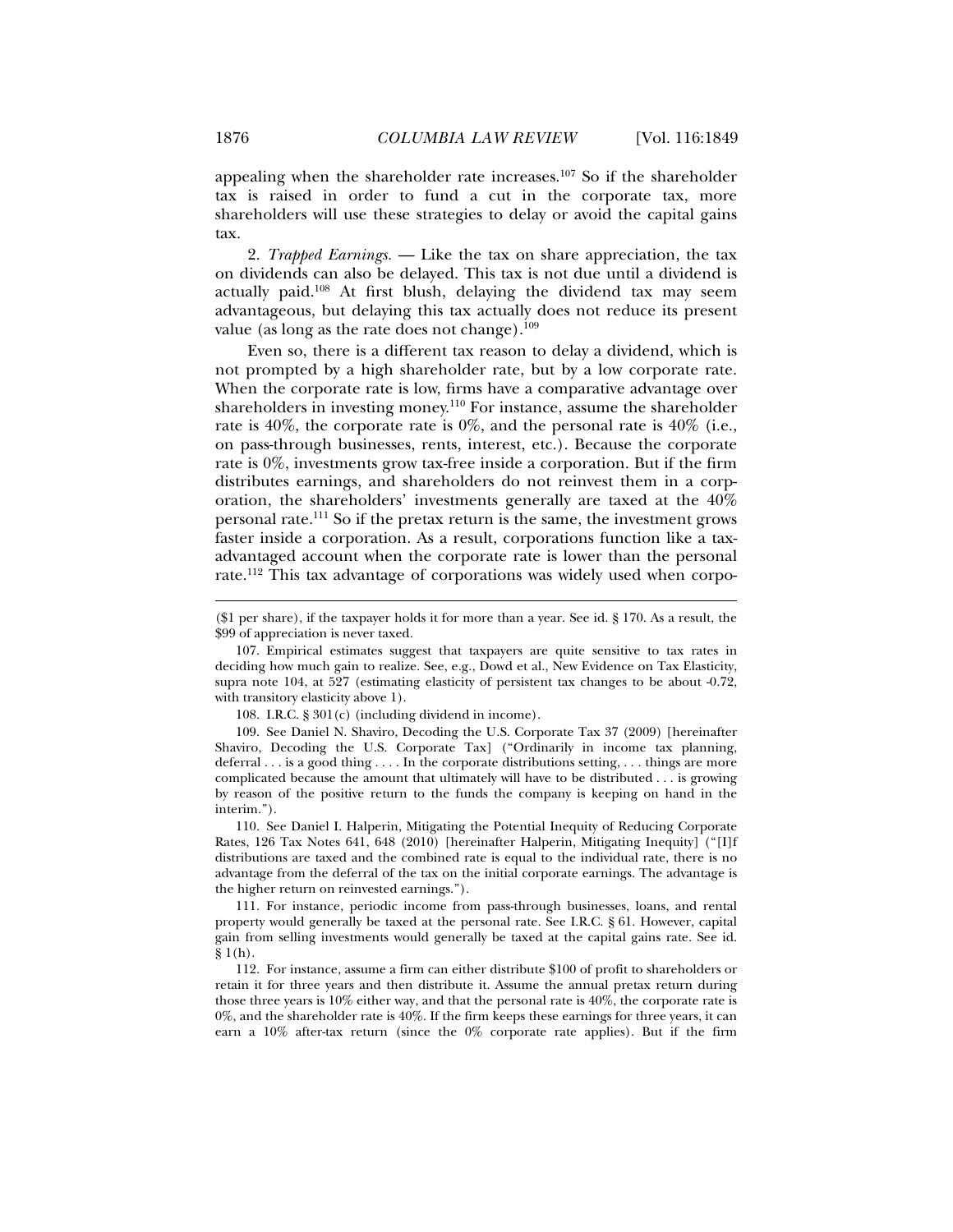Unfortunately, this tax preference for retained earnings is likely to exacerbate agency costs. Retained earnings are problematic because managers have unfettered discretion to spend them. In contrast, if profits are distributed to shareholders, managers no longer have capital on hand. To pursue new initiatives, they have to persuade investors to write a check. The need to make a case disciplines managers, discouraging them from proposing self-interested uses of capital.115 Since leaving cash in the corporation undermines this discipline, tax rules that encourage firms to keep cash breed agency costs.116 This is a problem not only with favoring retained earnings, but also with collecting tax from shareholders instead of corporations: If the check comes from shareholders, the corporation keeps more of its cash, leaving managers in control of more resources.

Shareholder taxes can also affect corporate cash flow in another way. Taxing dividends creates a timing mismatch for shareholders whose stock has not appreciated: Current income from the dividend is offset by future capital loss when they sell stock.<sup>117</sup> One way to avoid this mismatch, emphasized by Professor David Weisbach, is to accelerate dividends, paying them before stock is sold to a new owner with shares that have not appreciated.<sup>118</sup> Conversely, another solution is to delay divi-

l

gap were to widen.114

distributes the earnings immediately, the shareholder can earn only a 6% return (since the 40% personal rate applies). At the end of three years, the shareholder has \$79.86 if the corporation retains these earnings, compared with \$71.46 if the corporation had distributed them immediately.

 <sup>113.</sup> See Halperin, Mitigating Inequity, supra note 110, at 642.

 <sup>114.</sup> Cf. id. ("[I]f the corporate rate is lower than the top individual rate—a dynamic that has not been in place since 1986—closely held businesses might again choose to be subject to the corporate tax to shelter high-income individuals from high individual rates."). Indeed, if Congress wants to use the same rate for noncorporate and corporate businesses—so the corporate and shareholder rates aggregate to the personal rate—the corporate rate *has* to be lower than the personal rate, as long as at least *some* tax is collected from shareholders (and the timing of these taxes varies). Specifically, if *(1–P) = (1–C) (1–S)*, and *S>0*, *C* has to be less than *P*.

 <sup>115.</sup> See Schizer, Tax and Governance, supra note 75, at 10.

 <sup>116.</sup> Conversely, when corporate rates are *higher* than personal rates, there is a tax incentive to distribute earnings, which could keep firms from pursuing valuable projects (e.g., if outside investors will not fund them because of asymmetric information).

 <sup>117.</sup> For example, assume a shareholder buys stock for \$100 and immediately receives a \$5 dividend, which reduces the stock price to \$95. The shareholder has five dollars of taxable dividend income, but no economic profit. As a result, this *current* income is offset by five dollars of *future* capital loss, which is not deductible until the stock is sold.

 <sup>118.</sup> David Weisbach, Capital Gains Taxation and Corporate Investment 16 (Univ. of Chi. Law Sch., Coase-Sandor Inst. for Law & Econ., Working Paper No. 740, 2016), http://ssrn.com/abstract=2721798 (on file with the *Columbia Law Review*).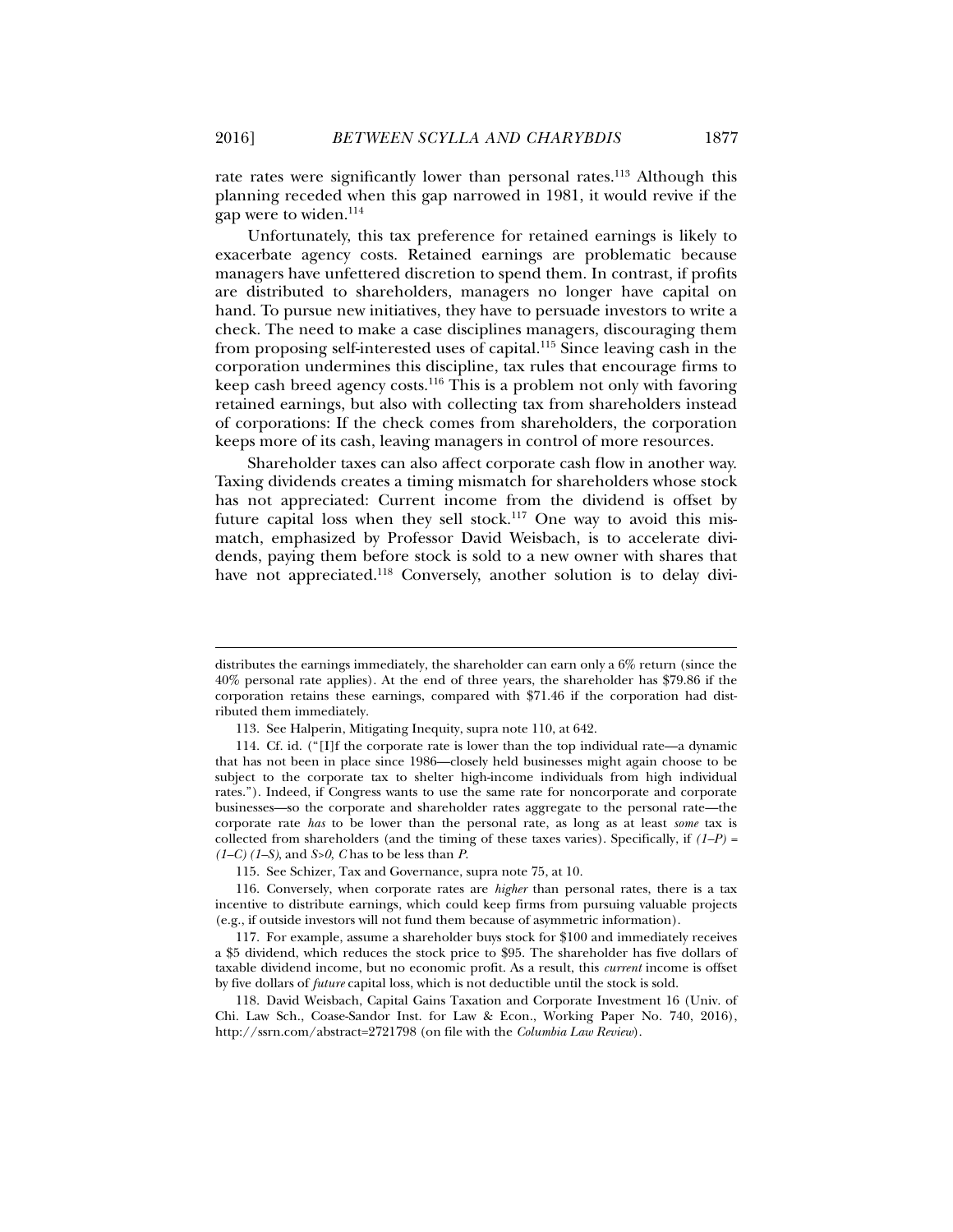dends until shares appreciate. Still another (partial) fix is to cut dividends, so the magnitude of this mismatch is reduced.<sup>119</sup>

3. *Salary Shifting.* — When the shareholder rate is high—or, to be precise, when the corporate rate is low—another planning strategy becomes appealing: Owners who are also employees pay themselves below-market salaries. This strategy is appealing when the personal rate (which governs salaries) is higher than the corporate rate. To implement this strategy, employee-owners leave money inside the corporation, instead of taking it out as salary. There is not much economic significance to leaving money in the corporation, since the employee-owner owns and controls it. But the tax treatment changes: (High-taxed) salary is transformed into (low-taxed) corporate earnings.<sup>120</sup>

This "salary shifting" loses its appeal if the corporate rate is increased to match the personal rate. But unfortunately, raising the corporate rate exacerbates income and residence shifting, as well as the other problems discussed in section I.B. In theory, to avoid all of these distortions, the U.S. corporate rate has to equal both the U.S. personal rate (to deter salary shifting) and foreign corporate rates (to deter income and residence shifting). But this solution is mathematically impossible under current law, since the U.S. personal rate is significantly higher than foreign corporate rates. So once again, we have to pick our poison.121

4. *Tax-Exempt Shareholders.* — Another familiar problem with shareholder taxes is that, unlike corporate taxes, they do not reach taxexempt shareholders.<sup>122</sup> For instance, assume that tax-exempt shareholders own a for-profit corporation, which earns \$100 million. If the corporate tax is 40% and the shareholder tax is 0%, \$40 million of tax is

 121. See Dharmapala, The Economics of Corporate and Business Tax Reform, supra note 63, at 14 ("[T]he corporate tax rate is a single instrument that affects two very different kinds of behavior—the incorporation decisions of (typically small) business entities or individuals, and the location and investment decisions of large MNCs.").

 <sup>119.</sup> The scope of the mismatch increases when dividends are large, and also when shareholder taxes are high; either one increases the size of the initial income inclusion, which is offset by a deferred capital loss.

 <sup>120.</sup> For example, assume that an entrepreneur is the sole owner and employee of a corporation, which earns \$500,000, and assume also that the personal rate is 40%, the corporate rate is 20%, and the shareholder rate is 25%. If the entrepreneur takes *all* the corporation's \$500,000 of revenue as salary, the entrepreneur pays a 40% tax (of \$200,000). Since the corporation deducts this salary payment, it has no taxable income. As a result, *all* the business's economic return is taxed as salary (at the higher personal rate), and none is taxed as corporate profit (at the lower corporate rate). But this changes if the entrepreneur takes only a \$100,000 salary (taxable at 40%), leaving the firm with a \$400,000 profit (taxable at 20%). Instead of a current tax of \$200,000, the government receives a current tax of only \$120,000 (i.e., \$40,000 on the salary and \$80,000 on the corporate profit). In other words, the entrepreneur turns \$400,000 of (high-taxed) salary into (low-taxed) corporate profit. Obviously, an additional 25% shareholder tax would be imposed if the firm distributes its profit to the owner.

 <sup>122.</sup> I.R.C. § 501(a) (2012).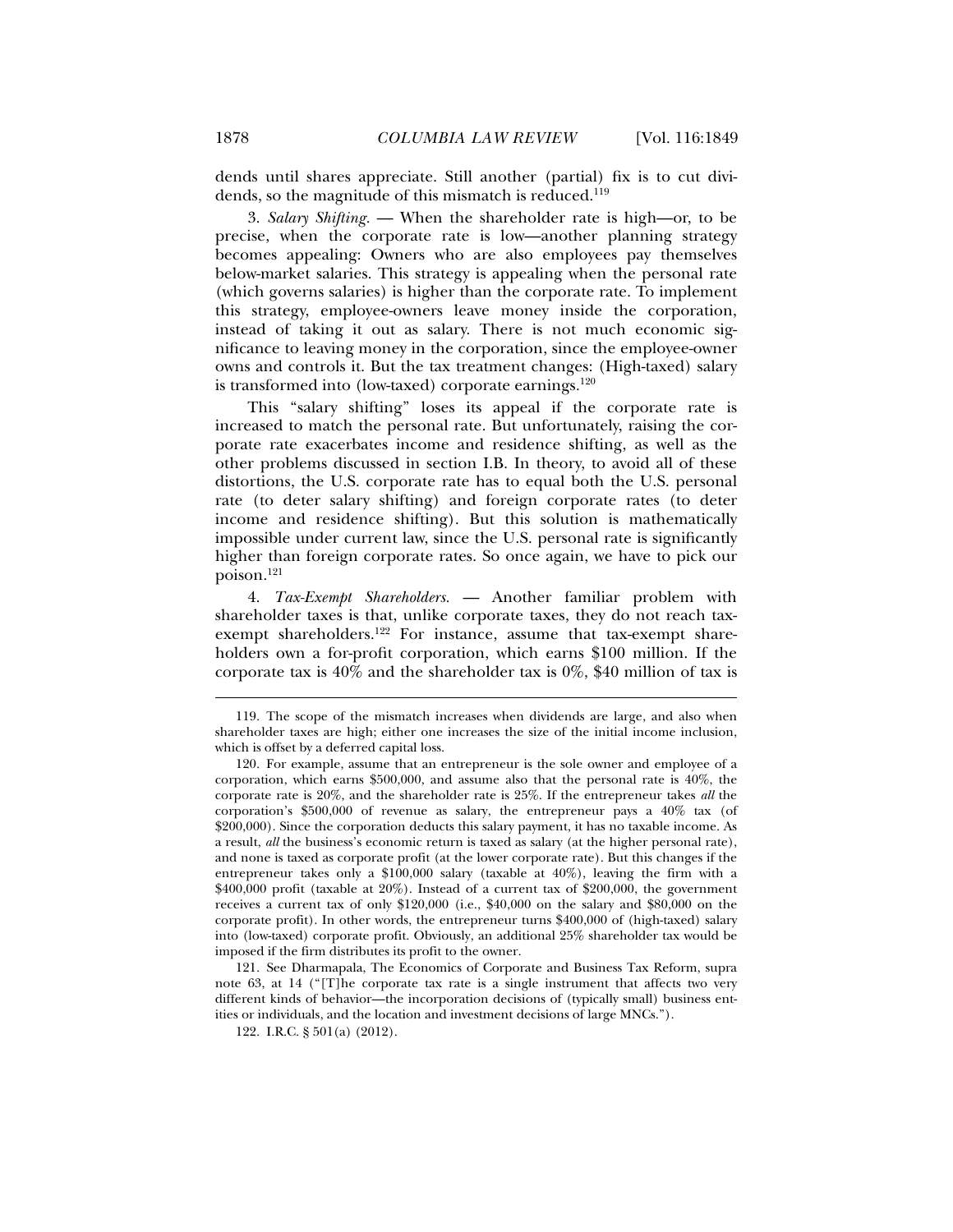collected. But if these rates are flipped—so the corporate rate is 0% and the shareholder rate is 40%—no tax is collected.

This gap in investor-level taxes is already an issue for debt. Under current law, tax-exempt lenders pay no tax on interest, but corporations can still deduct it.123 As a result, the United States collects no tax on revenue servicing this debt. This hole in the tax base would grow if equity were also taxed only (or primarily) at the investor level. Significant revenue is at stake, since less than half of U.S. equities are held by taxable U.S. shareholders; tax-exempt and foreign shareholders own the rest.<sup>124</sup> This gap in shareholder taxes complicates any effort to fund a corporate tax cut with them.

Obviously, the treatment of tax exempts does not have to be binary. Instead of paying a full tax or no tax at all, they could pay an intermediate amount, as with the (indirect) corporate tax under current law. How much they pay should depend, at least in part, on the reasons for exempting them. Since the rationales vary with the type of tax exempt, the tax could vary too. For example, individual retirement accounts (IRAs) encourage savings, especially for low-income people. So do pension funds, although distribution features less prominently (since there are no income limits).

By contrast, exempting investment income of universities, religious organizations, and cultural institutions is supposed to promote their charitable missions. But another tax preference—the charitable deduction—also advances this goal and is arguably more effective. The deduction rewards charities for attracting support from donors; government money flows only if donors are willing to contribute their own money and thus have "skin in the game."125 In contrast, exempting investment

 125. By offering a deduction, the government allows donors to use charitable contributions to reduce their tax bills. See I.R.C. § 170. For instance, if a donor's personal tax rate is 40%, and the donor contributes \$1 million, this contribution can reduce her tax bill by \$400,000 (by reducing her taxable income by \$1 million and thus reducing her taxes by \$400,000). With this \$1 million contribution, then, the donor is putting in \$600,000 of her own money and attracting a \$400,000 matching contribution from the government (in the form of a reduced tax bill). Therefore, the government's \$400,000 of support becomes available only if the donor is willing to put in \$600,000 of her own money.

 <sup>123.</sup> See id. § 163(a) (authorizing deduction for interest); id. § 501(a) (exempting income of nonprofits).

 <sup>124.</sup> See Jane G. Gravelle & Donald J. Marples, Cong. Research Serv., R44242, The Effect of Base-Broadening Measures on Labor Supply and Investment: Considerations for Tax Reform 27 (Oct. 22, 2015), http://www.fas.org/sgp/crs/misc/R44242.pdf [http:// perma.cc/2ANX-G4NZ] (estimating that 25% of dividends are paid to taxable accounts); Steven M. Rosenthal & Lydia S. Austin, The Dwindling Taxable Share of U.S. Corporate Stock, 151 Tax Notes 923, 923 (2016) (estimating that household accounts held only 24.2% of U.S. equities in 2015); Alan J. Auerbach, Who Bears the Corporate Tax? A Review of What We Know 5 (Nat'l Bureau of Econ. Research, Working Paper No. 11686, 2005), http://www.nber.org/papers/w11686.pdf [http://perma.cc/5CV5-MMW9] (estimating that less than half of corporate equities are owned by households).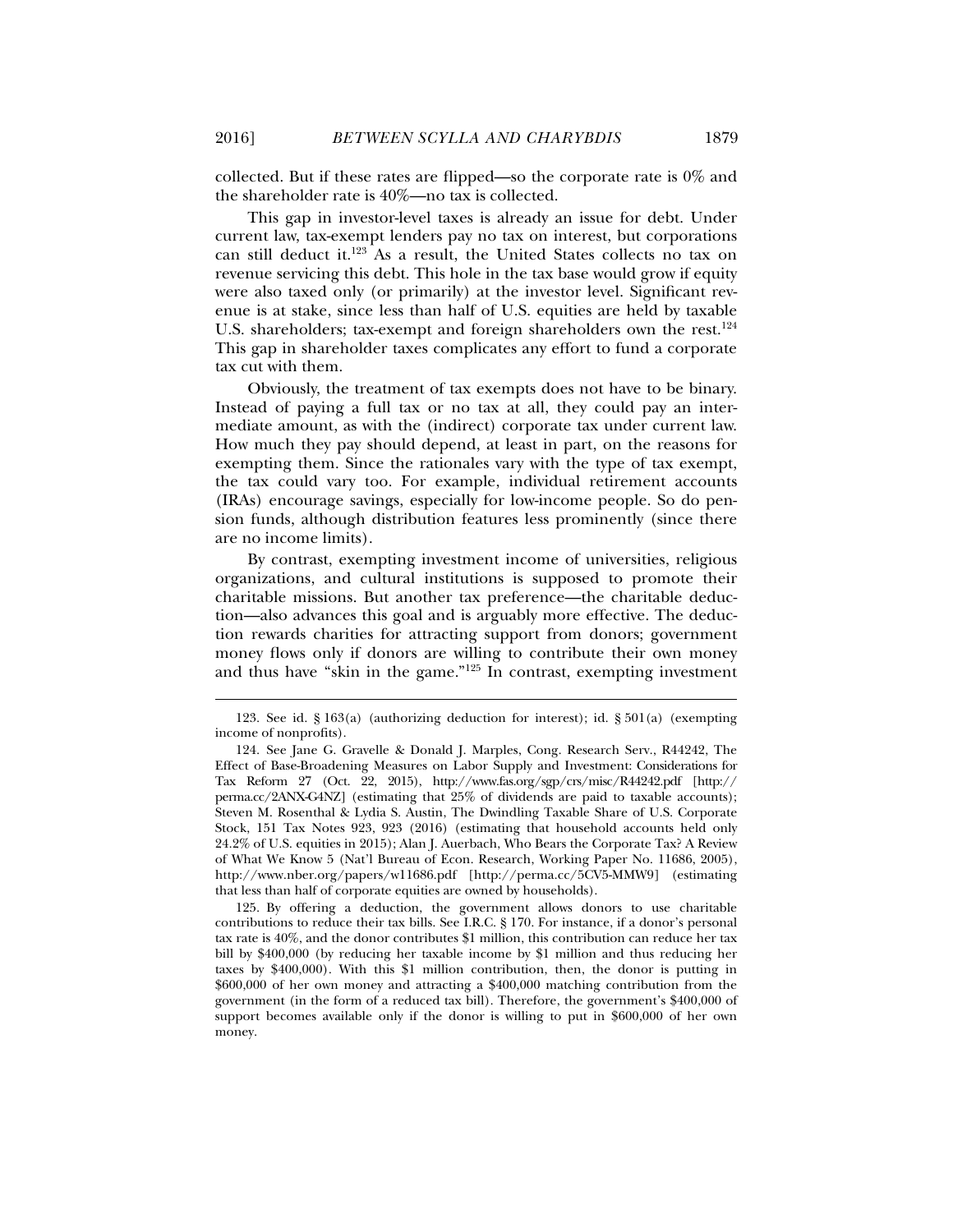income rewards charities for running a surplus and investing it successfully, which is a less reliable signal of social value.<sup>126</sup> In fact, nonprofits with investment income are under less pressure to raise new money. They have less need to demonstrate continuing value to donors, especially when investment income is tax-free and thus covers more of their budgets. As a result, the deduction arguably promotes positive externalities more effectively than the exemption does. Yet even if these rules are equally effective, charity can still be subsidized without the exemption, as long as the deduction is available. A cut in one can be offset with enhancements to the other.

5. *Foreigner Shareholders.* — Like tax exempts, foreigners are taxed indirectly by the corporate tax, but (largely) escape shareholder taxes. $127$ So if shareholder taxes are increased to fund a cut in corporate taxes, foreign shareholders would mostly be exempt from this increased shareholder tax. Under current law, foreigners pay no tax on capital gains.<sup>128</sup> Although foreigners' dividends are subject to withholding, treaties often reduce the rate of the withholding tax that applies to these dividends (e.g., from  $30\%$  to  $15\%$ ).<sup>129</sup> So if foreigners own a U.S. corporation that earns \$100 million, \$40 million of tax is collected with a  $40\%$  corporate tax and a 0% shareholder tax. But no tax is collected if these rates are reversed, as long as shareholders earn capital gains instead of dividends. Like tax exempts, foreigners already avoid both corporate and investor taxes in lending to corporations. This gap would grow if equity were also taxed only (or primarily) at the investor level.

A key question, then, is how much tax foreigners should pay. Taxing them enhances national welfare in three ways. First, it keeps resources in the U.S. economy.130 Second, revenue targets can be met with a lower (and less distortive) tax on U.S. firms and shareholders. Third, taxing foreign owners of corporate businesses matches the treatment of non-

 <sup>126.</sup> For a discussion, see David M. Schizer, Subsidizing Charity: Donations, Investment Income, and the Governance of Nonprofits 21 (Oct. 14, 2016) (unpublished manuscript) (on file with the *Columbia Law Review*).

 <sup>127.</sup> The assumption here is that these foreigners do not live in the United States; if they do, they are taxed like U.S. citizens. See, e.g., I.R.C.  $\S 871(a)(2)$  (stipulating that the capital gains of foreigners be taxed if they satisfy the residency test).

 <sup>128.</sup> See id.

 <sup>129.</sup> See id. Foreigners used to avoid even this reduced withholding by investing in derivatives. Although a reform, section  $871(m)$ , was supposed to plug this gap, questions remain about its effectiveness. Id. § 871(m); see also Thomas J. Brennan & Robert L. McDonald, The Problematic Delta Test for Dividend Equivalents, 146 Tax Notes 525, 529 (2015) (discussing various ways that taxpayers could avoid withholding tax by manipulating the delta test). For a discussion of these regulations, see Tax Section, N.Y. State Bar Ass'n, Report No. 1340, Report on Regulations Under Section 871(m) (Mar. 28, 2016), http://www.nysba.org/Sections/Tax/Tax\_Section\_Reports/Tax\_Reports\_2016/ Tax\_Section\_Report\_1340.html [http://perma.cc/H3AD-4GMM].

 <sup>130.</sup> For instance, if foreign owners of a U.S. corporation would otherwise receive \$100 of corporate profits, a 40% tax on the corporation keeps \$40 in the United States.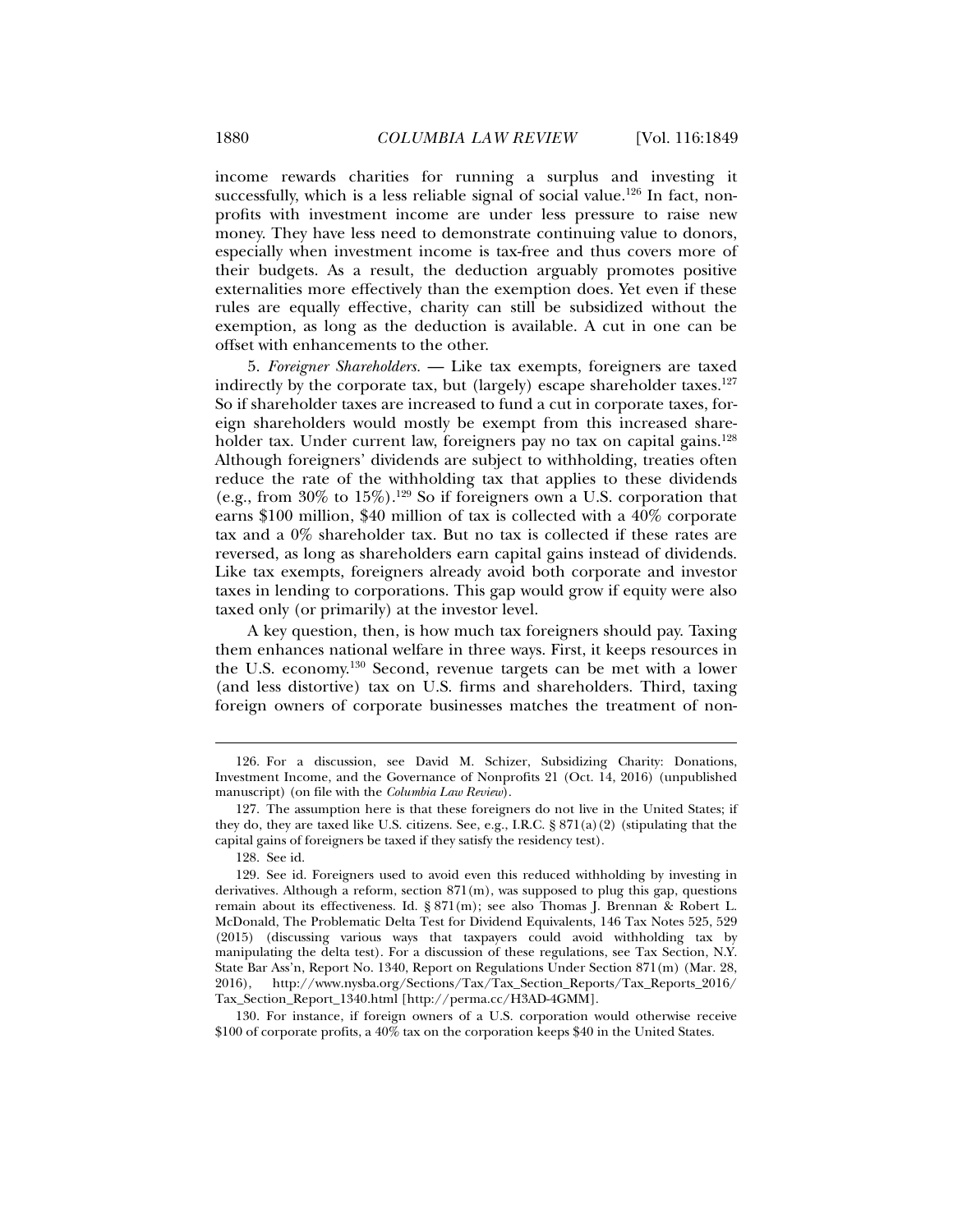corporate businesses, whose foreign owners already pay tax on U.S. profits. (The politics are tempting as well, since foreign investors do not vote in the United States.)

Even so, taxing foreign investors has two offsetting costs. First, the United States might attract less foreign investment. Yet a zero rate seems like an overreaction, even though the United States exempts interest for this reason. After all, investing in the United States is appealing,<sup>131</sup> so foreigners presumably will pay some tax to do so. Second, if the United States raises taxes on foreigners, other jurisdictions might reciprocate with higher taxes on U.S. investors. If Americans claim more foreign tax credits, the United States might not raise (net) revenue.

So far, the focus has been on revenue losses when a corporate tax cut is funded with higher shareholder taxes: Less revenue is collected from foreign and tax-exempt shareholders of U.S. corporations. However, these rate changes offer offsetting revenue gains as well: More is collected when U.S. shareholders invest in foreign firms that earn money abroad.132 The corporate tax does not reach foreign profits of foreign firms, but the shareholder tax does. Therefore, cutting the corporate rate and raising the shareholder rate collects more tax on these profits.

6. *Administrative Costs.* — In addition to the revenue losses from exempt and foreign shareholders, another challenge in taxing shareholders, instead of corporations, is the loss of economies of scale in compliance and collection. Corporations can spread the cost of advice, record-keeping, and other infrastructure across all shareholders. For the government, monitoring the firm is more cost effective than policing (and suing) owners of small blocks of stock.<sup>133</sup> Even so, these administrative advantages have become less compelling over time. Superior expertise has enabled corporations not only to comply with rules, but also to avoid them, as emphasized above.<sup>134</sup> At the same time, third-party

 133. See Treasury, Integration Study, supra note 5, at 102 (noting that "tax is most likely to be collected if paid at the corporate level").

 <sup>131.</sup> See, e.g., Dep't of Commerce & The President's Council of Econ. Advisors, Foreign Direct Investment in the United States 3 (Oct. 2013), http://www.whitehouse. gov/sites/default/files/2013fdi\_report\_-\_final\_for\_web.pdf [http://perma.cc/24Q5-66CF] ("With the world's largest consumer market, skilled and productive workers, a highly innovative environment, appropriate legal protections, a predictable regulatory environment, and a growing energy sector, the United States offers an attractive investment climate for firms across the globe.").

 <sup>132.</sup> See Harry Grubert & Rosanne Altshuler, Shifting the Burden of Taxation from the Corporate to the Personal Level and Getting the Corporate Tax Rate Down to 15 Percent, at 8 (Rutgers Univ. Dep't of Econ., Departmental Working Paper No. 2015-06, 2016) [hereinafter Grubert & Altshuler, Shifting the Burden], http://ssrn.com/abstract= 2802109 (on file with the *Columbia Law Review*) ("[F]or proposals that include an increased tax on capital gains and dividends it would also be necessary to add U.S. resident holdings of foreign shares.").

 <sup>134.</sup> See supra section I.B.5.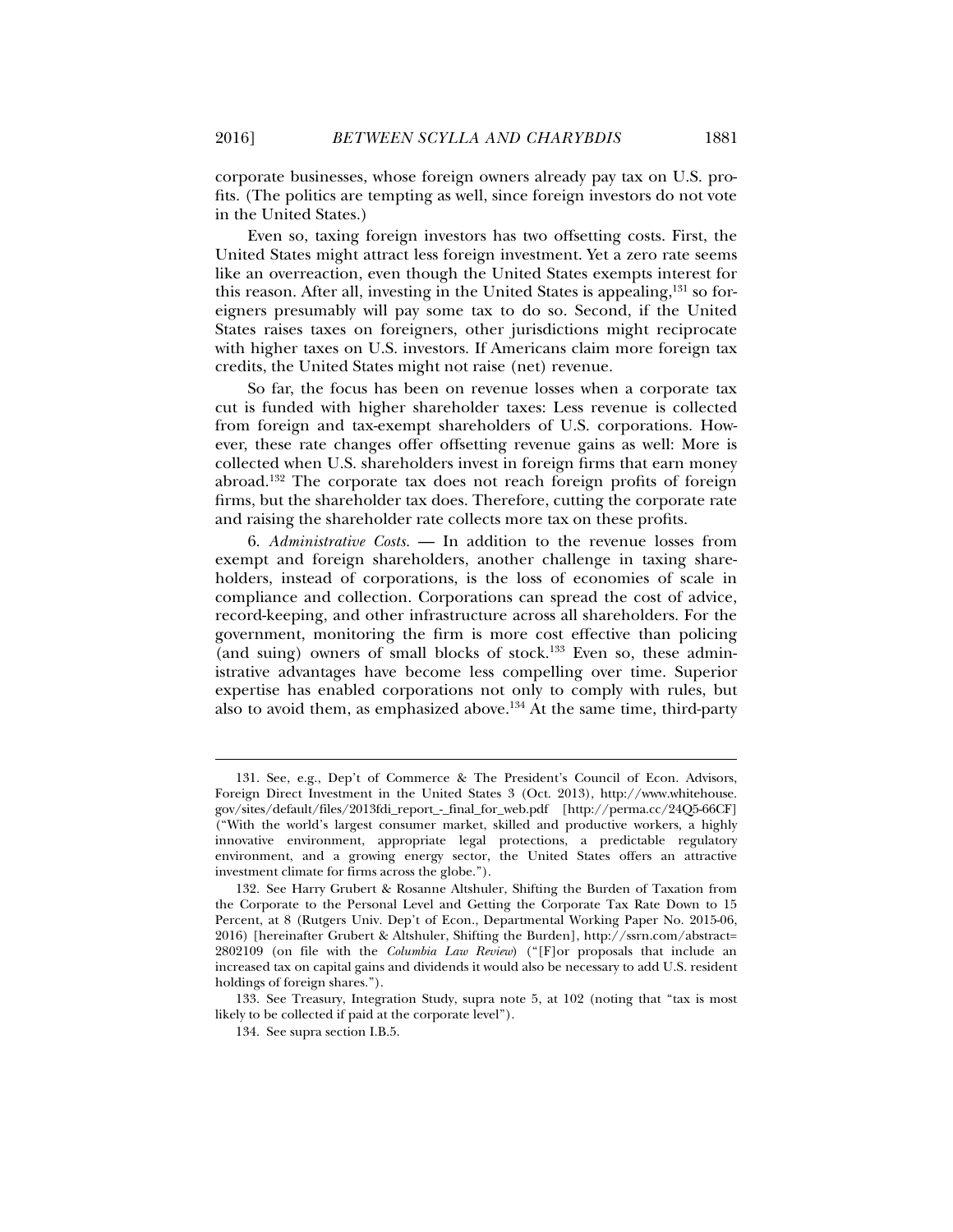reporting of dividends and basis has helped the government monitor shareholder compliance more effectively.<sup>135</sup>

7. *Tax Expenditures.* — Finally, another difference between corporate and shareholder taxes is that shareholder taxes have less influence on managers. In theory, since shareholder taxes affect a shareholder's return, a manager should try to minimize them. But tax-exempt and foreign investors do not want managers to devote resources to these efforts—since these shareholders would not benefit—and shareholder taxes also have a less immediate impact on reported earnings.136 Since managers do not focus on shareholder taxes, tax expenditures have less influence on corporate behavior when included in shareholder taxes, instead of in corporate taxes. Of course, this is a disadvantage only if the relevant tax expenditures are good policy. If they are not, reducing their impact is actually an advantage. $137$ 

### II. BALANCING COMPONENT-RATE DISTORTIONS: ADVANTAGES OF USING TWO TAXES

Part I laid out key challenges in taxing corporations, on the one hand, and shareholders, on the other. Cutting one rate and raising the other fixes some problems while complicating others. What is the right response to these dueling distortions? Obviously, one answer is to fix the relevant rules, so they cannot be gamed. In theory, if all the holes in each tax were plugged, taxpayers would no longer be able to avoid either one. Each tax would measure income in the same (perfectly accurate) way. But although the rules can certainly be improved, and these improvements should be an important priority, it is too optimistic to expect all

 136. Halperin, Mitigating Inequity, supra note 110, at 645 ("[S]ince only the corporate tax affects reported corporate earnings and earnings per share, the shareholder's tax burden on distributions may not affect corporate decision-making, except to the extent it raises the cost of capital.").

 <sup>135.</sup> Securities brokers have been required to report the cost basis of securities since 2011. Third Party Reporting Information Center, Internal Revenue Serv., http:// www.irs.gov/tax-professionals/third-party-reporting-information-center [http://perma.cc/ AB8E-X54A] (last updated Mar. 17, 2016). Studies show that third-party reporting increases compliance. See, e.g., James Alm, John A. Deskins & Michael McKee, Third-Party Income Reporting and Income Tax Compliance 3–4 (Andrew Young Sch. of Policy Studies, Working Paper No. 06-35, 2006), http://ssrn.com/abstract=895344 (on file with the *Columbia Law Review*) (using experimental methods to show that third-party reporting increases compliance).

 <sup>137.</sup> Even then, a further issue in relying less on the corporate tax—so the gap between it and the personal rate widens—is that the same tax expenditure becomes more valuable for pass-through businesses (in avoiding the higher personal rate) than for corporate businesses (in avoiding the lower corporate rate). See Toder & Viard, A Proposal, supra note 3, at 19 (explaining that tax deductions are more valuable for flowthrough businesses). A solution is to use credits, instead of deductions, so corporations' generosity does not depend on the tax rate. See id. ("The corporate tax rate reduction would not directly reduce the tax savings from claiming a credit, which depends on the credit rate rather than marginal tax rates.").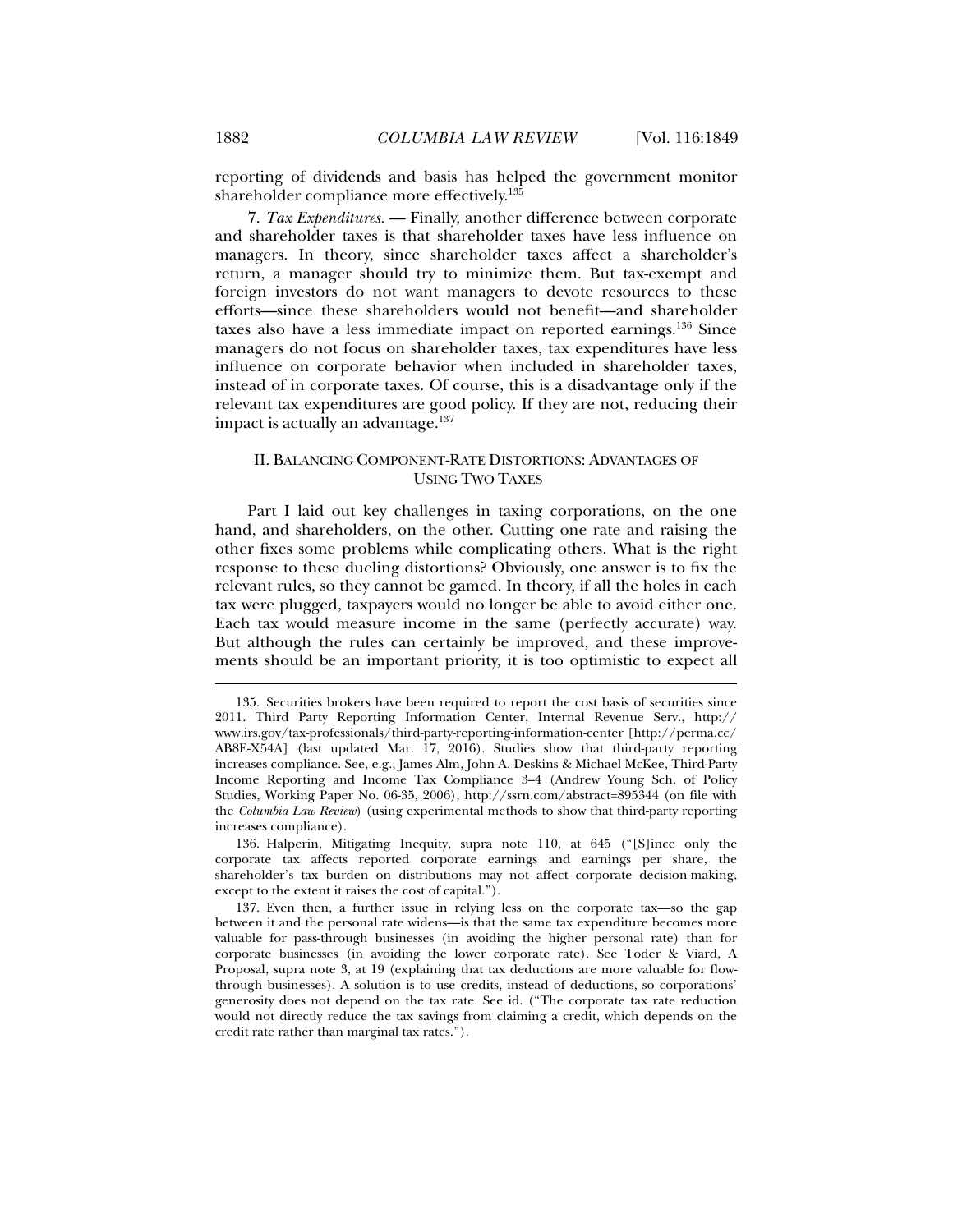these planning strategies to be foreclosed. The administrative and political challenges are too formidable. Instead, it is more realistic to expect at least some gaps in each tax to endure.

So if these dueling distortions are likely to be a perennial challenge, what is the right response? Since each tax has significant gaps, one option is to get rid of at least one of these porous taxes, and to do the best we can with the other. But as this Part explains, the opposite is actually a better strategy. Instead of relying on one tax or the other, this Essay's central recommendation is to use both. Although it may seem counterintuitive, the fact that each tax is flawed is all the more reason why both are needed.

#### A. *Value of Keeping Both Taxes*

1. *Built-In Redundancy.* — There are three reasons to rely on both corporate and shareholder taxes. First, the government gets two bites at the apple. If one tax is not collected, the other still is. For instance, even if corporations avoid the corporate tax by shifting income abroad, shareholders are still taxed on dividends and capital gains. To make a system more reliable, engineers often add a backup.<sup>138</sup> This built-in redundancy is useful not only for planning strategies already in use, but also for ones that have not been developed yet. Just as the Treasury's integration study twenty years ago did not worry about income shifting and inversions,<sup>139</sup> it is not possible to predict what leaks and distortions will arise two decades from now.

Admittedly, built-in redundancy is effective only when two systems have different vulnerabilities. If the two taxes measure income in precisely the same way, there is no advantage in using both taxes instead of only one. Rather, for one tax to work when the other does not, their limitations have to be somewhat uncorrelated. Corporate and shareholder taxes satisfy this condition. As this Essay has emphasized, these taxes define income somewhat differently and thus are avoided with different planning strategies. Admittedly, these disparities are conceptually unsatisfying, since it is not clear why two regimes that measure business

 <sup>138.</sup> John Downer, When Failure Is an Option: Redundancy, Reliability and Regulation in Complex Technical Systems 2–3 (London Sch. of Econ. & Political Sci., Ctr. for Analysis of Risk & Regulation, Discussion Paper No. 53, 2009), http://www.lse.ac.uk/ accounting/CARR/pdf/dps/disspaper53.pdf [http://perma.cc/XRC3-MSFR].

 <sup>139.</sup> See Graetz Testimony, supra note 70, at 7 (insisting the Treasury's recommendation to tax business profits only at the entity level was no longer sound policy, as the internationalization of the economy made taxing at the individual level a more plausible option); see also Michael J. Graetz & Alvin C. Warren, Unlocking Business Tax Reform, 145 Tax Notes 707, 707 (2014) [hereinafter Graetz & Warren, Unlocking Business Tax Reform] ("Whether reducing taxes at the shareholder rather than the corporate level was appropriate in the 1990s, it is no longer a sensible component of business and investment taxation.").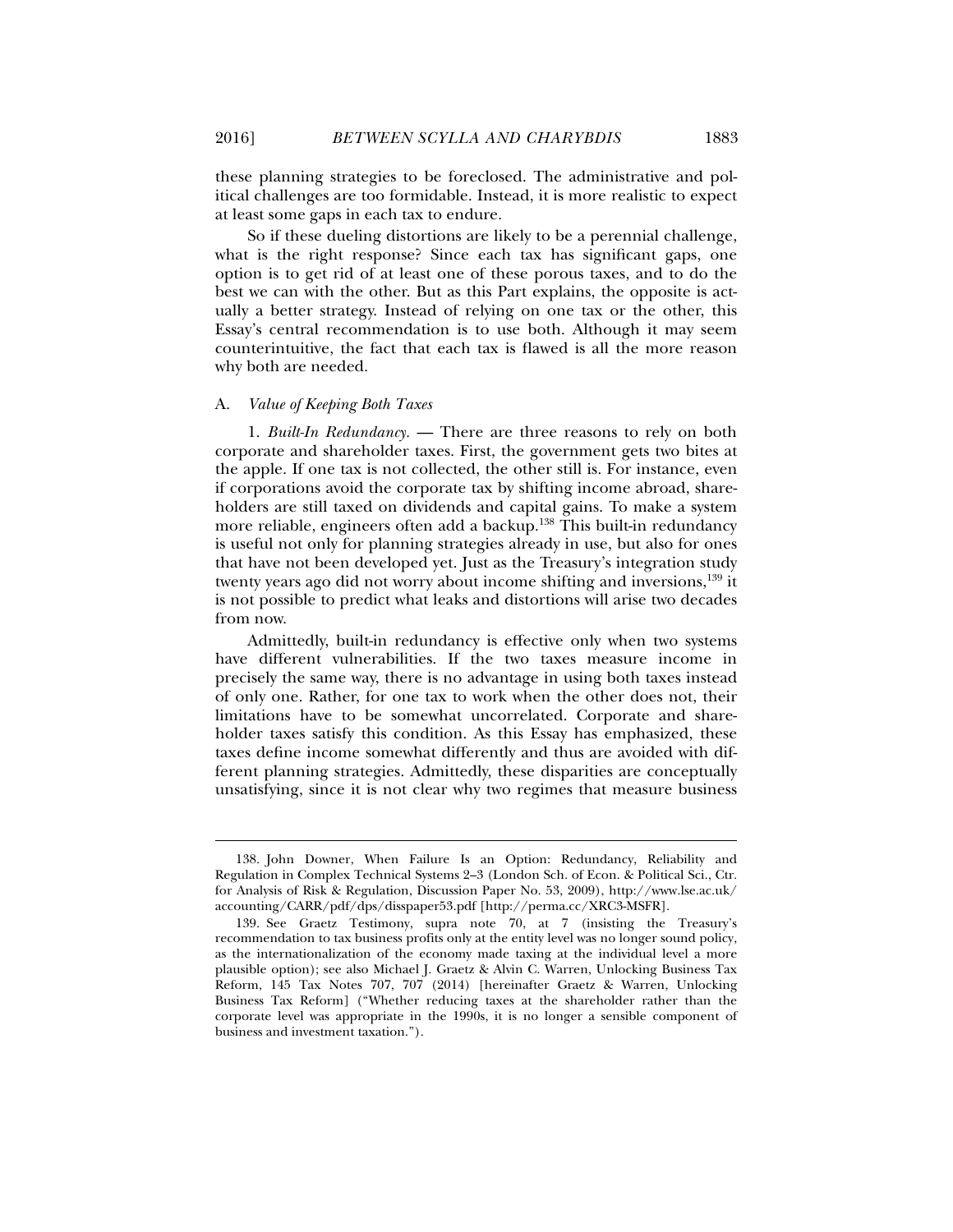profits should yield different answers. But ironically, these disparities facilitate built-in redundancy, which is a meaningful silver lining.

2. *Repeal Is an Overreaction.* — A second reason to use both taxes is that, if the goal is to cure distortions from a tax, repeal is too drastic a remedy. Instead, cutting the rate is often sufficient. As long as the rate is low enough, paying a tax is cheaper than avoiding it. After all, tax planning is not free. Taxpayers have to hire advisors, incur transaction costs, and change business decisions in ways that otherwise are unappealing. These costs are justified only if they are less than the tax.

Obviously, the magnitude of these costs varies for different strategies. For instance, moving factories abroad might be cost effective when the U.S. corporate rate is 10% higher than in other jurisdictions, but not when it is only 7% higher. Likewise, the threshold for moving patents offshore could be a 7% gap, while the threshold for intercompany debt could be 5%. If this differential narrows to 3%, shifting income may no longer be worth the trouble.

When tax planning has this sort of cost curve, cutting the rate winnows out costlier strategies. As the rate is reduced, fewer strategies remain cost effective. If even the cheapest strategies involve significant costs, rate cuts can meaningfully ease distortions—indeed, almost as effectively as repealing the tax—while still collecting some revenue.

3. *Repeal of One Tax Puts More Pressure on the Other.* — Third, this revenue is another advantage of using both shareholder and corporate taxes. If one of these taxes is eliminated—instead of merely cut—the surviving tax has to be even higher (assuming the two taxes, in combination, have to meet a revenue target). For instance, assume the goal is to mitigate distortions from both corporate and shareholder lock-in. The severity of corporate lock-in depends on the corporate rate (C), while the magnitude of shareholder lock-in depends on the shareholder rate (S). If tax must be collected either from corporations or shareholders, there is a tradeoff: To ease shareholder lock-in (by cutting S), we have to exacerbate corporate lock-in (by raising C), and vice versa. Cutting one tax more than necessary puts more pressure on the other.<sup>140</sup> If a  $\dot{0}\%$  rate is used for one, when a 10% rate would be just as effective at eliminating the relevant distortion, the other rate has to be correspondingly higher, and thus more distortive.<sup>141</sup>

 <sup>140.</sup> See, e.g., Henrik Jacobsen Kleven & Joel Slemrod, A Characteristics Approach to Optimal Taxation and Tax-Driven Product Innovation 25 (Sept. 2009) (unpublished manuscript), http://webuser.bus.umich.edu/jslemrod/pdf/KS%20Characteristics%20090809.pdf [http://perma.cc/5AHB-FMPQ] ("[T]ypically, it is not optimal to eliminate distortions completely: it is better to have several small distortions than to have large distortions somewhere and none elsewhere.").

 <sup>141.</sup> The assumption here is that raising the rate increases the appeal of tax planning and thus induces taxpayers to use increasingly costly strategies. Admittedly, though, this acceleration should continue only up to a certain point. When the rate is high enough, all plausible strategies are already in use.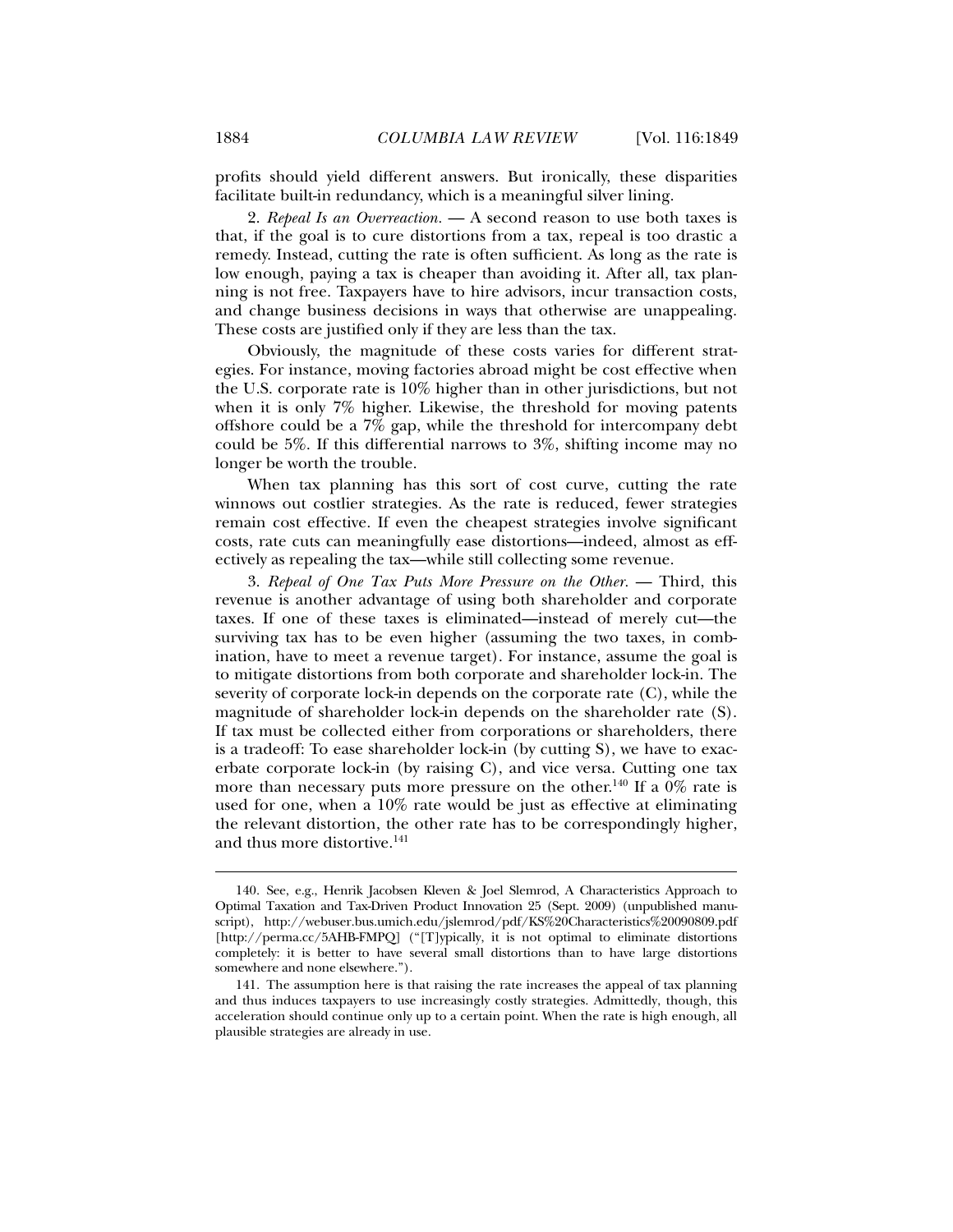#### B. *Challenges in Keeping Both Taxes*

1. *Combined-Rate Decisions: Irrelevance of Rate Allocation.* — To be clear, although using two taxes can ease distortions from component-rate planning (such as corporate and shareholder lock-in), it cannot do so for combined-rate planning. For instance, only the combined rate matters when taxpayers decide to use a corporation instead of a partnership or, for that matter, to save money instead of spending it. For these combined-rate choices, whether tax is collected from corporations or shareholders usually is irrelevant; it matters only in changing the combined rate (e.g., by altering the present value of what is actually collected) or in shifting the incidence of the tax, as noted above.<sup>142</sup>

2. *Imperfect or Unstable Coordination.* — Moreover, even for component-rate planning, using two taxes is not a panacea. Although relying on both taxes has distinct advantages, a key challenge is that it is not easy to coordinate corporate and shareholder rates so they always aggregate to a particular combined rate. After all, an important rationale for using two taxes is that, if one is avoided, the other is still collected. When this happens, only a portion of the combined tax is collected, rather than the entire amount. This means the combined rate does not apply uniformly to all economic activity. Of course, these disparities are likely to be even greater if the system relies on only one tax, which sometimes can be avoided entirely. But even so, using two taxes is not a complete remedy. It still is necessary to shore up both taxes, so they are actually collected. In addition, the challenge is not just to coordinate rates now, but also over time. This is particularly difficult, since Congress constantly tinkers with tax rates.<sup>143</sup>

Ideally, rates would be coordinated so one adjusts automatically when the other is avoided or changed. Current law does not supply this sort of coordination, but there are various ways to do so. For example, a reduced shareholder rate for dividends could be available only if the firm has paid tax on the distributed profits. Alternatively, dividends could be deductible only if the firm withholds shareholder tax on the distribution. Likewise, shareholders could reduce their tax bills by claiming a credit for tax the corporation already has paid; under this "imputation" system, shareholders would backstop any tax the corporation was supposed to pay. By cutting its tax bill, a corporation would reduce the shareholder's credit and thus increase the shareholder's tax liability.144

 <sup>142.</sup> See supra section I.A.4.b (discussing the effect of the allocation between corporate and shareholder rates on combined-rate strategies); supra section I.B.6 (discussing incidence).

 <sup>143.</sup> Cf. Schizer, Realization as Subsidy, supra note 88, at 1579–82 (discussing fluctuations in the capital gains tax rate over time).

 <sup>144.</sup> See Graetz & Warren, Unlocking Business Tax Reform, supra note 139, at 708–09 (describing shareholder credit integration and arguing that it would be preferable to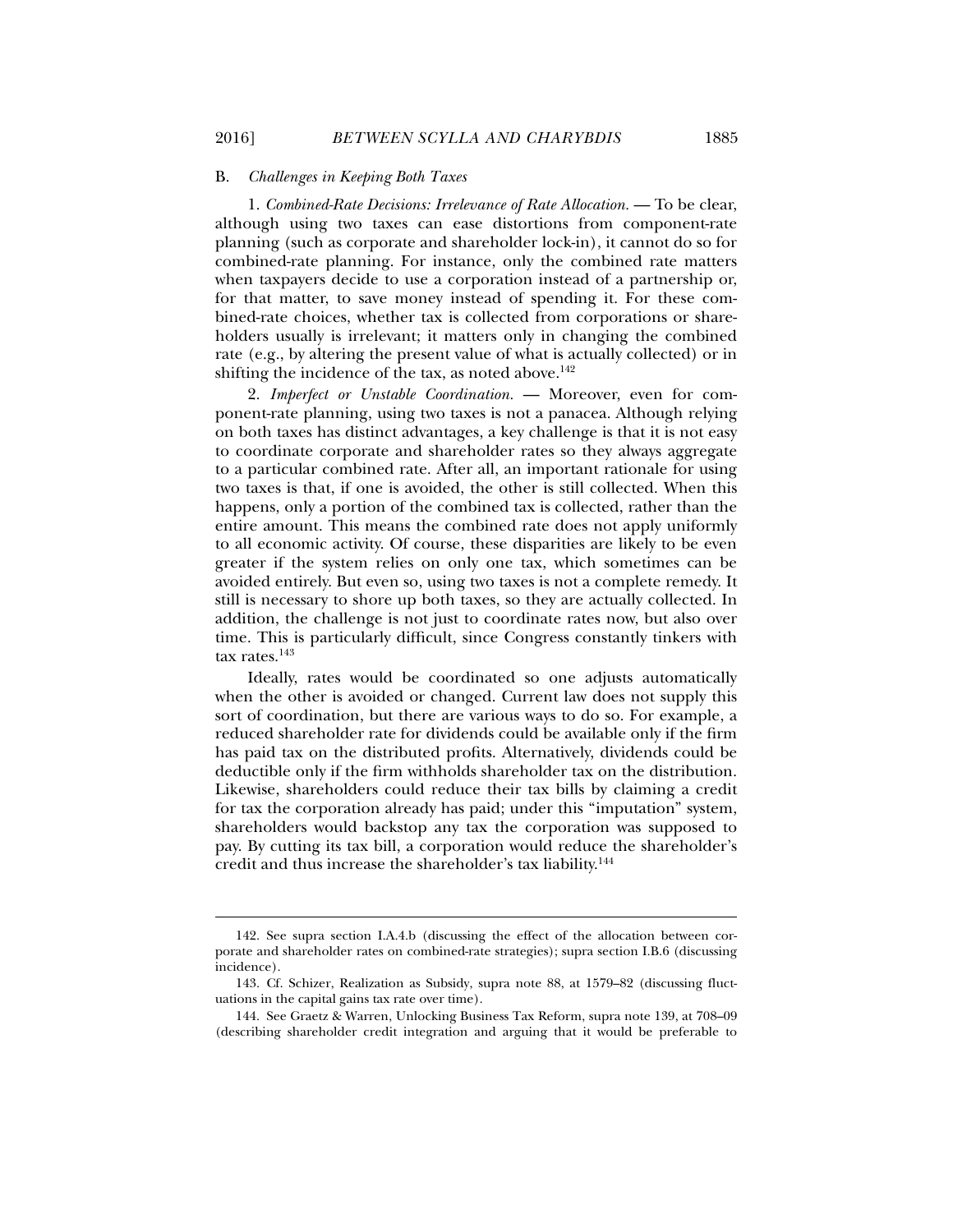Instead of an automatic adjustment when a taxpayer avoids one of the taxes, a less ambitious approach is an adjustment when Congress changes the rate schedule. For instance, Congress could impose a statutory relationship between corporate, shareholder, and personal rates, so that a change in one automatically triggers adjustments in the others. Obviously, Congress would be free to repeal this formula (or to override it explicitly) when changing rates. Yet if it does not do so, the desired balance is maintained as rates change.<sup>145</sup>

3. *Administrative Costs.* — Another challenge with using two taxes is that administrative costs are higher.<sup>146</sup> The government has to administer both taxes, and taxpayers have to comply with them. With one regime, administrative costs are likely to be lower.<sup>147</sup> This is not a trivial advantage, since these regimes are complex. The corporate tax, in particular, is extraordinarily intricate.

Even so, the administrative savings from repeal may not fully materialize for two reasons. First, if only one tax is used, it will have to be shored up, $148$  and these enhancements are likely to increase compliance and enforcement costs. Second, if taxpayers believe the repealed regime may someday be reinstated, their compliance costs will not go down as much. For instance, if the corporate tax is repealed, would corporations be confident enough in the permanence of this reform to stop tracking their tax basis in assets? In any event, even if a second tax adds administrative costs, this is the price of built-in redundancy and the other advantages of two taxes.

#### III. IMPLICATIONS FOR INCREMENTAL REFORMS

As Part II emphasized, the fact that corporate and shareholder taxes have different gaps allows them to backstop each other.<sup>149</sup> One tax can still raise some revenue, even when the other is avoided.<sup>150</sup> In addition,

current law); Graetz & Warren, Integration of Corporate and Shareholder Taxes, supra note 45 (manuscript at 8–9) (discussing shareholder credit integration).

 <sup>145.</sup> I am grateful to Professor Brennan for this suggestion.

 <sup>146.</sup> See, e.g., R. Glenn Hubbard, Corporate Tax Integration: A View from the Treasury Department, 7 J. Econ. Persp. 115, 116 (1993) (noting the current system of corporate taxation imposes significant administrative costs).

 <sup>147.</sup> For instance, in their 2014 proposal to repeal the corporate tax and replace it with a mark-to-market tax on shareholders, Professors Eric Toder and Alan Viard emphasized the advantage of eliminating the costs of administering the corporate tax. Toder & Viard, Major Surgery Needed*,* supra note 3, at 26 ("Depreciation schedules, amortization rules, inventory accounting, uniform capitalization, and a host of other complexities would not need to be considered with respect to corporations.").

 <sup>148.</sup> See supra sections I.B–.C (surveying gaps in corporate and shareholder taxes).

 <sup>149.</sup> See supra section II.A.1.

 <sup>150.</sup> See supra section II.A.1.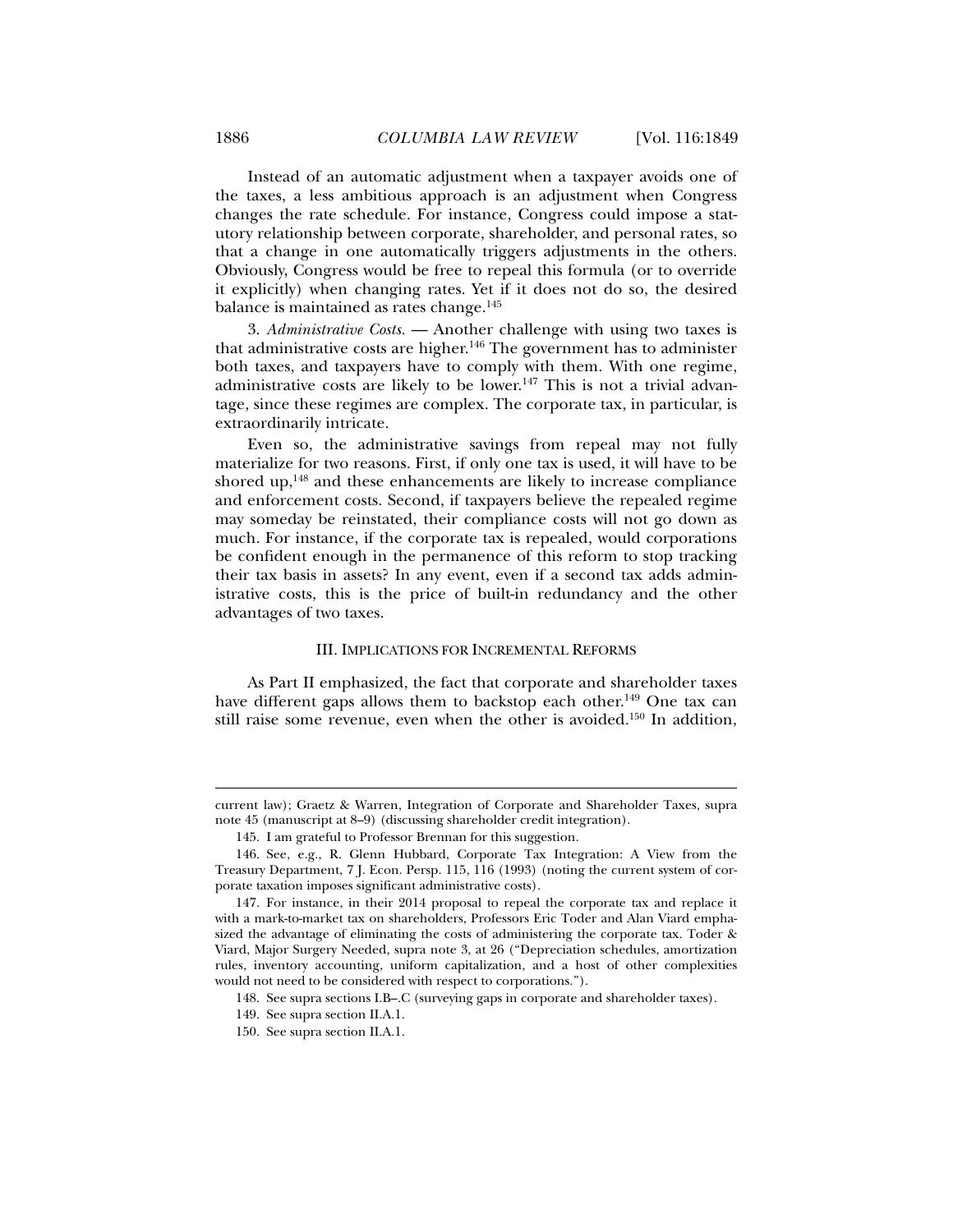using two taxes allows each one to have a lower rate.<sup>151</sup> As a result, planning strategies that avoid only one tax become less appealing.152

In theory, if all the gaps in one tax are eliminated, the other tax is no longer needed as a backstop. But as a practical matter, even the most ambitious reforms are unlikely to plug all the gaps in one tax (without creating new ones). Part IV argues that even fundamental reforms benefit from using both taxes, instead of only one.<sup>153</sup>

The same is true of more modest reforms that preserve the broad outlines of current law. This Part focuses on modest reforms, which, as this Essay has emphasized, should preserve both taxes.154

While the focus here is on policy, politics obviously also plays a role. So in addition to highlighting important policy choices and offering illustrative examples of targeted reforms, this Part also briefly surveys political dynamics that are likely to influence business tax reform.

#### A. *Three Interrelated Choices for Incremental Reform*

After deciding to keep both the corporate and shareholder tax, Congress still faces three interrelated choices, which this section considers in turn. First, what should the total tax burden be on corporate profits? Second, how should this combined burden be divided between corporations and shareholders? This allocation should depend on the severity of the component-rate distortions from each tax: The more distortive tax should have a lower rate. Third, what targeted reforms should be used to shore up each tax? Notably, these reforms can influence the second decision—that is, the balance between the shareholder and corporate rates. While the less distortive tax should have the higher rate, the fact that one is less distortive now does not mean it will always be less distortive, since targeted reforms can make a tax less distortive. If one tax is shored up more than the other, its share of the overall tax burden should increase.

1. *The Combined Rate on Corporate Profits.* — In any event, in using one tax or two, Congress must decide how much to tax corporate profits. In making this choice, Congress should consider a range of familiar issues, including empirical estimates of elasticity, incidence, and distributional impact, as well as the nation's revenue needs and social-welfare func-

 <sup>151.</sup> See supra section II.A.2.

 <sup>152.</sup> See supra section II.A.2.

 <sup>153.</sup> See infra Part IV.

 <sup>154.</sup> Admittedly, this sort of targeted reform is still valuable even if corporate profits are subject to only one tax. Yet the use of both taxes affects the need for these reforms in competing ways. On the one hand, more reforms are needed, since Congress has to keep both taxes in working order. On the other hand, each individual reform becomes less important; since each tax has a lower rate, planning strategies to avoid only one tax become less distortive.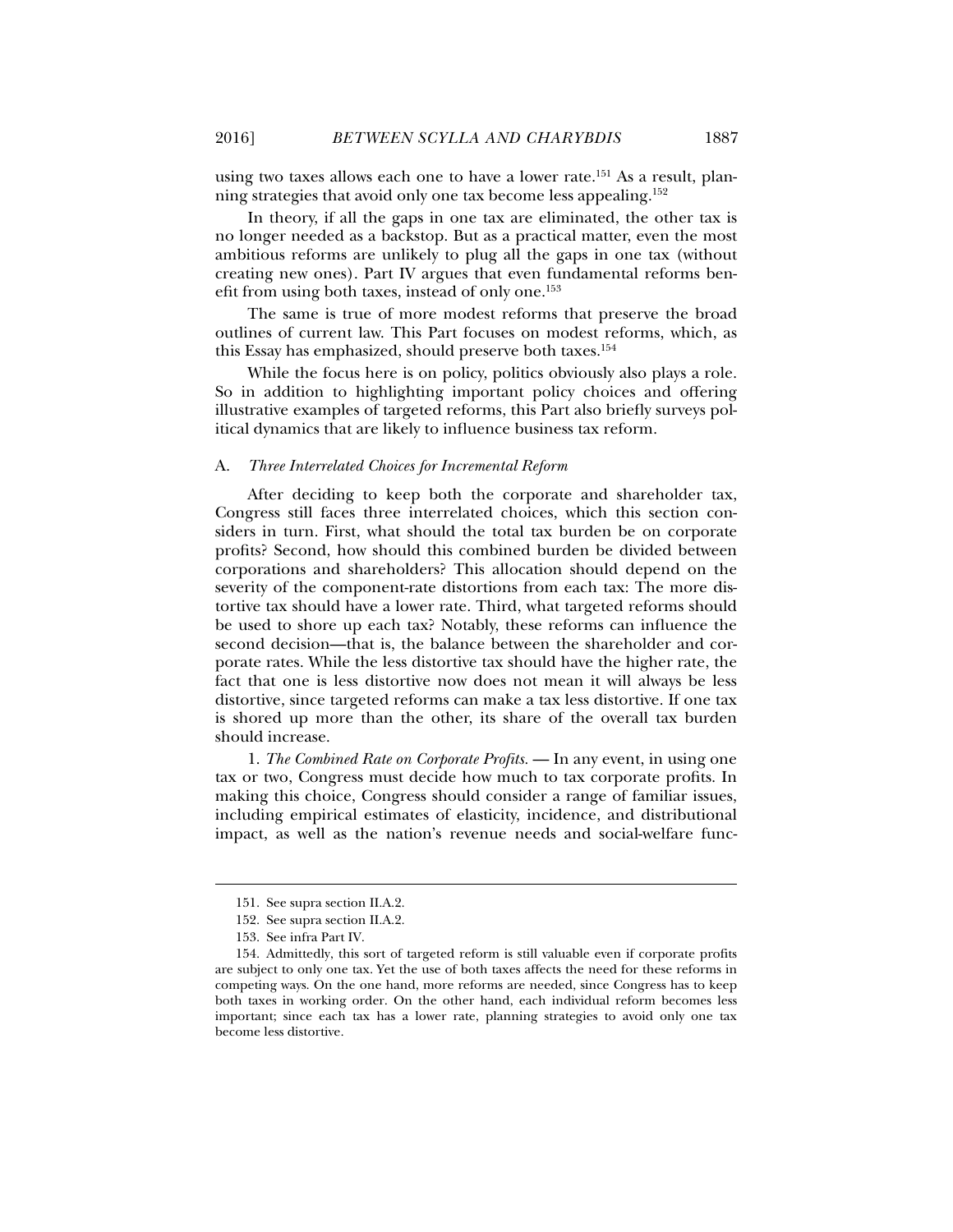tion.155 Since these issues are beyond this Essay's scope, this Essay does not recommend a rate and offers 40% only as an illustrative example.

Even so, in focusing on planning, this Essay's analysis has four implications for rates. First, the rates on corporate and noncorporate businesses should be comparable, since disparities breed familiar distortions.156 Second, corporate and shareholder taxes are inefficient revenue sources. To ease the pressure on these porous regimes, rates should be low. The revenue cost of low rates is less than it may seem, since effective rates are much lower than stated rates under current law.157 Therefore, lower stated rates can generate the same revenue, as long as they are actually collected. Third, high rates advance distributional goals only if the incidence of these taxes is on high-income investors, instead of on low- and middle-income employees.<sup>158</sup> Even then, these inefficient taxes may not pursue distributional goals as effectively as other policy instruments, such as progressive wage taxes. Fourth, Congress should be wary of taxing private businesses at a (much) lower rate than the personal rate. Otherwise, employee owners will convert salary to business profits, treat personal consumption as business expenses, and the like.<sup>159</sup>

2. *The Balance Between Corporate and Shareholder Rates.* — Once Congress picks the combined rate for corporate profits, it must allocate this burden between corporate and shareholder taxes. For each one, a lower rate would induce fewer distortions. But since these taxes have to aggregate to the combined-rate target (e.g., of  $40\%$ ), cutting one means increasing the other. If these taxes are equally distortive, the goal should be for both taxes to be as low as possible, so the rates should be the same. Each should be 22.5%, which is the minimum rate for both taxes that

 <sup>155.</sup> These issues are the nuts and bolts of public finance. For an introduction, see Louis Kaplow, The Theory of Taxation and Public Economics (2008); Harvey S. Rosen & Ted Gayer, Public Finance (10th ed. 2014).

 <sup>156.</sup> These distortions are well documented in the literature on corporate integration. While a premium can be charged for access to public markets, the prevalence of privateequity financing suggests that this premium should be modest. See, e.g., Michael Cooper et al., Business in the United States: Who Owns It and How Much Tax Do They Pay? 2 (Nat'l Bureau of Econ. Research, Working Paper No. 21,651, 2015), http://ssrn.com/ abstract=2679689 (on file with the *Columbia Law Review*) (noting that pass-through entities earned 54.2% of business income in the United States in 2011, compared with 20.7% in 1980).

 <sup>157.</sup> For example, the Government Accountability Office recently estimated that the average effective tax rate on corporations is only 12.6%, which is approximately one-third of the stated rate. U.S. Gov't Accountability Office, GAO-13-520, Corporate Income Tax: Effective Tax Rates Can Differ Significantly from the Statutory Rate 14 (2013), http:// www.gao.gov/assets/660/654957.pdf [http://perma.cc/B2GE-D39H] ("For tax year 2010, profitable Schedule M-3 filers actually paid U.S. federal income taxes amounting to 12.6 percent of the worldwide income that they reported in their financial statements (for those entities included in their tax returns).").

 <sup>158.</sup> See supra section I.B.6 (explaining how corporate taxes may burden low-income workers).

 <sup>159.</sup> See supra section I.C.3 (discussing salary-shifting strategies).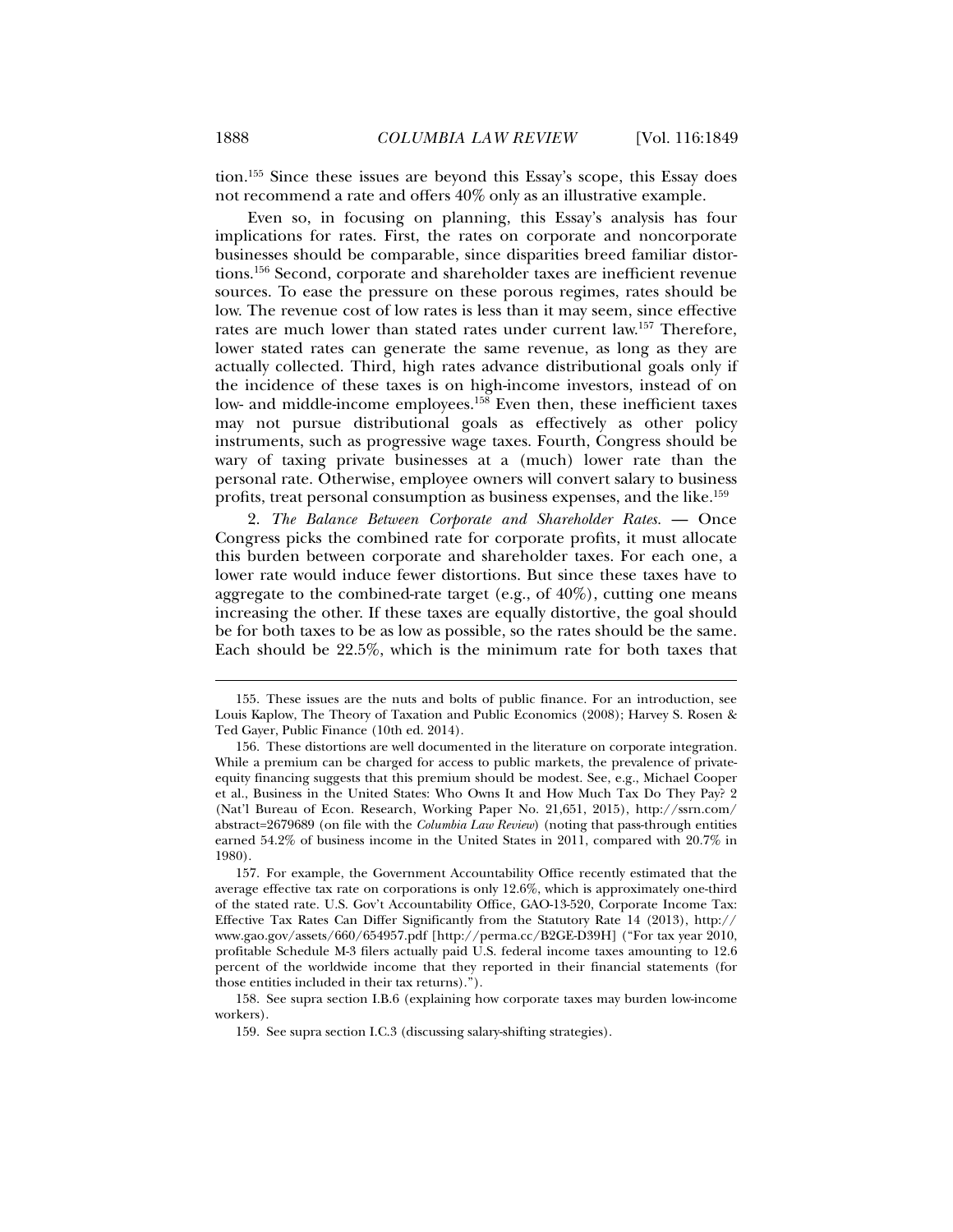aggregates to  $40\%$ <sup>160</sup> If one is lower than  $22.5\%$ , the other has to be higher.

Yet these rates should not necessarily be the same; rather, if one tax is more distortive than the other, its rate should be lower in order to mitigate its (more severe) distortions. If one is slightly more distortive, it should have a modestly lower rate. But if one is significantly more distortive, it should have a much lower rate. If the corporate tax induces more planning—as seems likely, although this empirical question cannot be resolved here—its rate should be lower.<sup>161</sup> Obviously, this is the opposite of current law (35% for corporations and  $23.8\%$  for shareholders).<sup>162</sup> In any event, instead of 22.5% for both rates, a better split would be 20% for corporations and 25% for shareholders or, for that matter, 15% for corporations and 29.5% for shareholders.

3. *Adjustments for Targeted Reforms.* — Raising the shareholder rate obviously increases the pressure on this tax. In response, targeted reforms should shore up some of its familiar vulnerabilities. With these changes, Congress could increase the shareholder rate even more.

Likewise, Congress could cut the corporate tax a bit less if targeted reforms plug some of its leaks. More generally, the appropriate balance of rates can shift if targeted reforms address some of the distortions discussed above. These reforms are needed, moreover, to enable the combined rate that is actually collected to come closer to the combined rate on the books.

#### B. *Political Constraints on Reform*

While decisions about rates and reforms should be based on rigorous policy analysis, politics inevitably plays a role as well. So before the next two sections offer examples of incremental reforms, this section provides a few observations about political dynamics that are likely both to constrain and shape business tax reform.

Fortunately, both sides of the aisle recognize the need to reduce the corporate rate and reform the rules for multinationals. Nevertheless, support for reform in the abstract does not translate into a consensus for specific proposals, which are vigorously debated.

Reaching a consensus is difficult for four reasons. First, the business community is divided. To fund a corporate rate cut, firms want to repeal tax breaks for others, instead of tax breaks for themselves. For instance, limits on income shifting are more appealing to sectors that cannot shift

 <sup>160.</sup> See supra note 35 (reaching this conclusion).

 <sup>161.</sup> See Graetz & Warren, Integration of Corporate and Shareholder Taxes, supra note 45 (manuscript at 5) ("Given the ability of multinational corporations . . . to shift items of income and deduction among countries to obtain tax advantages, and even to change the residence of the parent company, it is the corporate, not the shareholder, rate that needs to be reduced today.").

 <sup>162.</sup> See supra section I.A.1.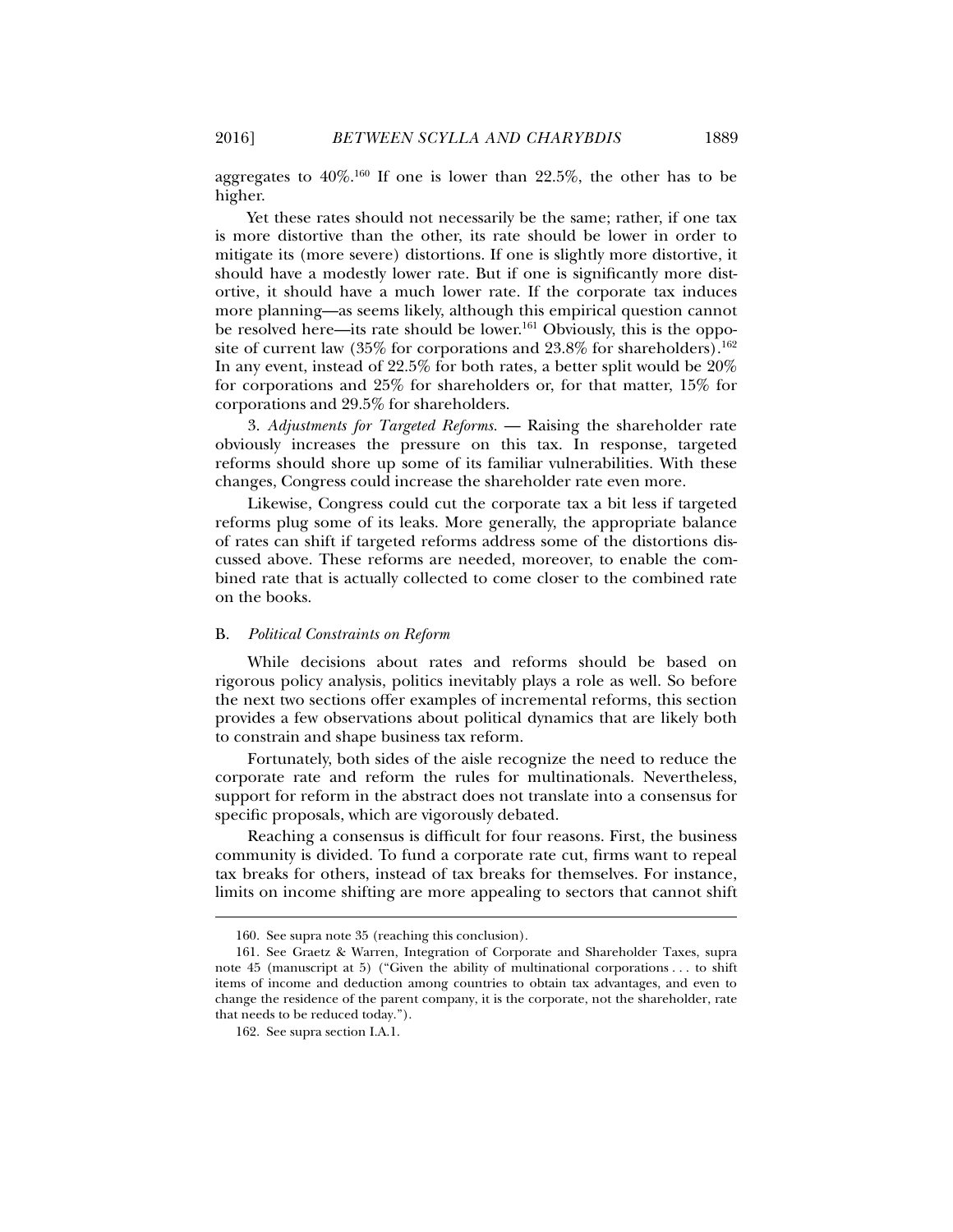income anyway, such as retail and real estate.163 Similarly, cutting the corporate rate does not benefit pass-through businesses, so they do not want it funded with increases in their taxes, such as repeal of accelerated depreciation. Self-interest also colors the perspective of managers. For instance, since they benefit from retaining earnings, they may resist reforms that encourage distributions.

Second, statutory rates for corporations and shareholders are politically salient. As a result, some Democrats are reluctant to support tax cuts for "rich corporations," even though the tax burdens workers as well as investors.<sup>164</sup> Meanwhile, Republicans face a parallel political constraint. Although they want to cut the corporate rate, they are reluctant to pay for it with higher shareholder rates.<sup>165</sup>

Third, although rates are politically salient, gaps and planning strategies are not. The average voter does not have the esoteric knowledge to understand these gaps or to monitor efforts to plug them. Therefore, organized interest groups wield disproportionate influence, which they use to block or water down these reforms.<sup>166</sup> The result is stated rates that are much higher than effective rates, a combination that has familiar political advantages and policy disadvantages.

Finally, a political downside of cutting the corporate rate is that this tax is invisible to many who bear it.<sup>167</sup> Shareholders are more likely to focus on taxes they pay than on taxes corporations pay for them. Unsophisticated investors ignore the corporate tax because they do not write

 164. For example, Senator Elizabeth Warren has called the corporate tax a "rigged game" and has said that "the problem with our corporate tax code" is "not that taxes are far too high for giant corporations, as the lobbyists claim. No, the problem is that the revenue generated from corporate taxes is far too low." Dave Johnson, Must Watch— Warren's Warning About the Corporate Tax Giveaway, Campaign for Am.'s Future (Nov. 19, 2015), http://ourfuture.org/20151119/must-watch-warrens-warning-about-the-comingcorporate-tax-reform [http://perma.cc/TD7U-E94E].

 165. As one commentator put it, "The Republicans running for president all agree on one thing, which is significant since they tend to agree on so little: Cut the capital gains tax top rate." Ryan Ellis, Every GOP Presidential Candidate Wants to Cut the Capital Gains Tax, Forbes (Jan. 27, 2016, 9:30 AM), http://www.forbes.com/sites/ryanellis/2016/01/ 27/capital-gains-tax-rate-cuts-common-to-all-gop-presidential-contenders/#6ff6ad485c7f (on file with the *Columbia Law Review*).

 166. See David M. Schizer, Fiscal Policy in an Era of Austerity, 35 Harv. J.L. & Pub. Pol'y 453, 474–77 (2012) (noting that "[t]he main problem with cutting the corporate tax rate is political" and describing the influence of interest groups on fiscal policy).

 167. See Shaviro, Decoding the U.S. Corporate Tax, supra note 109, at 12–13 ("And even insofar as voters understand that a corporate tax necessarily hits some set of people, the ambiguity of exactly whom it is taxing may be politically advantageous.").

 <sup>163.</sup> In contrast, income shifting is a mainstay of tax planning for tech companies. Richard Rubin, U.S. Companies Are Stashing \$2.1 Trillion Overseas to Avoid Taxes, Bloomberg (Mar. 4, 2015, 5:00 AM), http://www.bloomberg.com/news/articles/2015-03- 04/u-s-companies-are-stashing-2-1-trillion-overseas-to-avoid-taxes [http://perma.cc/QFN8- A59Y] ("'Computing and IT companies especially have a lot of flexibility in where they declare their profits.'" (quoting Joseph Kennedy, senior fellow at the Information Technology and Innovation Foundation)).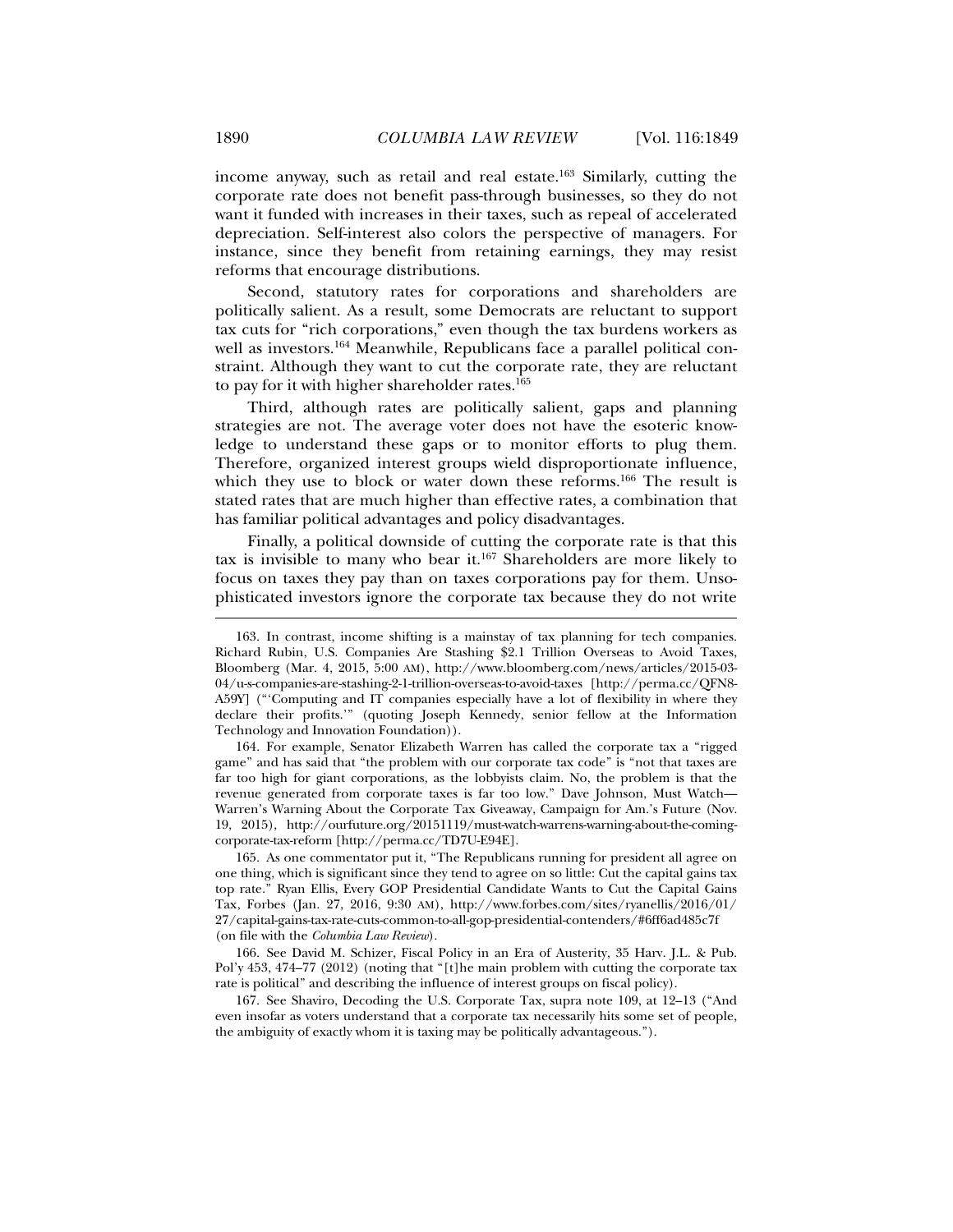the check, while sophisticated investors know that some of this burden is shifted to workers. Meanwhile, workers are even less aware of the corporate tax's impact on them. As a result, many beneficiaries of this tax cut would not realize they are benefitting and thus would show less gratitude to politicians for supporting it.

Even so, the political payoff would still be substantial if reforms improve the anemic U.S. growth rate. Rising wages, lower unemployment, and booming real estate and stock markets generate good will (and greater job security) for elected officials. To reap these policy and political benefits, political leaders may seek a "grand bargain," funding a corporate tax cut with base-broadening reforms and higher shareholder rates. But admittedly, the political case for this package is weaker than the policy case, so its prospects are uncertain.

#### C. *Incremental Reforms to Ease Distortions from a High Shareholder Rate and a Low Corporate Rate*

Since the corporate tax is probably more distortive than the shareholder tax, Congress should cut the corporate rate and make up the revenue by increasing the shareholder rate, as noted above. But how large should this shift be? If the combined rate is 40%, should the corporate and shareholder rates be 20% and 25%? Or 18% and 25%? Or 15% and 29.5%? Or something else?

As emphasized above, two constraints complicate this shift from corporate to shareholder taxes. First, the shareholder tax also has gaps, which are more likely to be exploited as the shareholder rate increases. Second, a low corporate rate—and, in particular, one that is lower than the personal rate—causes distortions of its own. In response, Congress should consider reforms to ease these distortions. This section gives illustrative examples of how to do so. Of course, even without this shift from corporate to shareholder taxes, these reforms should be considered. Yet this shift in rates lends greater urgency to these reforms.

In offering examples of incremental reforms, this Essay's goal is not to offer a comprehensive analysis of any specific reform, advocate for a particular reform package, or argue that these reforms are politically plausible. Although the reforms in this section largely preserve current law,168 some are more politically plausible than others. Rather, these examples are supposed to provide a more concrete sense of how the shareholder tax can be shored up and also to emphasize the connection between reforms and rates. This sort of reform allows Congress to raise the shareholder rate—and cut the corporate rate—even more.

 <sup>168.</sup> This analysis uses the same methodology as the Treasury's December 1992 integration report, which favored reforms that "retain current law" and "rely on established principles and rules." Treasury, Recommendation for Integration, supra note 67, at 6.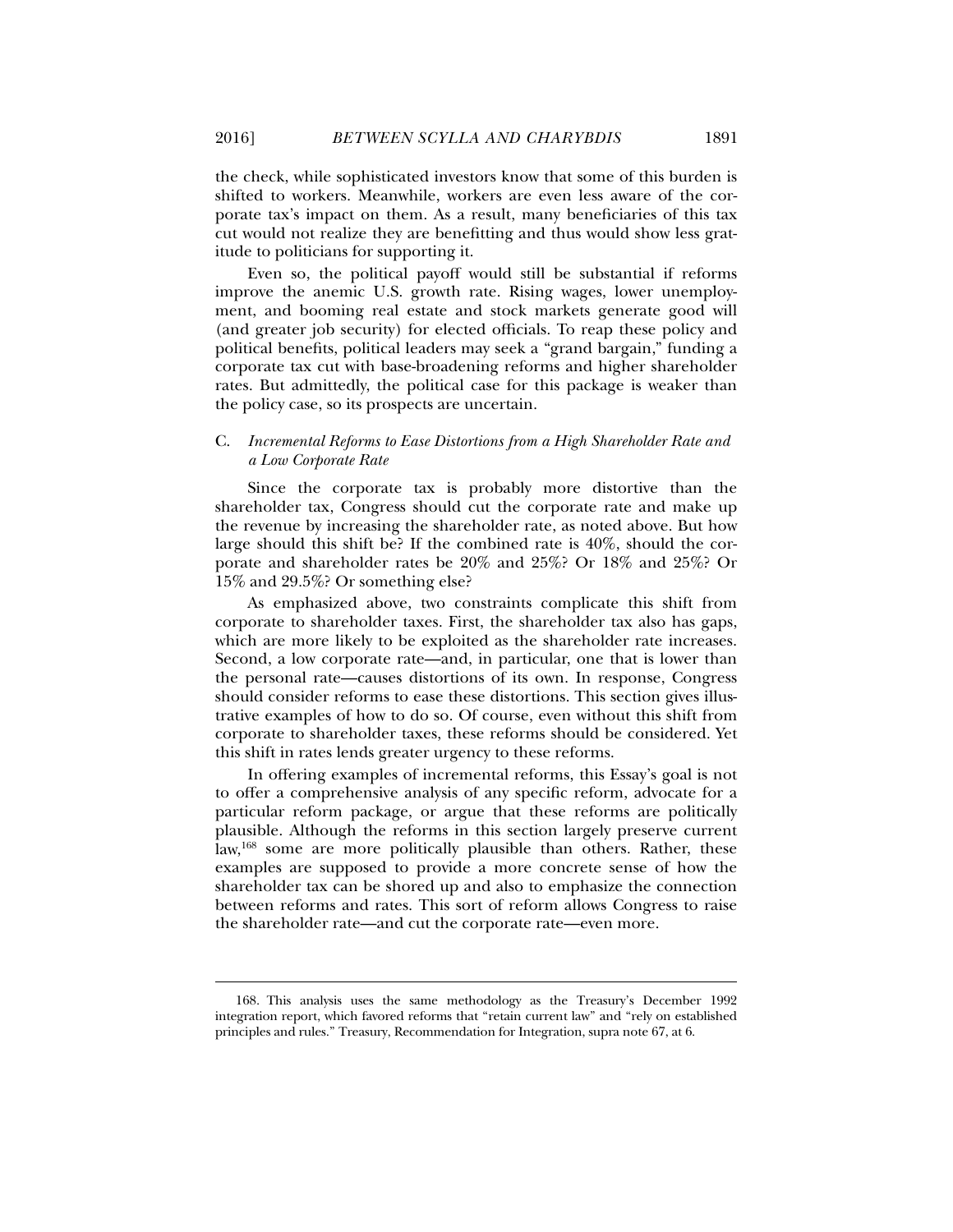1. *Tax-Free Appreciation: Charitable Contributions and Stepped-Up Basis.* — One reform strategy is to block two familiar ways of avoiding the shareholder tax: contributing appreciated stock to charity and holding it until the shareholder dies. Under current law, these steps permanently shelter share appreciation from income tax.<sup>169</sup> To plug this gap, one option is to tax the holder of the appreciated stock. To do so, a reform could treat bequests and charitable contributions as taxable sales. Another alternative is to limit the charitable deduction to the taxpayer's basis<sup>170</sup> and to require heirs to use the donor's "carryover" basis.<sup>171</sup> If Congress has the political will to revoke these tax benefits—and, frankly, it is not clear that Congress does—these reforms would make the shareholder tax a more reliable source of revenue, so steeper cuts in the corporate tax would be feasible.

2. *Salary Shifting and Trapped Earnings in Private Firms.* — Two other familiar planning strategies complicate any effort to make steep cuts in the corporate rate. As noted above, these strategies become appealing when corporate rates are lower than personal rates (which apply to salaries and noncorporate businesses). First, entrepreneurs take belowmarket salaries, transforming high-taxed salary into low-taxed corporate income.172 Second, earnings are retained, compounding at a higher after-tax rate than if they were distributed.<sup>173</sup>

At first blush, these planning strategies seem to create a difficult tradeoff for Congress in setting corporate rates: Although low corporate rates exacerbate these distortions, they ease other distortions—for instance, by reducing the incentive to shift income<sup>174</sup> or reincorporate abroad.175

But this tradeoff in using a low corporate rate is not as stark as it first seems, since these planning strategies appeal to different types of firms: One set of strategies is used by multinationals, while the other is popular with family firms. Specifically, income and residence shifting are plausi-

 <sup>169.</sup> See supra section I.C.1.

 <sup>170.</sup> For instance, if a taxpayer buys stock for \$1 per share and contributes it to charity when it is worth \$100, the deduction could be \$1 per share instead of \$100. As a result, the \$99 of appreciation is taxed indirectly (in the form of a reduced deduction). While this reform reduces the subsidy for contributions of stock, it aligns their treatment with contributions of cash. There is no reason for them to be different. If the government wishes to provide a more generous subsidy, there are other ways to do so more uniformly, such as increasing the subsidy rate.

 <sup>171.</sup> A more modest approach is to disallow the basis step up only for retained earnings. See Halperin, Mitigating Inequity, supra note 110, at 654; Warren, ALI Integration Report, supra note 24, at 705–06.

 <sup>172.</sup> See supra section I.C.3.

 <sup>173.</sup> See supra section I.C.2.

 <sup>174.</sup> See supra section I.B.1.

 <sup>175.</sup> See supra section I.B.2.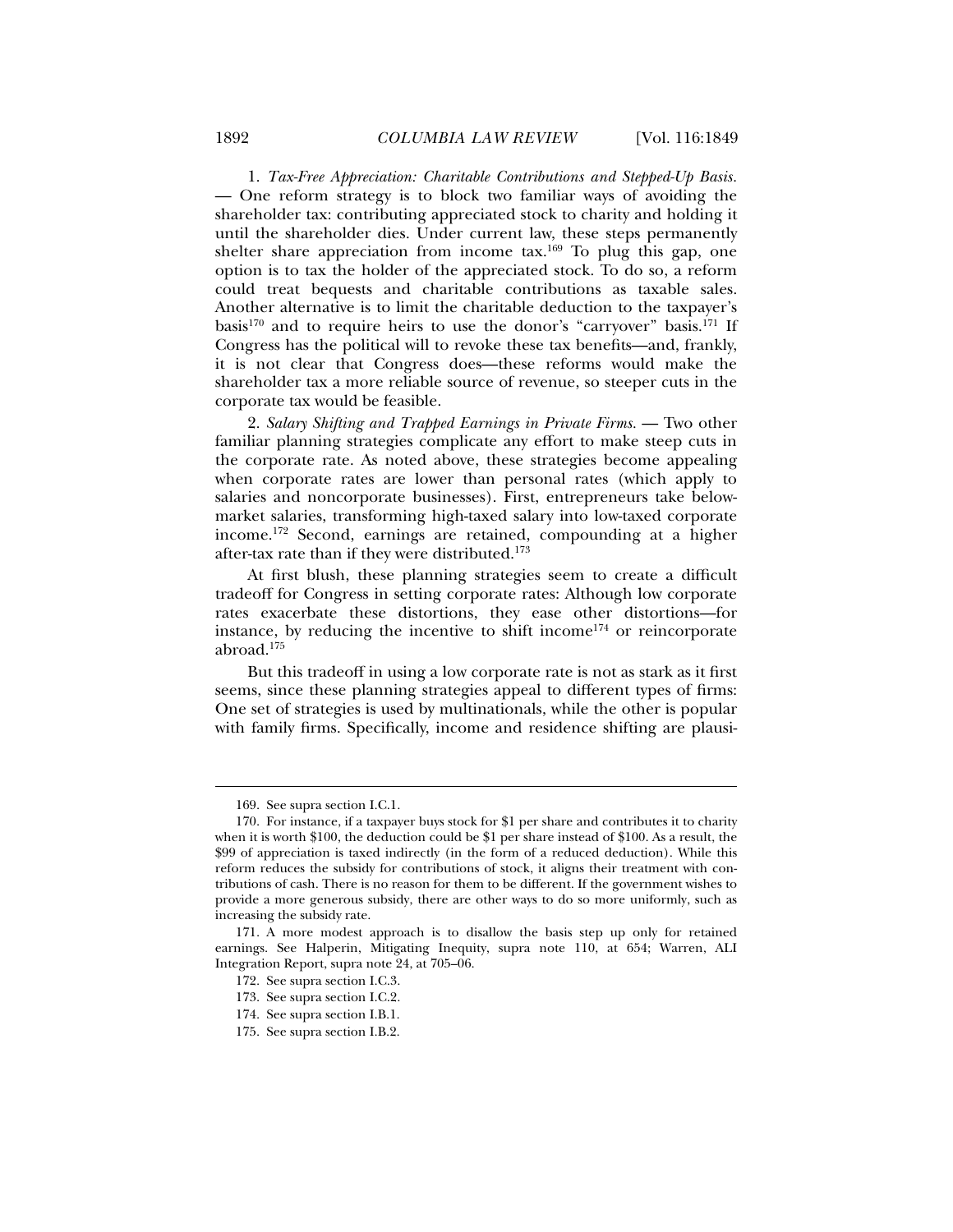ble for multinationals, but not for small family businesses.<sup>176</sup> In contrast, salary shifting makes sense for family businesses, but not for multinationals. After all, for salary shifting to be a viable strategy, the employee has to own the business. Otherwise, she is sharing her salary with other owners, something the CEO of a multinational obviously would not do. Likewise, using a corporation as a tax-advantaged savings vehicle is also especially plausible for a family business, since the corporation can function like a family investment account.

Since a low corporate rate deters planning by multinationals, but encourages planning by family businesses, a solution is for Congress to offer the low rate only to multinationals. There are three ways to do this. Since multinationals are almost always public companies, one option is for the C-corporation form—and, therefore, the reduced rate—to be available only to public firms. Private businesses would have to be passthrough entities (e.g., LLCs, partnerships, or S-corporations) and thus would not have access to the reduced corporate rate.

Second, if the C-corporation form were still available to private firms, the rate structure should be adjusted so a higher marginal rate applies to family businesses (to deter salary shifting) than to multinationals (to deter income shifting). To accomplish this, the top personal rate (39.6%) should apply to the first \$30 million of income—or another threshold approximating the earnings of successful family businesses and a lower rate (e.g.,  $15\%$  or  $20\%$ ) should apply above that level.<sup>177</sup>

Third, a special tax could be imposed when employees own more than a minimum percentage of a firm.178 The profits of these firms could be divided into the return on capital (taxed at the lower corporate rate) and disguised labor income (taxed at the higher personal rate). As Professor Edward Kleinbard has proposed, these returns could be distinguished by applying an assumed rate of return to capital invested in

 <sup>176.</sup> The fixed costs of this activity arguably are not justified for businesses with modest income. Special tax rules, such as the controlled foreign corporation rules, are more likely to apply to family-owned businesses.

 <sup>177.</sup> Cf. Dharmapala, The Economics of Corporate and Business Tax Reform, supra note 63, at 14 ("In an admittedly rough way, this would subject the income of smaller corporations to a higher rate (which can be set to ensure neutrality with regard to organizational form) while giving larger corporations the benefit of a lower marginal rate."). Admittedly, this income would be overtaxed if the regular shareholder rate applied to dividends and capital gains, but taxpayers could avoid this issue by using passthrough entities instead. Another approach, proposed by Professor Daniel Halperin, is to apply the lower rate to active business income, while applying the higher rate to passive income. See Halperin, Mitigating Inequity, supra note 110, at 652 ("The reduced rate also should not apply to investment earnings of an active business corporation that retains profits beyond the needs of the business.").

 <sup>178.</sup> This threshold could be defined as a share of both vote and value, and it would use attribution rules (e.g., for family members, controlled corporations, options, etc.).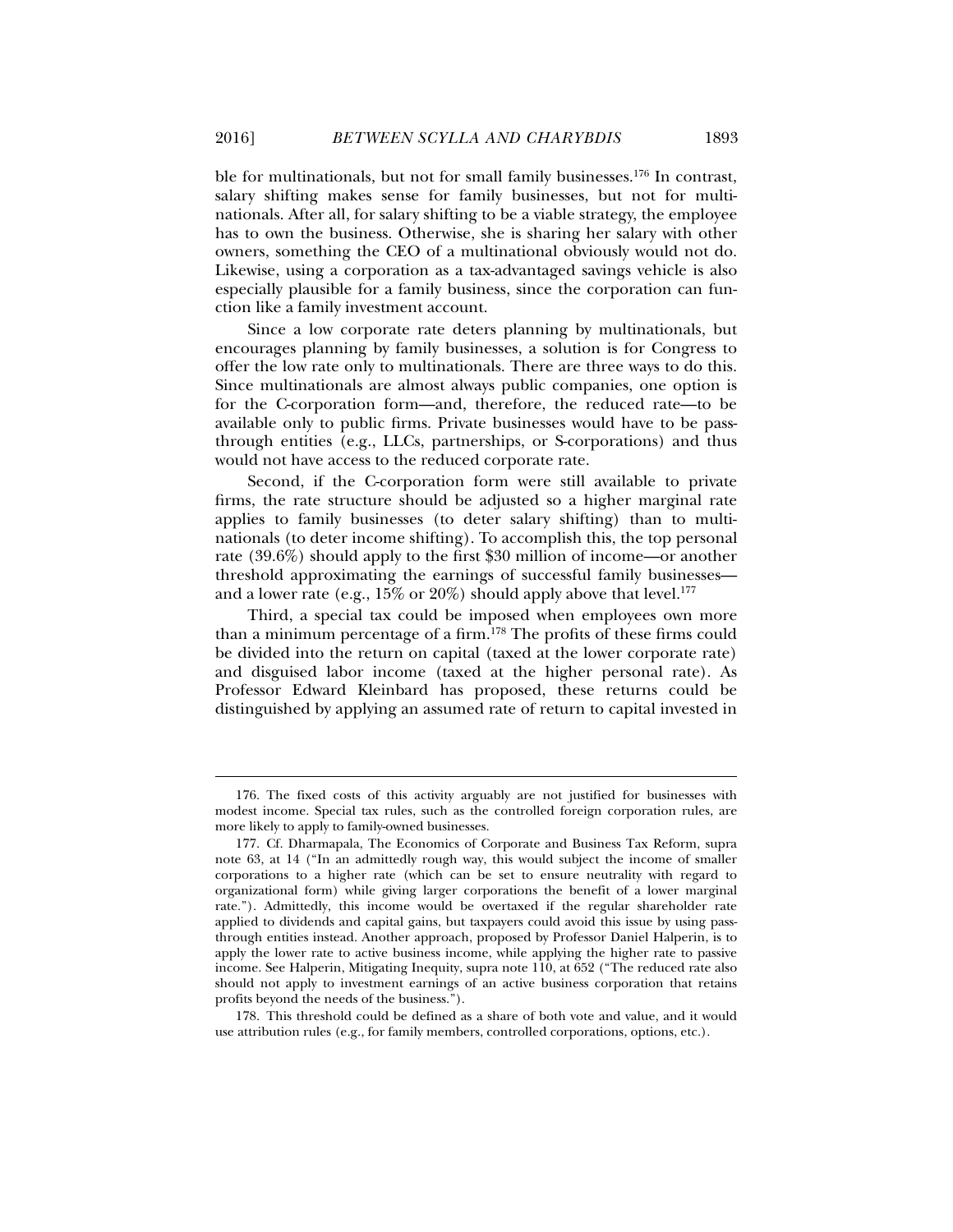the firm (e.g., measured by tax basis).<sup>179</sup> An extra tax could apply to profits above this level.180 The bottom line, then, is that a corporate-rate cut implemented in one of these three ways can mitigate distortions from a high corporate rate (e.g., income shifting) without exacerbating distortions from a low corporate rate (e.g., salary shifting).

3. *Trapped Earnings in Public Firms.* — Yet cutting the corporate rate can create distortions not only in private firms, but also in public ones. Specifically, a low rate can discourage public firms from distributing earnings, as noted above.<sup>181</sup> This is undesirable because the managers of public firms already have familiar agency-cost reasons to hoard cash. By not distributing this cash, managers maintain control over it and can use it in self-interested ways (e.g., for perquisites or pet projects).<sup>182</sup>

Yet targeted reforms can counter this tax incentive to retain earnings so that the corporate rate can be cut without "trapping" earnings in this way. For example, the accumulated earnings tax under current law is supposed to stop retained earnings "beyond the reasonable needs of the business."183 But this test sets a low bar, since the IRS and courts lack the expertise to apply it effectively; reinvesting in the business is sufficient, even if this is not the best use of capital.<sup>184</sup> Firms can also keep a significant amount of cash on hand.185

Another approach, known as a "split rate" system, taxes retained earnings at a higher rate than distributed earnings.186 Compared with the accumulated earnings tax, this alternative is easier to administer: Instead of imposing an extra tax only on excess retained earnings—a category that is hard to define—split-rate systems impose an extra cost on all retained earnings.187 This differential is desirable, since dividends

 <sup>179.</sup> See Edward D. Kleinbard, An American Dual Income Tax: Nordic Precedents 5 Nw. J.L. & Soc. Pol'y 41, 57–58 (2010) (describing model in which business income is split into "labor and capital components" in order to calculate the taxable income). Capital invested could be measured with either the firm's basis in assets or the investors' basis in their investments in the firm. A choice is needed about whether to focus on the firm's net or gross assets at the firm level, and how to treat debt at the investor level. Id.

 <sup>180.</sup> This sort of rule has been used in Nordic countries, which have imposed this tax at the entity level. See id.

 <sup>181.</sup> See supra section I.C.2 (discussing practice of retaining dividends).

 <sup>182.</sup> See Schizer, Tax and Governance*,* supra note 75, at 10.

 <sup>183.</sup> I.R.C. § 533 (2012).

 <sup>184.</sup> See, e.g., Homer L. Elliott, The Accumulated Earnings Tax and the Reasonable Needs of the Business: A Proposal, 12 Wm. & Mary L. Rev. 34, 40 (1970) ("In practice, widely held public corporations have been exempted from the accumulated earnings tax.").

 <sup>185.</sup> See Bardahl Mfg. Corp. v. Comm'r*,* 24 T.C.M. (CCH) 1030, 1034, 1044 (1965), 1965 WL 1121 (permitting the firm to keep enough cash for one full operating cycle that accounts for turnover in inventory, accounts receivable, and accounts payable).

 <sup>186.</sup> See Warren, ALI Integration Report, supra note 24, at 641–42.

 <sup>187.</sup> For instance, if the corporate rate is 30% and firms can deduct one-half of each dividend, the effective rate for dividends (15%) is half the rate for retained earnings  $(30\%)$ .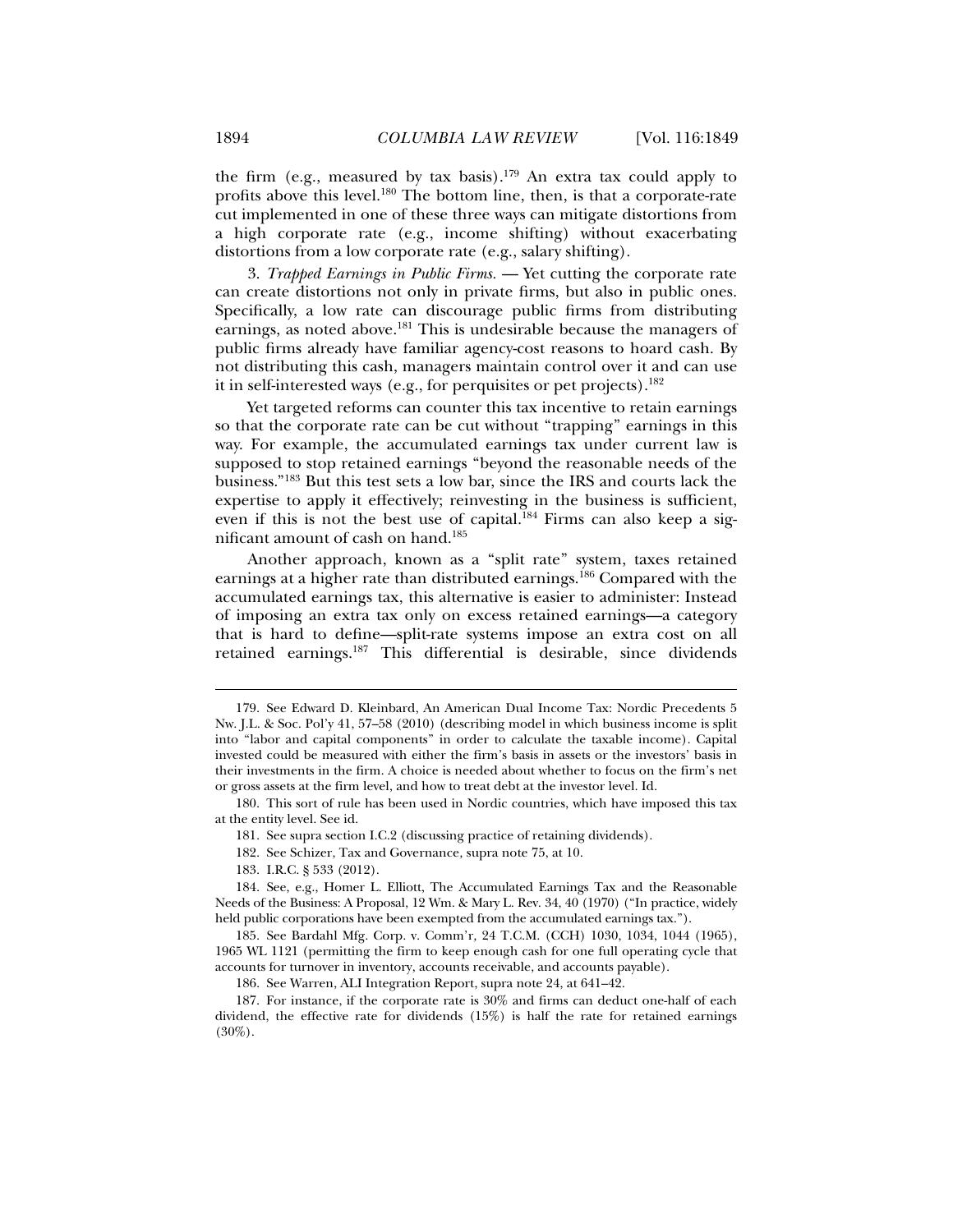enhance corporate governance (by allowing investors to control this cash), but are undersupplied for agency-cost reasons (since managers usually prefer to control cash).<sup>188</sup> As a result, the tax cut is conditioned on a step we want managers to take, instead of ones we do not want to encourage, such as shifting real activity abroad for tax reasons.189

4. *Tax-Exempt Shareholders.* — Under current law, the shareholder tax does not reach tax-exempt shareholders, but the corporate tax does so indirectly. In relying more heavily on shareholder taxes, then, Congress has two choices: It can give up on this revenue, or it can begin taxing tax exempts on dividends and capital gains.<sup>190</sup> Arguably, tax exempts should also pay tax on interest, so their debt and equity investments are taxed the same way.191

In setting the rate for this new shareholder tax on tax exempts, one possibility is to offset the corporate rate cut.192 For instance, if the corporate rate falls from 35% to 20%, this 15% of corporate tax can be replaced with an 18.75% shareholder tax.193 Politically, the easiest way to justify this new tax on tax exempts is to argue that it replaces the tax they were already paying indirectly.194

Yet in principle, the rate should not turn on what tax exempts already pay, but on a policy judgment about the right level. This assessment should account for social benefits of tax exempts, which vary for different types of exempt organizations. A further question is whether

 <sup>188.</sup> See Schizer, Tax and Governance*,* supra note 75, at 10.

 <sup>189.</sup> More fundamental reforms can also counter the incentive to retain earnings. For instance, if shareholders are required to mark their stock to market, retained earnings are taxed currently, to the extent they increase the stock's value. Imposing an interest charge on dividends, as a way to compensate for deferral, would have a similar effect.

 <sup>190.</sup> Tax exempts should also be taxed on equity derivatives, which are close substitutes for corporate stock.

 <sup>191.</sup> As noted above, corporate revenue that funds interest payments to a tax exempt are never taxed under current law, since the corporation can deduct these payments. See supra section I.C.4. A further question is whether this tax should apply only to corporate debt or to other types of debt as well (to avoid creating a tax preference for the debt of pass-through businesses, governments, etc.). See Graetz & Warren, Integration of Corporate and Shareholder Taxes, supra note 45 (manuscript at 104–05).

 <sup>192.</sup> See Treasury, Integration Study, supra note 5, at 79 ("This Report recommends, in general, retaining the current level of taxation of corporate equity income allocable to tax-exempt shareholders.").

 <sup>193.</sup> Assume a nonprofit owns a share of stock that earns \$100 per share. With a 35% rate, there would be \$65 left over to distribute (tax-free) to the nonprofit. If the corporate tax is cut to 20%, so that \$80 is distributed, an 18.75% tax on the nonprofit shareholder would bring the after-tax amount back to \$65, since *0.1875 \* 80 = 15*. The assumption here is that a 15% reduction in the tax would lead to a 15% cut in corporate tax collections. But if the rate cut leads to less avoidance, a more modest tax on nonprofits would cover the difference. The rate could also be lower if it applied to interest income as well, since the base for this tax would be broader.

 <sup>194.</sup> Notably, tax exempts are already taxed on equity investments in pass-through businesses, since these returns are usually taxed as unrelated business taxable income. I.R.C. § 513 (2012).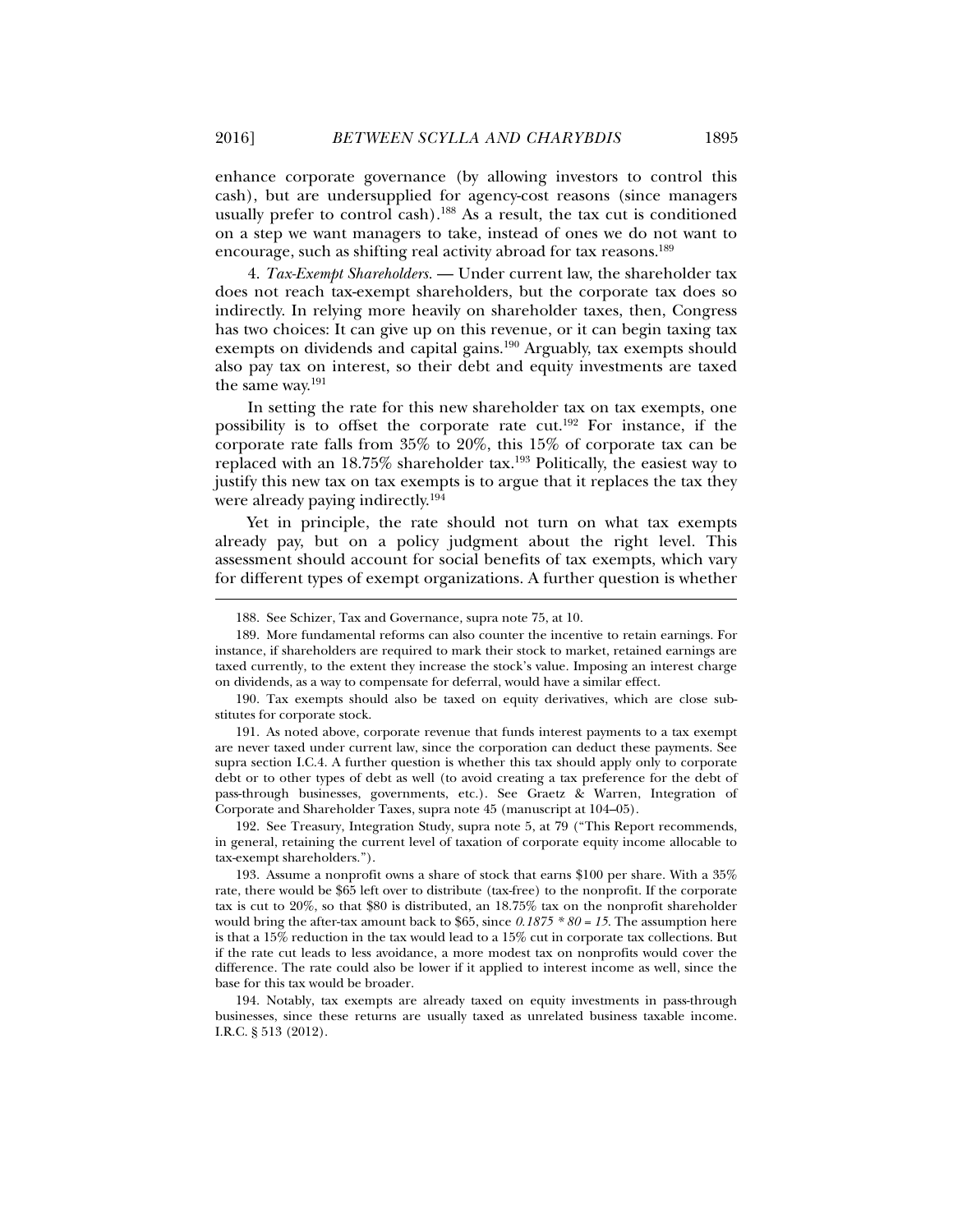exempting investment returns is the most effective way to encourage the good work that nonprofits do (e.g., in providing health care, education, social services, etc.). As noted above, the tax exemption is arguably less effective at supporting this good work than the charitable deduction, which rewards nonprofits that attract donations instead of ones that invest a surplus successfully.195

5. *Foreigner Shareholders.* — Like tax exempts, foreign investors are taxed indirectly by the corporate tax, but they (mostly) avoid the shareholder tax under current law.196 Any effort to rely more heavily on shareholder taxes must either forgo this revenue or change the treatment of foreign shareholders.

Changing the rules for foreigners is harder than for tax exempts for two reasons. First, a vast network of tax treaties would have to be renegotiated.197 In principle, the United States could override these treaties with legislation, as long as the intent to do so is clear.198 But the United States rarely overrides treaties<sup>199</sup> and has done so mainly to target abuses.200 Second, to collect this tax, the United States would need information about the holdings of foreigner shareholders, as well as infrastructure to withhold the tax. Although this infrastructure is already in place for dividends, one would have to be created for capital gains, which is not straightforward.

Assuming a tax on foreign shareholders can be collected, would it enhance national welfare? This revenue would add to the U.S. GDP, while allowing a lower rate to govern U.S. taxpayers. But there are two reasons to tread carefully, as noted above. First, the United States benefits from attracting foreign investors, although a low tax is unlikely to deter them given the unique appeal of the U.S. market. Second, if foreign governments respond by raising their taxes on U.S. investors, U.S. revenue would fall as U.S. taxpayers claim foreign tax credits. Therefore, taxing foreign shareholders enhances U.S. welfare only if the United

 <sup>195.</sup> See supra section I.C.4.

 <sup>196.</sup> See supra note 127 and accompanying text.

 <sup>197.</sup> See, e.g., U.S. Dep't of Treasury, United States Model Income Tax Convention, arts. 11, 13 (2016), http://www.treasury.gov/resource-center/tax-policy/treaties/Documents/ Treaty-US%20Model-2016.pdf [http://perma.cc/H77Y-3F43].

 <sup>198.</sup> E.g., Posadas v. Nat'l City Bank, 296 U.S. 497, 503 (1936); Richard L. Doernberg, Legislative Override of Income Tax Treaties: The Branch Profits Tax and Congressional Arrogation of Authority, 42 Tax Law. 173, 198 (1989).

 <sup>199.</sup> For instance, when the United States in 1986 enacted section 163(j), the branch profits tax, which was arguably inconsistent with existing treaties, it deferred implementing the tax until treaties were renegotiated. Reuven S. Avi-Yonah, Tax Treaty Overrides: A Qualified Defence of U.S. Practice*, in* Tax Treaties and Domestic Law 65, 75– 76 (Guglielmo Maisto ed., 2006).

 <sup>200.</sup> Examples include the branch profits tax, the earnings stripping rule, the multiparty financing regulations, and the reverse hybrid rule. See id. at 75–78. In a sense, shifting the tax to shareholders is a reaction to abuse—in particular, the gaming of source and other rules by multinationals—but the solution is at some remove from the abuse.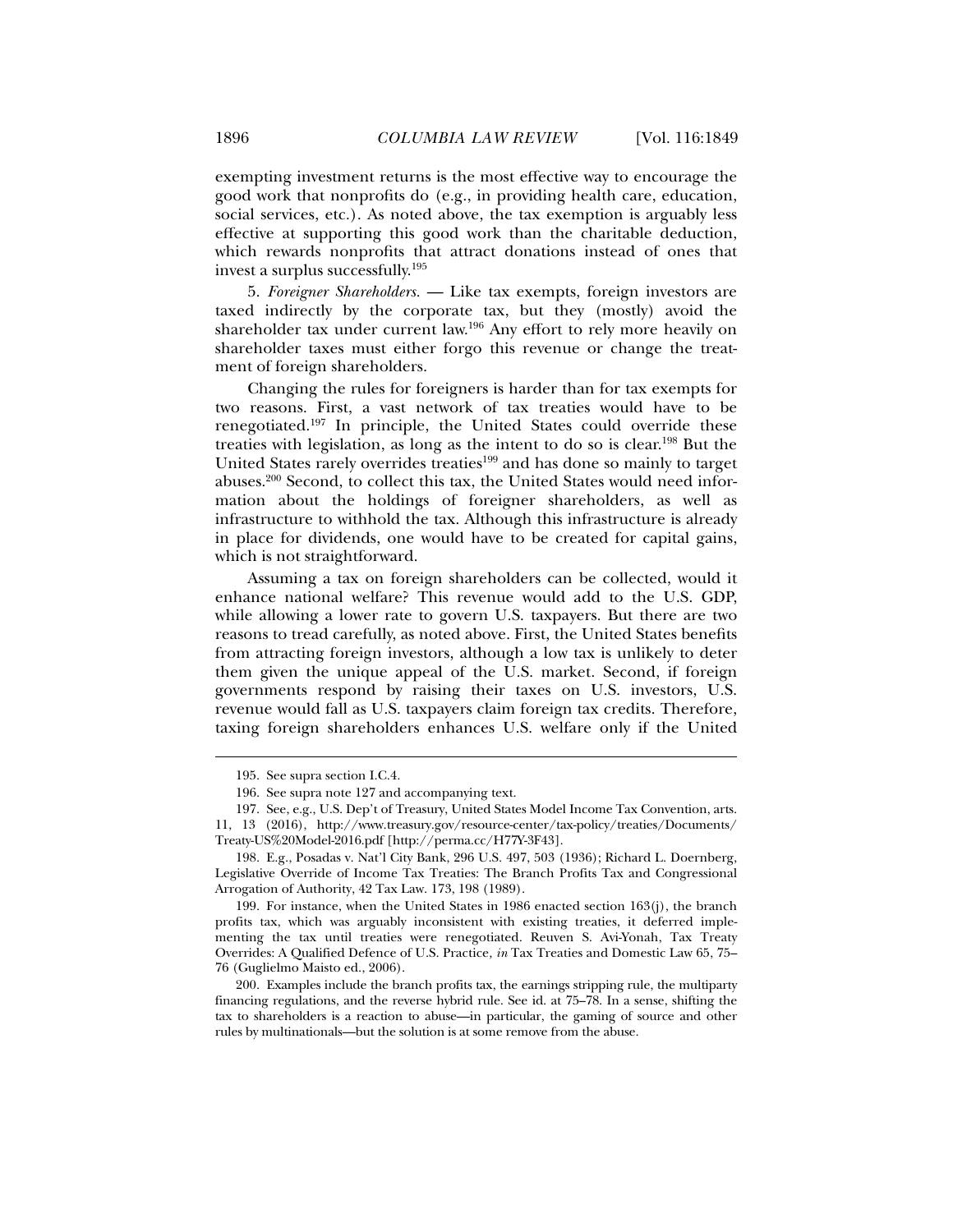States can still attract enough foreign investment and raise revenue on a net basis.

#### D. *Incremental Reforms to Ease Distortions from a High Corporate Rate*

Since the corporate tax is probably more distortive than the shareholder tax under current law, Congress has good reason to cut the corporate rate and make up the revenue by increasing the shareholder rate, as noted above. But these rate adjustments exacerbate other distortions, and the prior section canvassed various ways to mitigate them.

Of course, instead of *cutting* the corporate tax, a different strategy is to *shore up* this tax. If the corporate tax is strengthened, there is less need to cut this tax (or, at least, to cut it as much). If this strategy is successful, there also is less pressure to increase the shareholder tax (or, at least, to increase it as much). This section offers illustrative examples of how to diminish the need for these rate adjustments by strengthening the corporate tax.

Since there is an extensive literature on reforming the corporate  $\text{tax},^{201}$  only a few examples are offered here, which preserve the broad contours of current law. Again, the goal is not to advocate for particular reforms. Instead, these examples illustrate how to strengthen the corporate tax with incremental reforms, while showing how difficult this task is. In addition, this discussion emphasizes the connection between reforms and rates: Targeted reforms to strengthen the corporate tax can enable the cut in the corporate rate—and the offsetting increase in the shareholder rate—to be more modest.

1. *Interest.* — While this Essay recommends using two taxes, debt unlike equity—is taxed only once under current law. Because firms can deduct interest, lenders pay the only tax on debt-financed revenue.<sup>202</sup> Using only one tax creates three problems. First, there is no built-in redundancy, so no tax is collected when lenders are foreign or tax exempt. Second, if the goal is to discourage tax planning, cutting this tax could be as effective as eliminating it. In a sense, the interest deduction is a form of repeal. Instead of cutting the corporate tax on debt-financed income, it eliminates this tax entirely. In doing so, the interest deduction is not an effective way to combat corporate tax planning; on the contrary, this deduction is actually an essential ingredient of many planning strat-

 <sup>201.</sup> For a recent distillation of key issues, see Dharmapala, The Economics of Corporate and Business Tax Reform, supra note 63.

 <sup>202.</sup> See supra note 83 and accompanying text. For example, assume a corporation borrows \$100 million to buy a factory. If the factory generates \$5 million of revenue, and the corporation has to pay \$5 million of interest expense, the corporation has no taxable income from the factory. The \$5 million interest deduction shields the factory's \$5 million of revenue from tax. Instead, only the lenders pay tax (on the \$5 million of interest payments they receive from the firm).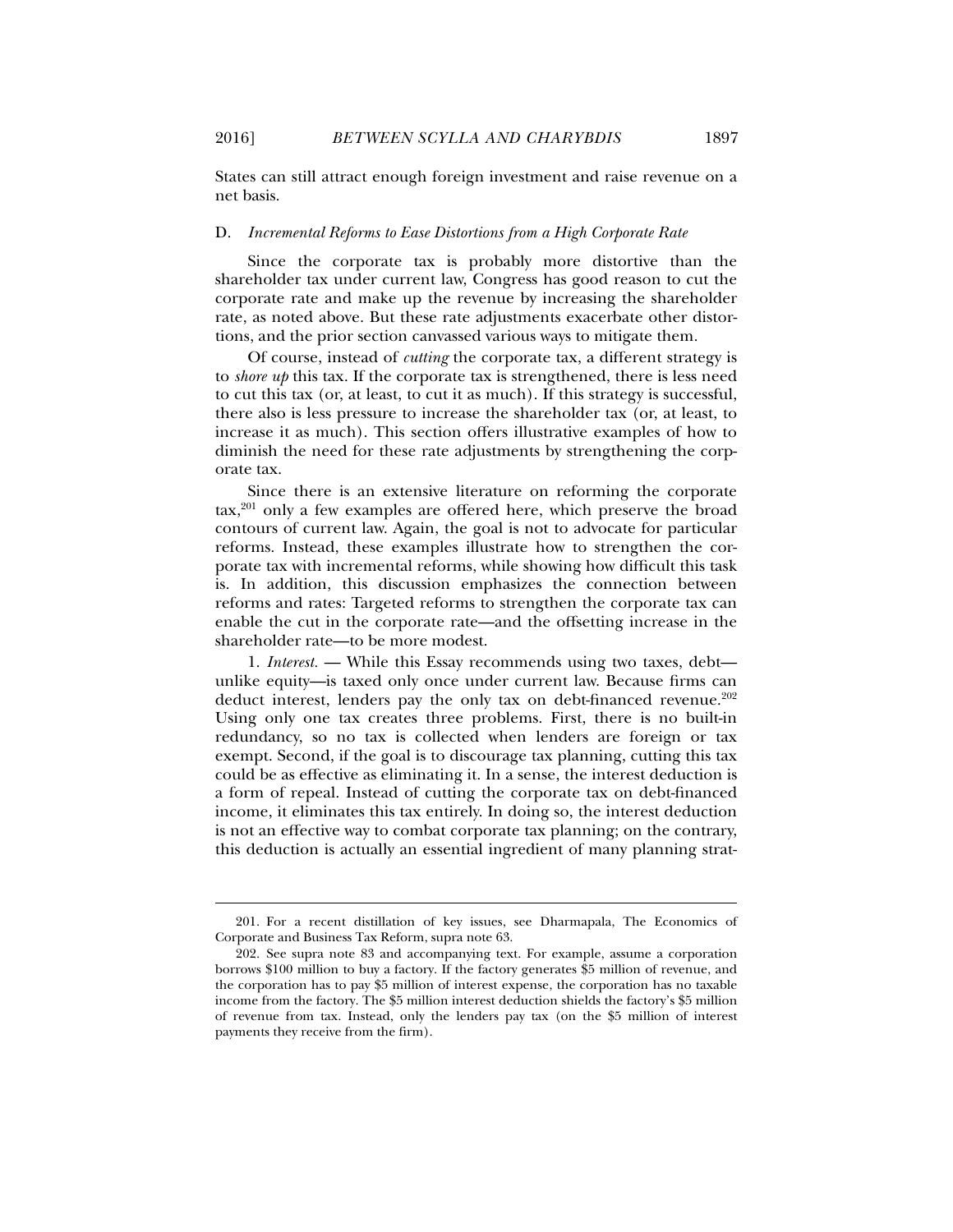egies for avoiding corporate tax.203 Third, since no revenue is collected at the corporate level, the investor tax on interest has to be correspondingly higher and thus more distortive.

In response, some of this tax burden should be shifted to corporations. One way of doing so is to offer only a partial deduction for interest. Like travel and entertainment expenses, a portion of interest would be deductible (e.g., 50%). At the same time, Congress could offer an offsetting reduction in the lender's tax on interest income. For instance, the same fraction of this income could be excluded (e.g., 50%). If the same deduction and exclusion were also applied to dividends, the tax preference for debt would be eliminated, along with the familiar distortions it causes.

Another alternative is to eliminate the interest deduction entirely, while cutting the corporate tax substantially. Broadening the base in this way can help fund the rate cut. At the same time, the treatment of interest and dividends could be conformed at the investor level. For example, if the target combined rate is 40%, the corporate rate could be 15% or 20% (with no interest deduction), while the rate for dividends and interest could be 29.5% or 25%.204

2. *Income Shifting.* — In addition to the debt–equity distinction, another reform priority is to block income shifting. But this problem is excruciatingly difficult to overcome, as long as the United States continues to have a much higher corporate rate than other countries. In fact, the two leading options for international reform would exacerbate this problem, instead of solving it, by offering favorable treatment to foreign earnings: First, a territorial system would tax U.S. multinationals only on U.S. earnings, exempting foreign earnings; second, a minimum

 <sup>203.</sup> For instance, intercompany debt often is used to shift income out of the United States. See Michael J. Graetz, A Multilateral Solution for the Income Tax Treatment of Interest Expenses, 62 Bull. for Int'l Tax'n 486, 486 (2008) [hereinafter Graetz, A Multilateral Solution] (noting the "increased government concerns with the role of debt in sophisticated tax avoidance techniques").

 <sup>204.</sup> Admittedly, a full interest deduction is needed for financial firms. Their business model is to make loans with borrowed money, earning a profit on the spread. To tax only this spread, an interest deduction is needed. For example, if a firm borrows \$100 million at 2%, and lends it at 3%, it will have \$3 million of revenue and \$1 million of profit. If the \$3 million of revenue is taxed at 20%, the \$600,000 tax is equivalent to a 60% tax on the \$1 million profit. To address this issue, banks could have their own tax regime, like securities dealers and insurance companies under current law. If such a regime is developed, there are good reasons to conform the treatment of debt and equity. Eliminating the tax preference for debt—for instance, by offering a cost of capital allowance for equity reduces the need for burdensome (and potentially ineffective) financial regulation. See Mark Roe & Michael Tröge, Degradation of the Financial System Due to the Structure of Corporate Taxation 7–9 (European Corp. Governance Inst., Working Papers Series in Law Working Paper, No. 317/2016, 2016), http://ssrn.com/abstract=2767151 (on file with the *Columbia Law Review*).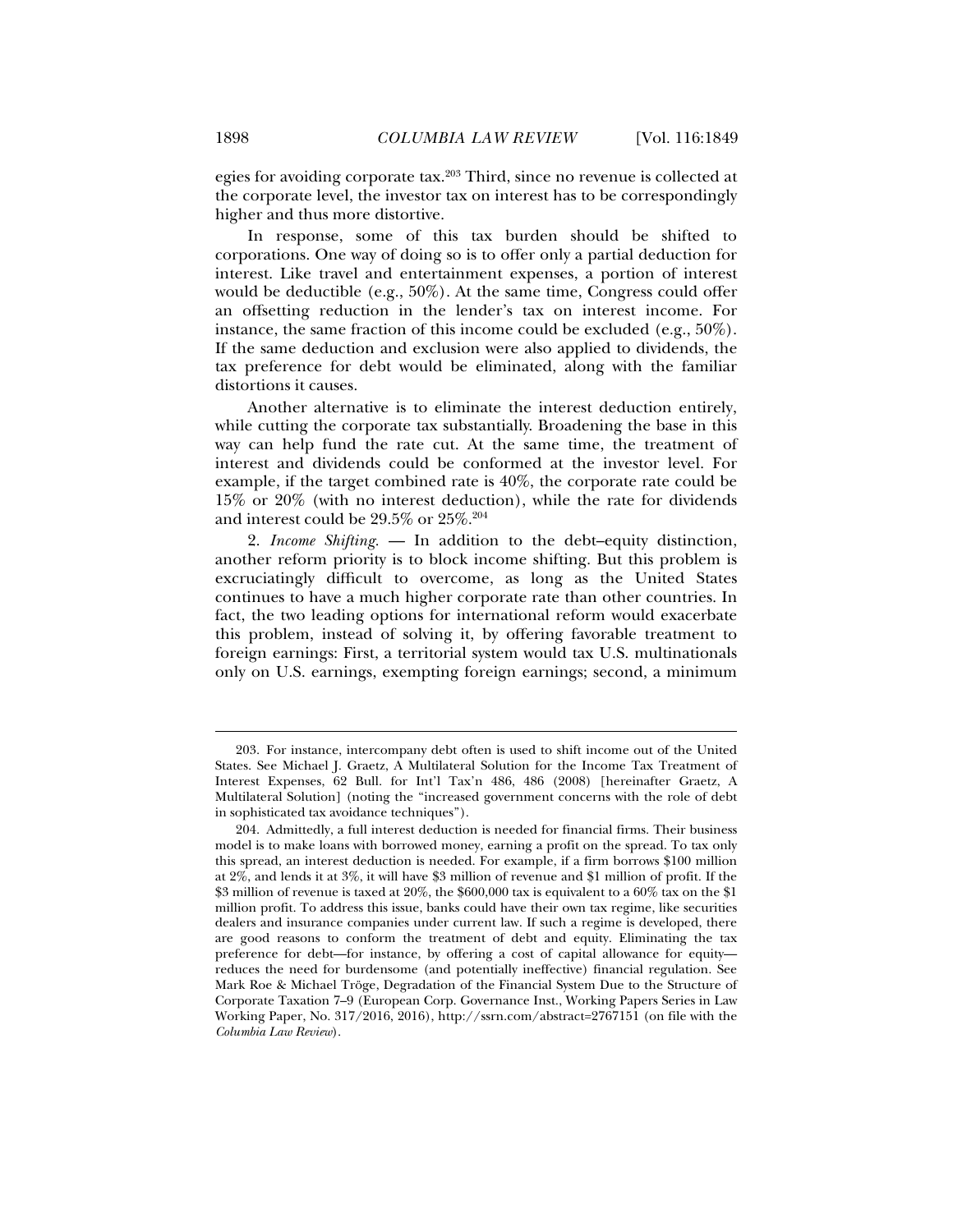tax would tax U.S. multinationals on both their U.S. and foreign earnings, but would apply a reduced rate to foreign earnings.205

In theory, income shifting can be blocked with better source rules, which treat income as really earned in the United States, even if taxpayers say otherwise. A virtue of reforming source rules is that they govern both U.S. and foreign firms, so tougher rules do not put U.S. firms at a comparative disadvantage. $206$  But source rules are hard to improve for a familiar reason: Conceptually, the source of income is often unclear.207 For instance, profit from a cellphone could be characterized as originating not only from where its technology was invented, but also from where it was manufactured or sold. Since source rules resolve this sort of issue in arbitrary ways, they are easy to manipulate.208 Likewise, when value is added in different jurisdictions, the allocation of profit among them is malleable. Multinationals include low-tax affiliates in the production process and allocate disproportionate profits to them.209 This internal accounting has little significance—aside from cutting the U.S. tax bill—since the same shareholders own all these affiliates.

In response, a familiar alternative is to ignore this internal accounting. Instead, income can be allocated with a formula based on

 <sup>205.</sup> Harry Grubert, a leading economist at the Treasury Department, and Professor Rosanne Altshuler have proposed a minimum tax on all foreign income or just on abovemarket returns earned abroad. See Grubert & Altshuler, Fixing the System, supra note 65, at 676–78 (providing an analysis of alternative proposals). The Obama Administration has also proposed a minimum tax. See Dep't of Treasury, General Explanations of the Administration's Fiscal Year 2016 Revenue Proposals 20 (2015), http://www.treasury.gov/ resource-center/tax-policy/Documents/General-Explanations-FY2016.pdf [http://.perma. cc/3RZL-CGKX].

 <sup>206.</sup> See Shaviro, Decoding the U.S. Corporate Tax, supra note 109, at 106 ("[F]or business activity in the U.S., foreign companies are taxed on their U.S. activity in much the same way that U.S. companies would be taxed on such activities . . . .").

 <sup>207.</sup> See id. at 107 ("'[S]ource' is an idea that verges on having 'no there there' . . . ."); Michael P. Devereux, Issues in the Design of Taxes on Corporate Profit, 65 Nat'l Tax J. 709, 725 (2012) ("There is simply no answer to the question: in which country is profit generated? All . . . elements of the company's activities play a part in generating worldwide profit.").

 <sup>208.</sup> See Edward D. Kleinbard, The Lessons of Stateless Income, 65 Tax L. Rev. 99, 143 (2011) (arguing that source rules are "largely artificial" and "devoid of any conceptual foundation"). But see Mitchell A. Kane, A Defense of Source Rules in International Taxation, 32 Yale J. on Reg. 311, 314 (2015) (defending source rules as potentially coherent).

 <sup>209.</sup> Current law accounts for each corporation separately, even if they are commonly owned. Although affiliates are supposed to pay the same "arm's length" price as an unrelated party, this standard is famously malleable, especially if there are no comparable transactions with third parties. See Reuven S. Avi-Yonah, Kimberly A. Clausing & Michael C. Durst, Allocating Business Profits for Tax Purposes: A Proposal to Adopt a Formulary Profit Split, 9 Fla. Tax Rev. 497, 501 (2009).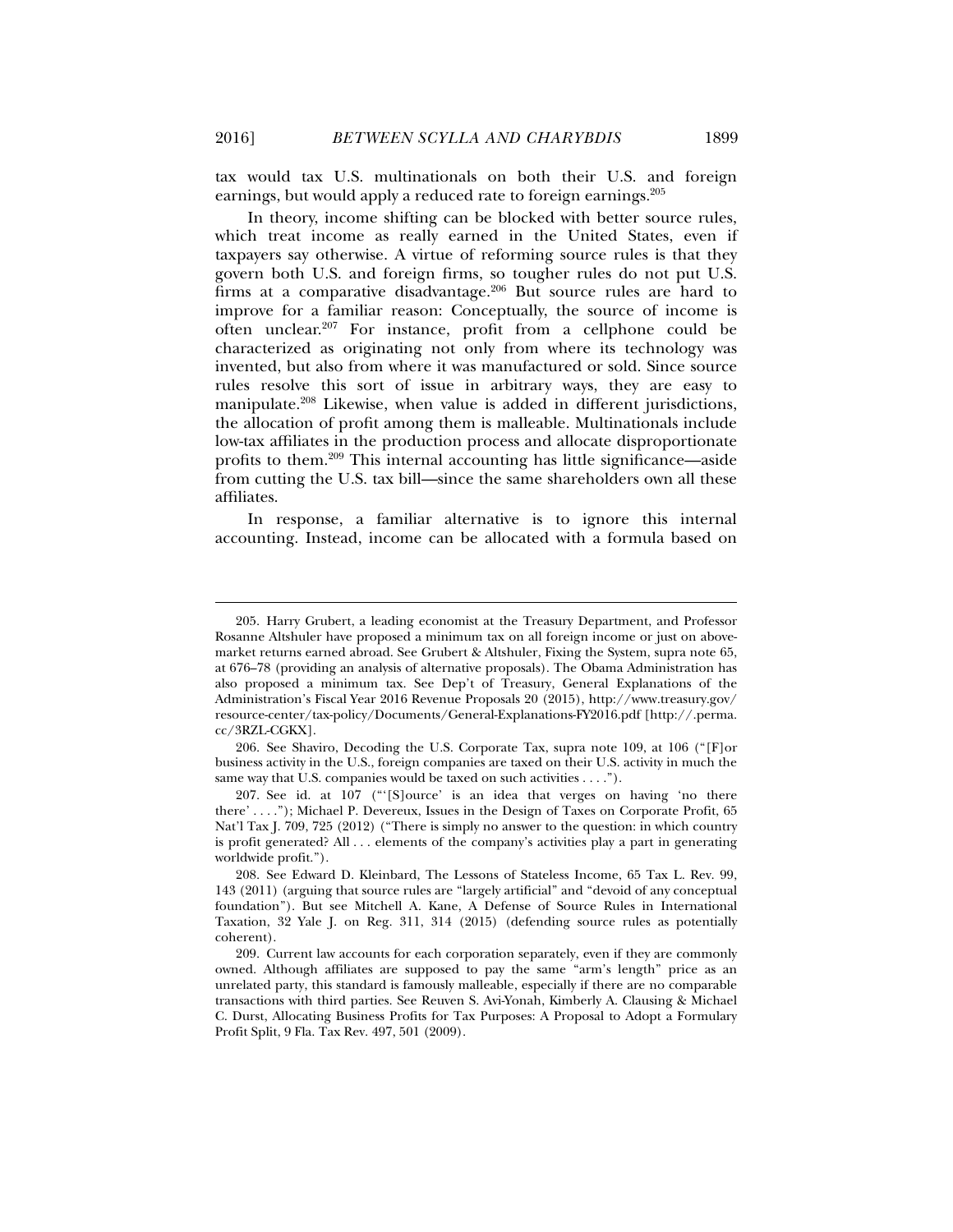the location of the firm's employees, property, and sales.<sup>210</sup> Yet this sort of formula also can be manipulated in familiar ways, for instance, by moving employees and capital to low-tax jurisdictions.<sup>211</sup> At first blush, sales may seem harder to manipulate, since firms want to sell their products in the United States.212 But firms can still access the U.S. market without (technically) having any U.S. sales: They can sell to an independent distributor in a low-tax jurisdiction, which then sells in the United States. Even if these avoidance strategies are blocked, the formula still has to be coordinated with other jurisdictions to prevent double taxation. This is a tall order, since the OECD opposes formulary apportionment. $213$ 

Instead of general changes in source rules, narrower reforms can target especially mobile deductions and income, such as interest deductions and intellectual property income. For instance, firms should not be allowed to source interest deductions in the United States—where they offset high-tax income—if the loan generates income in low-tax jurisdictions. A formula can block this strategy, at least to an extent, by allocating interest based on each affiliate's earnings, assets, and equity.<sup>214</sup> Likewise, a tech firm's profits derive largely from intellectual property. Instead of allowing firms to choose where to source these profits, a

 212. See Avi-Yonah et al., supra note 209, at 508–10 ("The key advantage of a salesbased formula is that sales are far less responsive to tax differences across markets . . . .").

 213. See Org. for Econ. Co-operation & Dev., Action Plan on Base Erosion and Profit Shifting 14 (2013), http://www.oecd.org/ctp/BEPSActionPlan.pdf [http://perma.cc/ 3VZB-PEH4] ("[T]here is consensus among governments that . . . a system of formulary apportionment of profits is not a viable way forward; it is also unclear that the behavioural changes companies might adopt in response . . . would lead to investment decisions that are more efficient . . . than under a separate entity approach.").

 214. After all, if multinationals borrow in the United States to invest in low-tax jurisdictions, this matching of high-tax deductions with low-tax income subsidizes overseas investment. See Graetz, A Multilateral Solution, supra note 203, at 492–93 (proposing a worldwide formula based on assets or income); Mihir A. Desai & Dhammika Dharmapala, Interest Deductions in a Multijurisdictional World 3–4 (Univ. of Chi. Law Sch., Coase-Sandor Inst. for Law & Econ., Working Paper No. 725, 2015), http://chicagounbound. uchicago.edu/cgi/viewcontent.cgi?article=2414&context=law\_and\_economics [http:// perma.cc/X9M8-7CYU] (analyzing ways in which worldwide debt cap or net financing deduction (NFD) regimes ease ownership distortions and also address concerns about base erosion). In this spirit, the OECD recently released a discussion draft to explore various options. Org. for Econ. Co-operation & Dev., BEPS Action 4: Interest Deductions and Other Financial Payments 2 (2014), http://www.oecd.org/ctp/aggressive/discussiondraft-action-4-interest-deductions.pdf [http://perma.cc/VGU4-HCRL].

 <sup>210.</sup> See Rosanne Altshuler & Harry Grubert, Formula Apportionment: Is It Better than the Current System and Are There Better Alternatives?, 63 Nat'l Tax J. 1145, 1145 (2010) ("Under formula apportionment . . . income allocated to a jurisdiction depends on the share of worldwide measurable factors such as capital, payrolls and sales that are located there.").

 <sup>211.</sup> See id. at 1151; James R. Hines, Jr., Income Misattribution Under Formula Apportionment 2 (Nat'l Bureau of Econ. Research, Working Paper No. 15185, 2009), http://www.nber.org/papers/w15185.pdf [http://perma.cc/2CVT-7EPQ] (discussing how this formula "creates incentives to modify . . . operations in order to reduce associated tax burdens").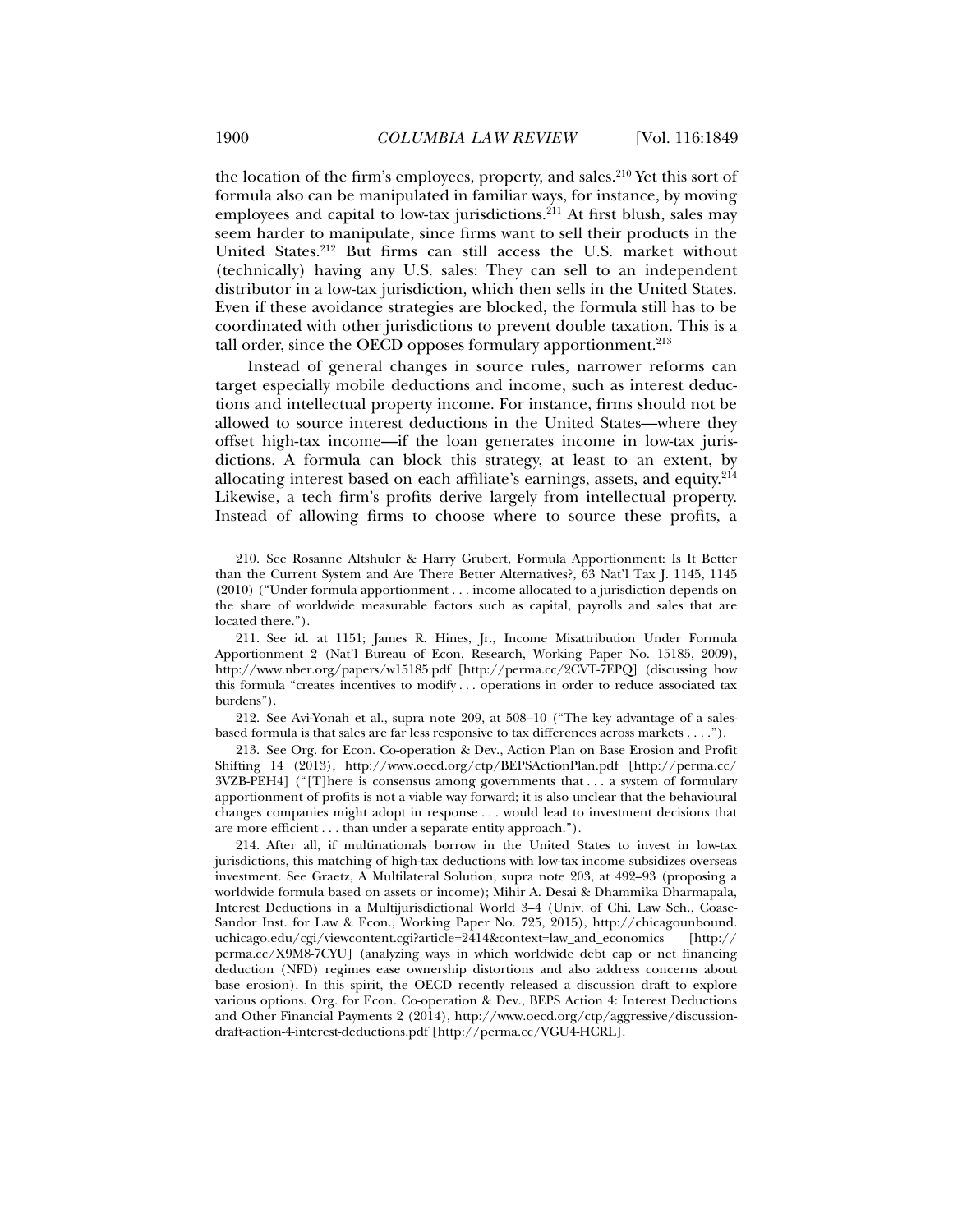formula (or other rule) can allocate them based on the location of research or sales.215 While this sort of narrow reform can offer some relief, income shifting will continue to be a serious problem as long as the corporate rate in the United States remains uniquely high. Thus, income shifting is a compelling reason to cut the corporate rate, since other reforms are unlikely to solve this problem on their own.216

3. *Residence Shifting.* — In contrast, cutting the corporate rate is not the only effective way to eliminate the appeal of inversions. A territorial system accomplishes this goal by exempting a U.S. firm's foreign earnings from U.S. tax. Like foreign firms, they pay only foreign tax on foreign operations and can repatriate earnings tax-free. At first blush, a territorial system seems to collect substantially less revenue, but this actually may not be the case, since the effective rate on foreign earnings is already low.<sup>217</sup> Even so, an important downside of a territorial system, noted above, is that the incentive to shift income persists and could even grow stronger.

However, if the United States continues to tax worldwide income, inversions will remain a challenge, unless Congress cuts the corporate rate substantially. For example, section 7874 blocks some inversions, while allowing others.<sup>218</sup> Although the Treasury has introduced a series of regulations to tighten up the rules, a truly comprehensive ban on inversions would be overbroad. For instance, if the rule were "once a U.S.

 <sup>215.</sup> Graetz & Doud, supra note 59, at 426 (proposing to source intellectual property (IP) income based on the location of research or sales). In contrast, current law leaves multinationals considerable discretion to source IP income where they want. For instance, although the sale of IP for a *fixed* price is sourced in the seller's resident country, the sale for a *contingent* price is generally sourced where the IP is used.

 <sup>216.</sup> Professors Toder and Viard estimate that a reduction in income shifting offsets a meaningful portion of the revenue loss from cutting the corporate rate: If the rate is cut to 15%, corporate tax revenue declines by \$212 billion without any change in income shifting, but by only \$162 billion once this change is taken into account. Toder & Viard, A Proposal, supra note 3, at 48.

 <sup>217.</sup> The Treasury estimates a loss of \$130 billion over ten years from switching to a territorial system, while earlier estimates by the Treasury, the Joint Committee on Taxation, and the Congressional Budget Office have estimated a loss of between \$40 billion and \$76 billion in that window. President's Econ. Recovery Advisory Bd., Report on Tax Reform Options: Simplification, Compliance, and Corporate Taxation 90 (2010), http://www.whitehouse.gov/sites/default/files/microsites/PERAB\_Tax\_Reform\_

Report.pdf [http://perma.cc/9UHM-ZJMP]. Other commentators estimate that the shift will involve no substantial revenue losses, on the theory that firms are already using deferral and foreign tax credits to shelter earnings. See, e.g., Eric Drabkin, Kenneth Serwin & Laura D'Andrea Tyson, Implications of a Switch to a Territorial Tax System in the United States: A Critical Comparison to the Current System 5 (2013) (unpublished working paper), http://www.thinkbrg.com/media/publication/391\_BRG\_Implications% 20of%20Territorial%20Tax\_Nov2013.pdf [http://perma.cc/5NY8-W2J3].

 <sup>218.</sup> See I.R.C. § 7874 (2012) (taxing an inverted firm as a U.S. firm if it does not have sufficient business assets in its new jurisdiction of incorporation and if a sufficiently large percentage of the inverted corporation is owned by shareholders of the predecessor domestic corporation). For a discussion of inversions, see supra section I.B.2.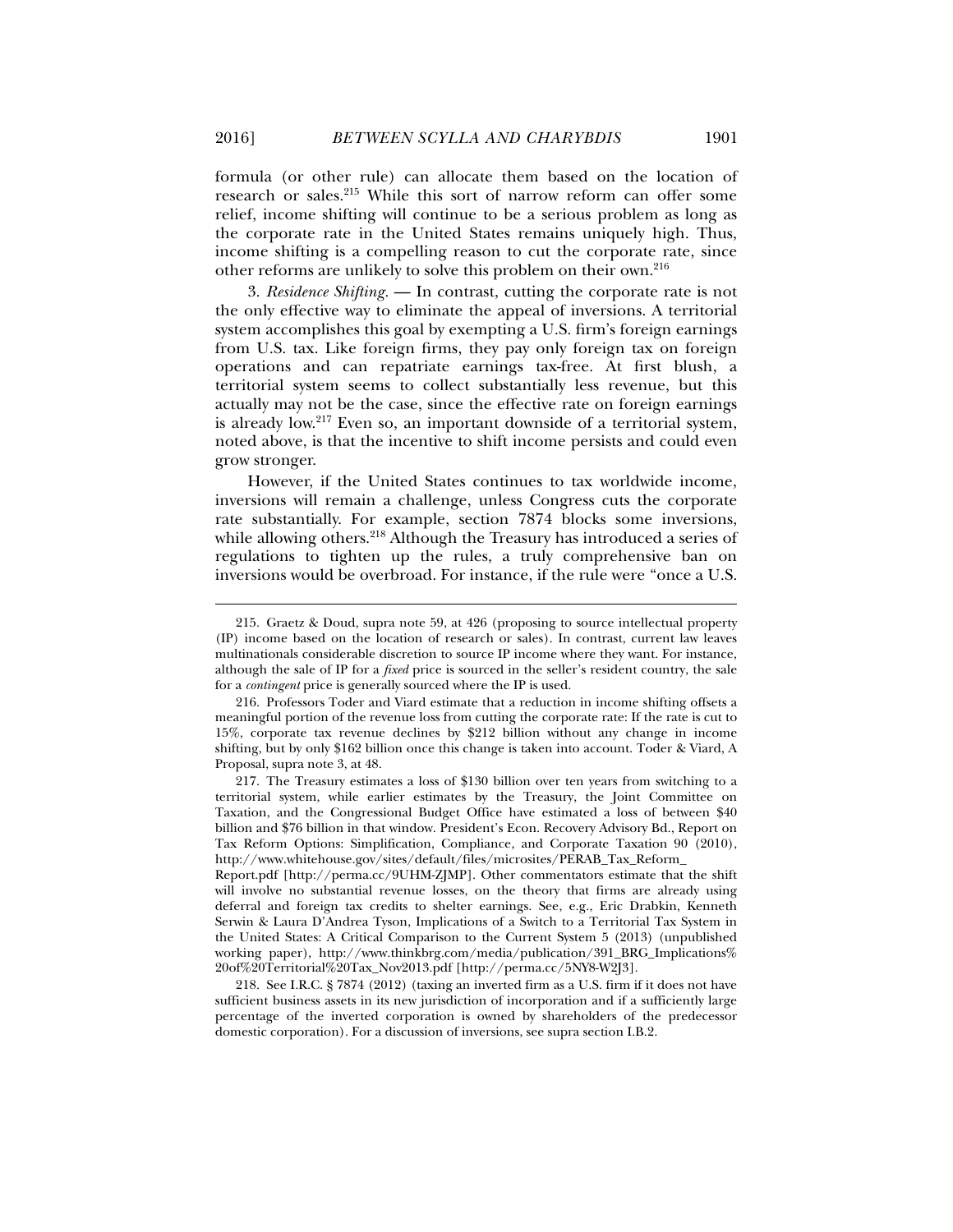firm, always a U.S. firm," it could deter mergers with foreign firms that are not tax motivated, while also not stopping new businesses from organizing as foreign corporations.219 Given these difficulties, current law does not seek to stop all inversions, but to make them incrementally more costly so that the trickle does not become a flood.<sup>220</sup> This task is more daunting when the corporate rate is 35%, instead of 15% or 20%.

#### IV. IMPLICATIONS FOR FUNDAMENTAL TAX REFORM

So far, this Essay has focused on incremental reform, but its core argument also applies to more ambitious reforms: Even when fundamental reforms seem economically comparable, they can induce different planning strategies, which usually are easier to block with two taxes than with one. This Part assesses the vulnerability of five fundamental reforms to the various planning strategies discussed above: first, the comprehensive business income tax; second, the "dual BEIT"; third, mark-to-market accounting or interest charges for shareholders; fourth, imputation; and fifth, corporate cash-flow taxation. While a comprehensive analysis of these proposals would fill several volumes, the modest goal here is to show the relevance of this Essay's analysis to fundamental reforms.

#### A. *Comprehensive Business Income Tax*

One option, which the Treasury called the "comprehensive business income tax" in its 1992 integration report, is to replace current corporate and shareholder taxes with a single entity-level tax.<sup>221</sup> This proposal repeals the shareholder tax on distributions and possibly also on capital gains.222 Similarly, businesses no longer deduct interest, and creditors do not include it.

This proposal offers four advantages. First, aligning the treatment of debt and equity eases an important distortion under current law.<sup>223</sup> Second, since debt features prominently in many tax-planning strategies,

 <sup>219.</sup> Another strategy is to use the location of the headquarters instead of the site of incorporation to define residence, on the theory that managers might be reluctant to move. Yet if they do move, this avoidance strategy becomes even more distortive, especially if there are positive externalities in having the headquarters (and highly skilled workers) in the United States.

 <sup>220.</sup> Daniel Shaviro, The David R. Tillinghast Lecture: The Rising Tax-Electivity of U.S. Corporate Residence, 64 Tax L. Rev. 377, 413 (2011) ("Rising electivity of the worldwide residence-based U.S. corporate tax is both plausible and, to a modest degree, demonstrable . . . . Yet complete electivity appears to remain far off.").

 <sup>221.</sup> See Treasury, Integration Study, supra note 5, at 119.

 <sup>222.</sup> The Treasury discusses different ways to treat capital gains, without specifying a particular approach. For instance, to avoid taxing capital gains from retained earnings, the Treasury considers using a dividend reinvestment plan or relying on a purchaser's built-in capital loss to offset a seller's capital gain. Id. at 211.

 <sup>223.</sup> See supra section I.B.3.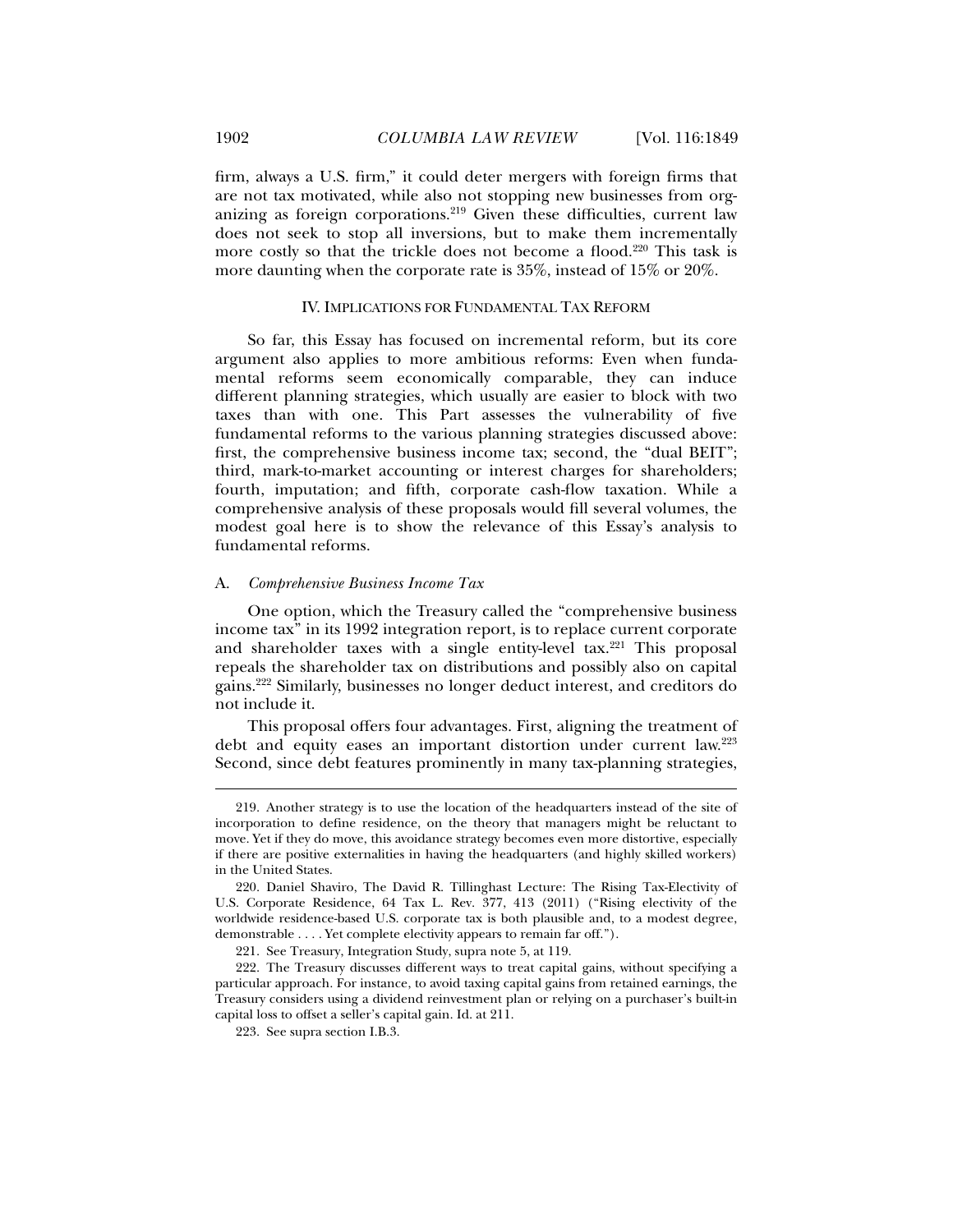CBIT defangs these strategies. Third, a high entity-level tax eliminates the incentive to retain earnings or recharacterize salary as corporate income. Fourth, if capital gains are not taxed, shareholder lock-in ceases to be an issue.

Although these advantages are significant, they come at a steep cost. A high entity-level tax breeds familiar distortions, including income and residence shifting and corporate lock-in.224 CBIT forgoes the advantages of built-in redundancy by collecting tax only once. Moreover, eliminating the shareholder tax, instead of merely cutting it, goes further than necessary to ease shareholder-level distortions.

#### B. *Dual BEIT*

l

An important problem under current law, emphasized above, is that debt and equity are taxed differently. A firm can deduct its cost of capital in issuing debt (since interest is deductible), but not in issuing equity (since dividends are not deductible). In principle, the treatment of debt and equity can be conformed in two different ways: On the one hand, a deduction for the cost of capital can be *disallowed* for both; on the other hand, this deduction can be *allowed* for both. The reform discussed in the last section, CBIT, uses the first strategy by repealing the deduction for interest expense. In contrast, another option is to authorize a deduction for equity. Put another way, the current (nondeductible) treatment of equity can be extended to debt (as CBIT does), or the current (deductible) treatment of debt can be extended to equity.

This second approach, which offers corporations a deduction for the cost of equity capital, is a prominent feature of the "dual BEIT." This proposal's author, Professor Kleinbard, seeks to tax corporate stock with rules based on current law's treatment of debt. Every year, a firm would deduct (and investors would include) an amount based on its cost of capital, regardless of whether the firm issues debt or equity.225 The amount that the firm deducts (and investors include) is based on what the firm's cost of capital is assumed to be, and does not necessarily equal the amount the firm pays out in a given year.

Yet like current law's treatment of interest, this approach has an important disadvantage: Since this assumed yield is taxed only at the shareholder level, not at the corporate level, there is no built-in redun-

 <sup>224.</sup> See supra section I.B (describing planning strategies if the shareholder rate is zero and all tax is collected from the corporation).

 <sup>225.</sup> For example, if a firm issues \$5 billion of stock and \$5 billion of debt, pays no current interest or dividends, and has a cost of capital of 6%, it deducts (and investors include) \$600 million each year. In effect, dual BEIT extends the original issue discount rules of section 1271 through section 1275 to corporate stock. See Edward D. Kleinbard, We Are Better than This: How Government Should Spend Our Money 400 (2015) (replacing firm-level interest deductions with cost-of-capital allowance, which is allowed for equity as well as for debt).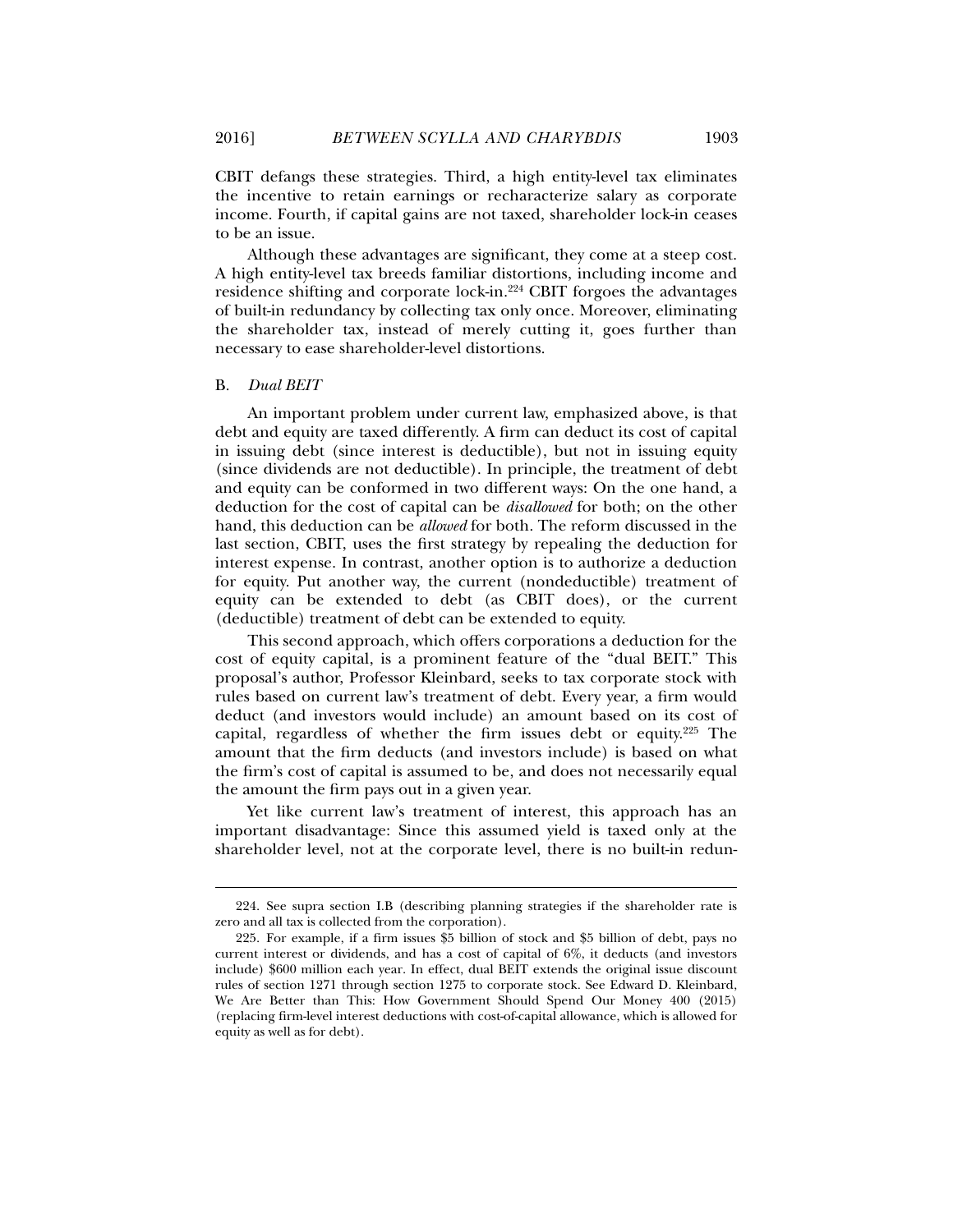dancy. As a result, when investors are foreign or tax exempt, no tax is collected.

In addition to the investor-level tax, the dual BEIT also has an entitylevel tax, but its use of two taxes is not consistent with the approach recommended in this Essay. The difference is that Professor Kleinbard divides a business's return into two components—normal returns and above-normal returns—and uses a separate tax for each: Investors pay the only tax on normal returns, while the entity pays the only tax on abovenormal returns. Therefore, the dual BEIT taxes each component of the return once, and only once. In contrast, this Essay recommends collecting some tax at both levels for both types of returns: Normal returns should be taxed at both the entity and investor level, as would abovenormal returns. In a sense, Professor Kleinbard is slicing a business's returns vertically (so each type of return is taxed by different taxes), while this Essay recommends slicing returns horizontally (so each type of return is taxed by both taxes). Therefore, even though the dual BEIT deploys two taxes, the division of labor between them is quite different.

Instead of relying on built-in redundancy and low rates to constrain planning, Professor Kleinbard uses more sophisticated rules to address various distortions. For example, he shows that taxing shareholders based on an assumed yield can mitigate lock-in and reduce an employeeowner's incentive to recharacterize salary as investment return. While these reforms are promising, they could still be used in a system that taxes the entire return at both levels and thus offers built-in redundancy.226

#### C. *Mark-to-Market Accounting or Interest Charges*

Another option is to use mark-to-market accounting to strengthen the shareholder tax, as Professors Toder and Viard, as well as others, have proposed.227 Taxing gains annually—even when shareholders do not sell—offers two important advantages. First, it mitigates shareholder lock-

 <sup>226.</sup> For example, investors could be taxed initially on the assumed yield, but a subsequent adjustment could be added at realization, as in the contingent debt regime under current law. See Treas. Reg. § 1.1275-4 (2012). To ensure that an entity-level tax is also collected, a firm could be allowed to deduct only a *portion* of its cost of capital. For instance, the firm could deduct half of its assumed yield, as well as half of any additional amounts it pays in the subsequent adjustment. Shareholders would include both of these amounts, and the corporate and shareholder rates would be coordinated to yield the appropriate combined tax rate.

 <sup>227.</sup> See generally Toder & Viard, Major Surgery Needed*,* supra note 3, at 29–31 (proposing to replace the corporate tax with a mark-to-market tax on shareholders); Toder & Viard, A Proposal*,* supra note 3, at 1–2 (presenting a modified version of the 2014 proposal which preserves the corporate tax but with a significantly reduced rate); see also Bankman, supra note 3, at 1347–48 (proposing a mark-to-market or "market-value added" on corporations); Dodge, supra note 3, at 293 (outlining a "two-tier integration proposal" that would abolish the corporate income tax and impose a mark-to-market tax); Knoll, supra note 3, at 24–25 (proposing a mark-to-market tax on corporations).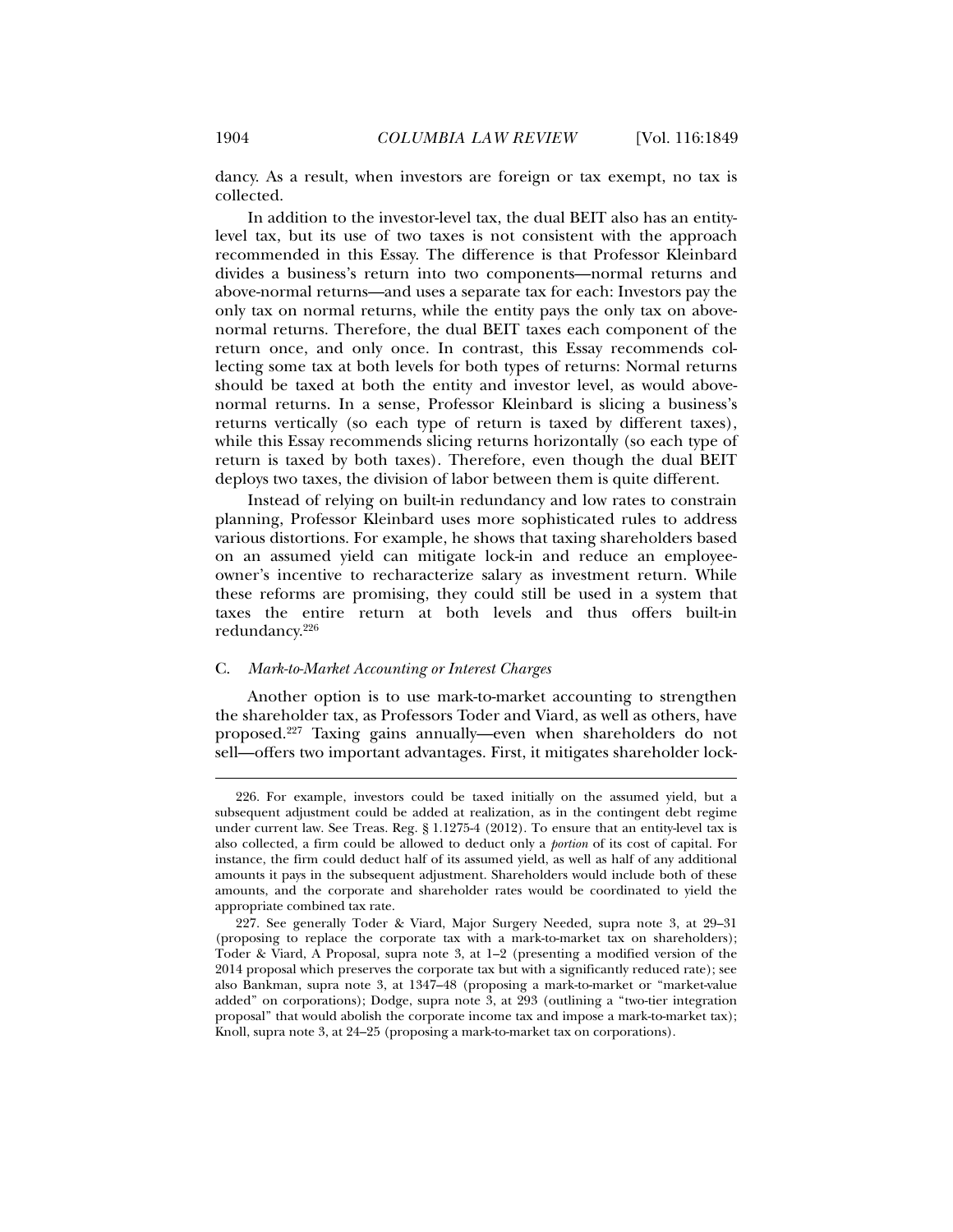in. Delaying a sale no longer defers capital gains tax. Likewise, bequests and contributions of appreciated stock no longer avoid this tax entirely (since taxpayers have to pay tax on appreciation every year).

A second advantage, which is less familiar, is that a mark-to-market tax on shareholders counters a firm's tax incentive to retain earnings. Without this reform, if the corporate rate is lower than the personal rate, firms are more tax efficient investors than shareholders, since profits inside the firm are taxed at the (lower) corporate tax, while profits outside the firm are taxed at the (higher) personal tax. Eventually, profits inside the firm also are taxed at the shareholder rate, but this tax is deferred under current law.228 In contrast, this deferral is eliminated under mark-to-market accounting, so investments inside the firm are taxed at both the corporate and shareholder rate.<sup>229</sup> As a result, these investments lose their tax advantage over investments outside the corporation.230

Yet notwithstanding these benefits, a mark-to-market tax poses familiar valuation and liquidity challenges, which are manageable only for publicly traded assets.231 Since this reform cannot be used for private businesses, collectibles, or real estate, it creates a tax preference for these investments. Investors may shy away from publicly traded assets, and owners of private firms may hesitate to go public.<sup>232</sup>

To avoid this sort of distortion, the same timing rule has to apply to all investments. Since a mark-to-market rule cannot do so, a different

l

But if the stock is marked to market, the after-tax profit shrinks to \$191,016—the same as with the immediate distribution—as long as retained earnings cause a dollar-fordollar increase in the stock price and shareholders sell a portion of their stock each year to fund the mark-to-market tax. In effect, the \$1,000,000 investment grows by only 6% each year, to \$1,191,016 after three years.

 231. If annual payments are too onerous, even the tax on publicly traded shares can apply to only a portion of gains each year. See, e.g., Toder & Viard, A Proposal, supra note 3, at 34 (proposing a smoothing mechanism that taxes 20% of gains each year).

 232. In response, Professors Toder and Viard propose to tax pre-IPO gains at a reduced rate and to allow this tax to be paid over ten years. Id. at 23–25.

 <sup>228.</sup> See supra sections I.C.1–.2.

 <sup>229.</sup> Toder & Viard, A Proposal, supra note 3, at 14.

 <sup>230.</sup> For example, assume the corporate rate is 0%, shareholder and personal rates are 40%, and a 10% pretax return is available both inside and outside the firm. Under realization accounting, a \$1 million investment grows faster if earnings are retained for three years than if they are distributed and invested in a bond: The profit is \$198,600, instead of \$191,016. Specifically, if earnings are retained in the firm (so they can compound tax-free), the investment's value grows to \$1,331,000 after three years. Distribution of the \$331,000 profit yields \$198,600 after the 40% shareholder tax. In contrast, if the \$100,000 of earnings are distributed each year (and thus are subject to a 40% shareholder tax), the shareholder has only \$60,000 each year to invest in a bond, and the 10% return on the bond also is taxable. As a result, the \$60,000 paid in the first year compounds to  $$67,416$  (i.e.,  $60,000 \times 1.06 \times 1.06$ ), and the  $$60,000$  paid in the second year compounds to  $$63,600$  (i.e.,  $60,000 \times 1.06$ ). When added to the \$60,000 paid in the third year, these amounts total only \$191,016.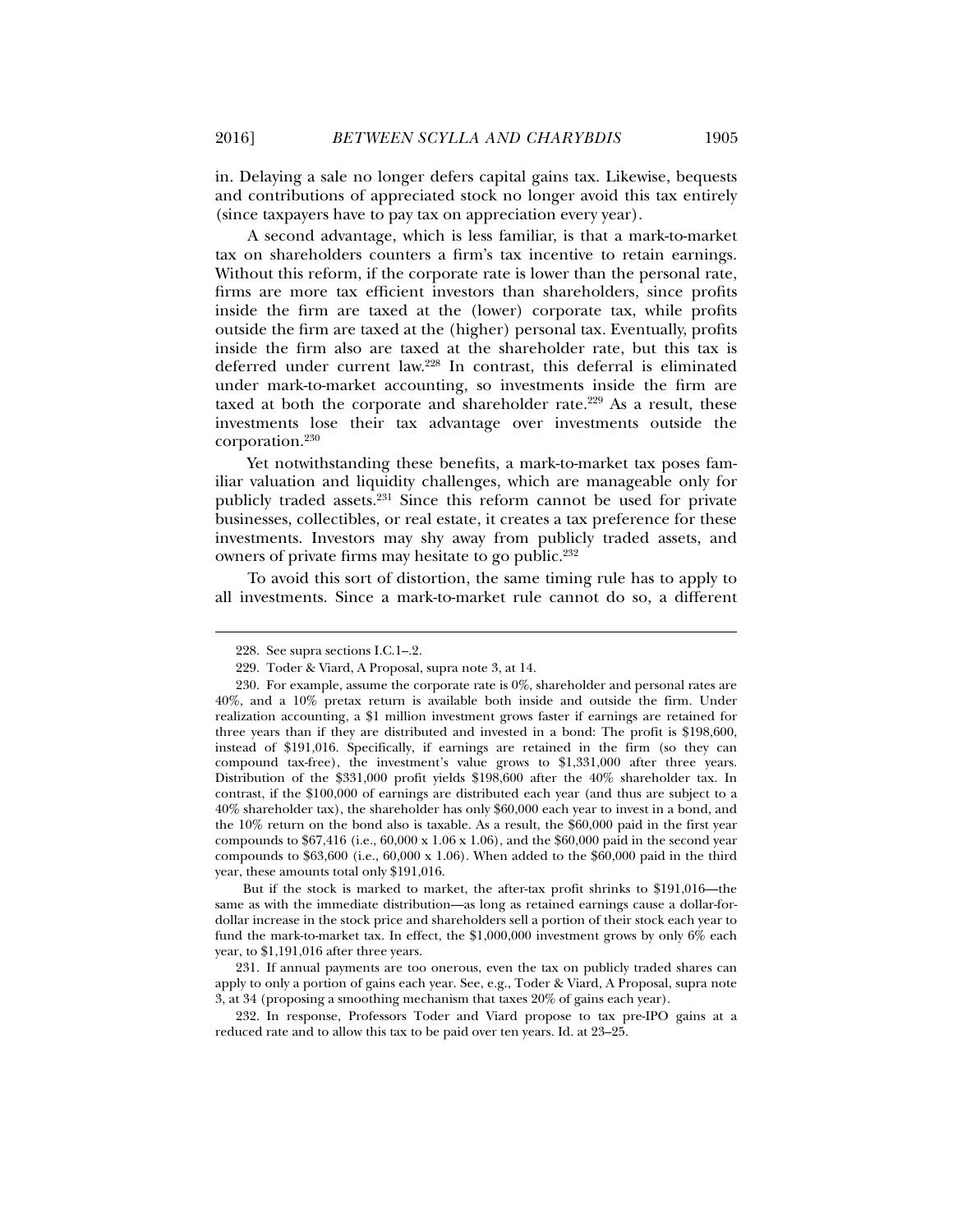remedy is needed for shareholder lock-in and trapped earnings. As an alternative, economist Harry Grubert and Professor Rosanne Altshuler propose to delay the shareholder tax until stock is sold, as under current law, but to add an interest charge to compensate the government for this delay.233 Yet their proposal is less accurate than a mark-to-market rule. Instead of measuring the return each year, it uses (imperfect) assumptions to allocate gains across the relevant years, creating planning opportunities when these assumptions are inaccurate.234 This is all the more true when a taxpayer's bracket changes during these years.235

In addition to creating new distortions, mark-to-market accounting and interest charges share two other limitations. First, unlike corporate taxes, they do not reach tax exempts and (mostly) miss foreign shareholders as well. Second, both proposals are likely to encounter political opposition. Rules that impose interest charges under current law are unpopular, as is taxing gains that could prove temporary.236 While these proposals may be easier to sell if they applied only to high-networth shareholders, as David Miller has proposed,<sup>237</sup> this limit would introduce another boundary for taxpayers to game.

Therefore, in shoring up the shareholder tax with a mark-to-market rule or interest charges, the goal should not be to eliminate the corporate tax—even though this is what many commentators have suggested but to cut it.238 There are two reasons for this. First, if the corporate tax is repealed, tax exempts would escape tax entirely, and foreigners would

 236. For instance, taxpayers generally have to pay an interest charge on gains from Passive Foreign Investment Companies (PFICs) and thus shy away from investing in them. See David Kuenzi, Thun Fin. Advisors, L.L.C., Why Americans Should Never Own Shares in a Non-US Mutual Fund (PFIC) 2 (2016), http://thunfinancial.com/site/wp-content/ uploads/2016/09/Why-Americans-Should-Never-Own-Foreign-Mutual-Funds-2016.pdf [http://perma.cc/A79S-7SLM] ("The tax treatment of PFICs is extremely punitive compared to the tax treatment of similar investments that are incorporated in the U.S.").

 237. David Miller has also suggested imposing mark-to-market accounting only on taxpayers with sufficiently high incomes on the theory that they have the sophistication and liquidity to be taxed in this way. See David S. Miller, A Progressive System of Mark-to-Market Taxation, 121 Tax Notes 213, 213 (2008).

 238. For example, in 2014 Professors Toder and Viard proposed to use mark-tomarket accounting to eliminate the corporate tax. Toder & Viard, Major Surgery Needed, supra note 3, at 26. In so doing, they followed Victor Thuronyi and David Shakow. See Shakow, supra note 3, at 1134–37; Thuronyi, supra note 3, at 110. In contrast, Grubert and Professor Altshuler proposed to keep the corporate tax, but at a 15% rate. Grubert & Altshuler, Shifting the Burden*,* supra note 132, at 25. Notably, in a revised version of their proposal in 2016, Professors Toder and Viard opted to keep a 15% corporate tax. See Toder & Viard, A Proposal*,* supra note 3, at 12.

 <sup>233.</sup> Grubert & Altshuler, Shifting the Burden, supra note 132, at 25.

 <sup>234.</sup> For example, if the asset immediately appreciates, taxpayers have the incentive to keep the stock—a form of lock-in—so some of this gain is allocated to later years.

 <sup>235.</sup> See, e.g., Toder & Viard, A Proposal, supra note 3, at 73–74 ("If the tax rate that prevails in the year of realization [is] assumed to apply throughout the holding period, the incentive to realize in low-tax years would actually be stronger with the deferral charge than under a conventional realization-based tax.").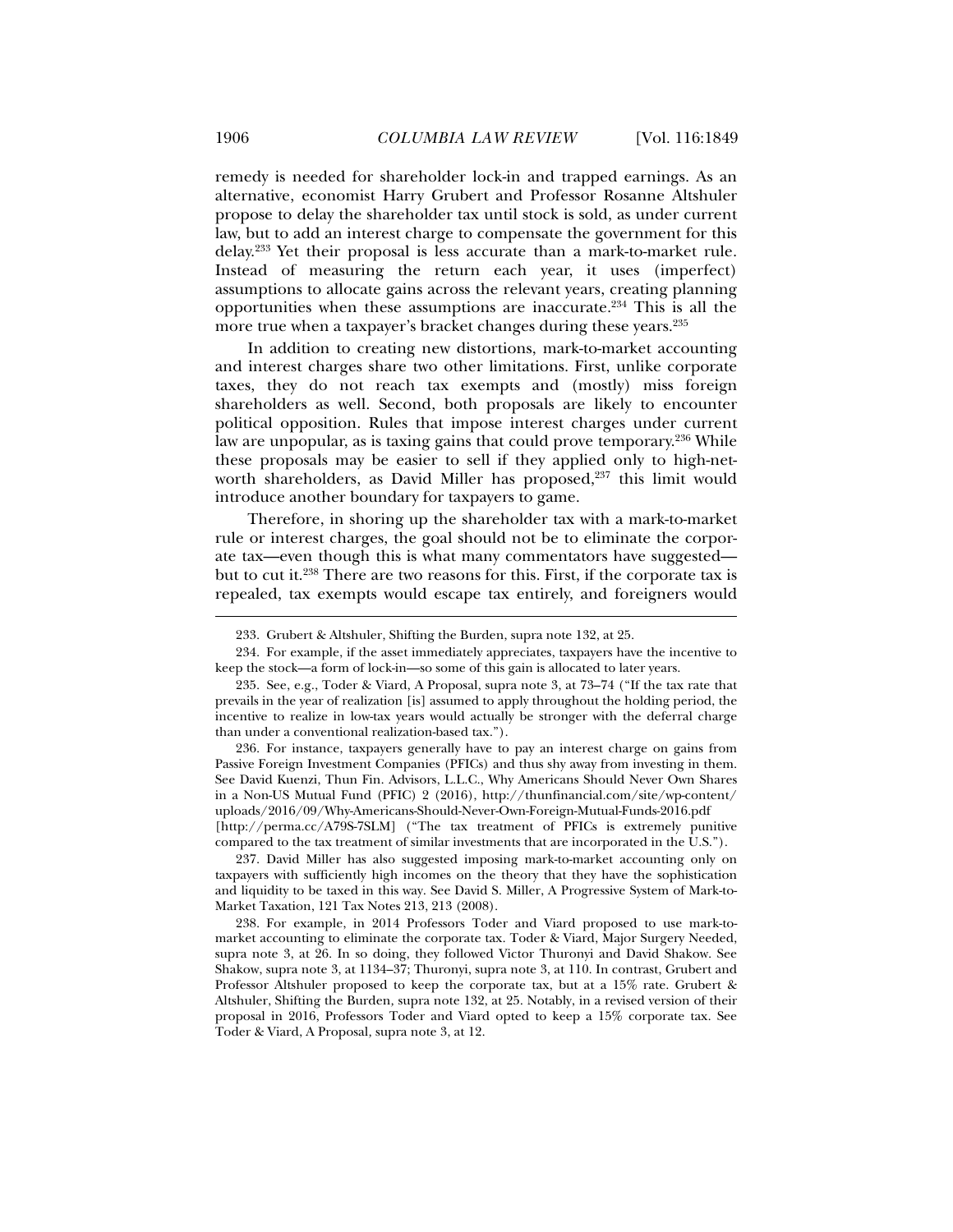(mostly) do so as well, unless the treatment of these taxpayers changes.<sup>239</sup> Second, collecting some tax from corporations relieves pressure on the shareholder tax. The shareholder rate does not have to increase as much, so shareholder distortions are not as severe (e.g., at the boundary between mark-to-market and realization).<sup>240</sup> Therefore, even when fundamental reforms strengthen the shareholder tax, two taxes still have advantages over one.

#### D. *Imputation*

l

Still another reform option, an imputation system, adheres to this Essay's core recommendation by collecting tax from both corporations and shareholders. The corporation pays the first tax, and shareholders pay a second tax at their individual marginal rates.<sup>241</sup> Since shareholders can claim a credit for tax already paid by the corporation, the corporate tax functions as a withholding tax. For instance, if the corporate tax is 35%, a shareholder whose marginal rate is 40% pays an additional 5% of tax, while a shareholder whose marginal rate is 20% receives a 15% refund.242

The combined effect is to tax business profits at a shareholder's individual marginal rate. Since a shareholder's bracket depends on her other income, using this rate advances distributional goals. Another advantage is that this rate is also used for pass-through entities, as well as for corporate debt. Therefore, as Professor Alvin Warren has emphasized, imputation systems conform the rates for corporations and passthrough businesses, as well as for corporate debt and equity.<sup>243</sup>

 241. See Warren, ALI Integration Report, supra note 24, at 639–41 (discussing the benefits of imputation systems).

 <sup>239.</sup> One way to avoid these gaps is to collect this mark-to-market tax from the corporation instead of from shareholders. Professor Halperin has suggested imposing a tax on publicly traded corporations, which would be based on changes in their market value in the relevant tax year. Professor Halperin considers pairing this tax with an imputation system, so shareholders can claim a credit for tax paid by the corporation. As long as this credit is not available to tax exempts and foreigners, tax is still collected (indirectly) from them. See Daniel Halperin, Saving the Income Tax: An Agenda for Research, 24 Ohio N.U. L. Rev. 493, 501, 507, 509 (1998).

 <sup>240.</sup> In proposing a mark-to-market shareholder tax to replace the corporate tax, Professor Joseph Dodge offers a different reason to retain a second tax: "offer[ing] a vehicle to deliver modest tax preferences." Dodge, supra note 3, at 308.

 <sup>242.</sup> For instance, if a corporation with earnings of \$10 per share pays \$3.50 of corporate tax and a dividend of \$6.50 per share, its shareholders pay tax on the full \$10 of earnings per share—instead of on the \$6.50 of cash they receive—while also claiming a \$3.50 credit for the corporate tax already paid. Under this approach, shareholders in the 40% bracket owe a total of \$4.00 per share so—in addition to the \$3.50 credit—they pay \$0.50 per share. In contrast, shareholders in the 20% bracket owe only \$2.00, and thus receive a \$1.50 per share refund.

 <sup>243.</sup> See Warren, ALI Integration Report, supra note 24, at 649–52.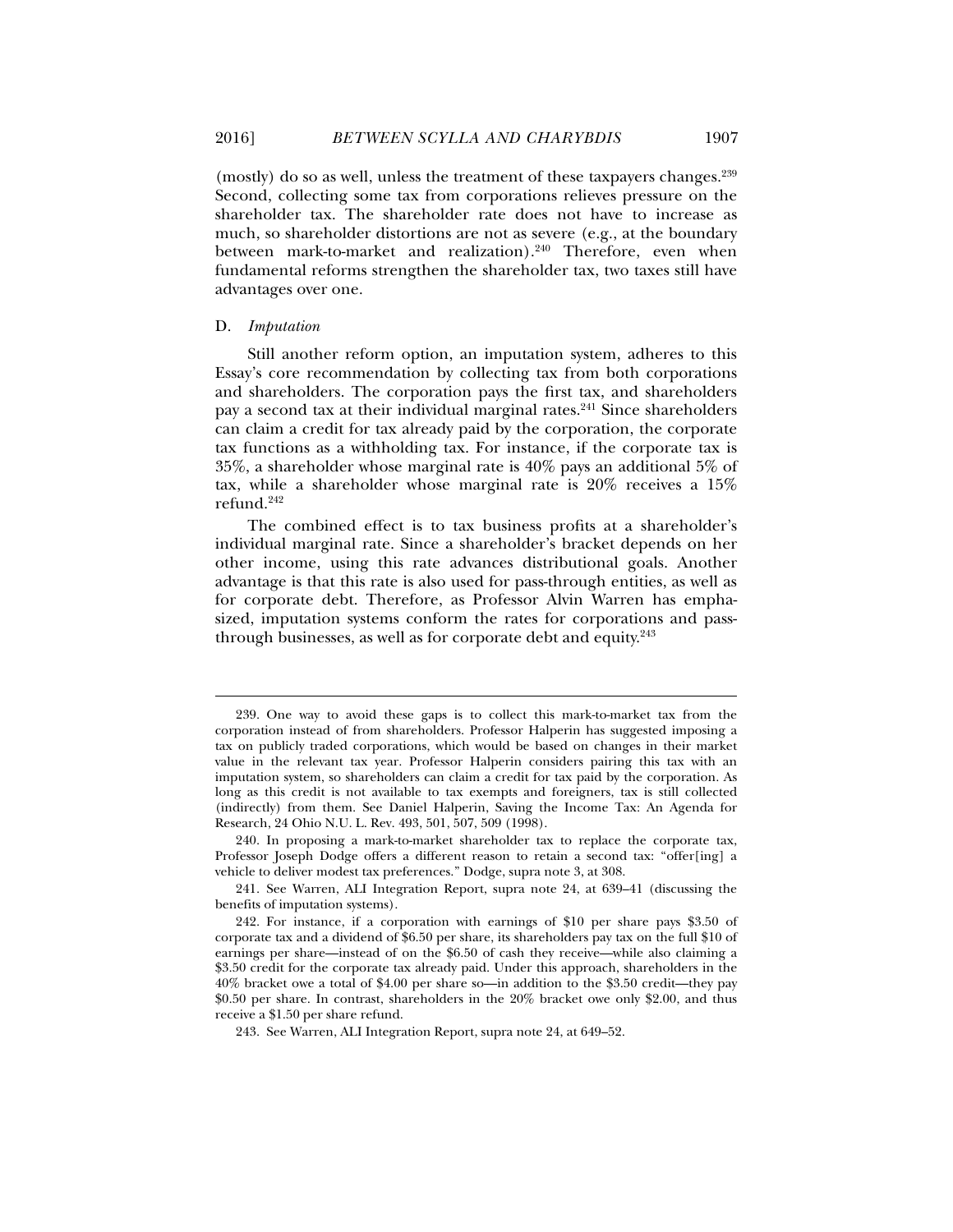If an imputation system is enacted, will it deter the various planning strategies considered in this Essay? Overall, this reform is fairly effective in discouraging these strategies. A key reason is that an imputation system relies on two points of collection, instead of on one. As a result, the corporate tax backstops the shareholder tax. For example, the corporate tax can still reach foreign and tax-exempt shareholders indirectly, as long as they cannot claim a credit for this corporate tax.244 Likewise, the shareholder tax can still backstop the corporate tax. For instance, income that is shifted abroad can still be taxed (eventually) at the shareholder level (when shareholders receive a dividend or sell stock); if no corporate tax was paid, shareholders cannot claim a credit.

Arguably, corporate and shareholder taxes backstop each other more effectively in imputation systems than under current law, since these taxes are better coordinated. When a corporation cuts its tax bill, it reduces the credit available to shareholders. As a result, income shifting and other corporate planning becomes less attractive, since it (potentially) increases the shareholder tax.245 Some studies suggest that corporations engage in less planning under an imputation system (e.g., in Australia) and ramp up planning when imputation is repealed (e.g., in Europe). $246$ 

Yet this effect should not be overstated, since corporations still have three reasons to cut their tax bills under imputation systems. First, these efforts still help shareholders who cannot claim a credit for corporate tax and thus do not face higher shareholder taxes when the corporation cuts its tax bill. Since tax-exempt and foreign shareholders are likely to be in this position, they will prefer firms with low effective tax rates. Indeed,

 <sup>244.</sup> Notably, European systems used to rely on imputation but stopped using these credits when the European Court of Justice ruled that they had to be equally available to foreign investors from other European-jurisdiction nations. See Graetz & Warren, Unlocking Business Tax Reform, supra note 139, at 709.

 <sup>245.</sup> See Graetz & Warren, Integration of Corporate and Shareholder Taxes, supra note 45, at 12 ("[A]s in the Australian system, the incentives for corporations to shift their income or their domicile abroad could be reduced."); see also Richard Vann, Corporate Tax Reform in Australia: Lucky Escape for Lucky Country?, 1 Brit. Tax Rev. 59, 65 (2013) ("The imputation system was thought to put a floor under tax planning by Australian listed companies . . . ."); Dan Amiram, Andrew M. Bauer & Margaret Frank, Tax Avoidance at Public Corporations Driven by Shareholder Demand: Evidence from Changes in Shareholder Dividend Tax Policy 2 (Darden Bus. Sch., Working Paper No. 21111467, 2016), http://ssrn.com/abstract=2111467 (on file with the *Columbia Law Review*) ("Conceptually, corporate tax avoidance in an imputation system simply shifts tax payments from the corporation to its shareholders.").

 <sup>246.</sup> See, e.g., Catherine Ikin & Alfred Tran, Corporate Tax Strategy in the Australian Dividend Imputation System, 28 Australian Tax F. 523, 532 (2014) (finding that Australian managers whose firms pay "franked" dividends are less likely to defer corporate income in advance of an announced reduction in the corporate rate); Amiram et al., supra note 245, at 32 ("[P]ublic corporations in countries that eliminate an imputation system increase corporate tax avoidance by at least 5.5 percent of pre-tax income . . . .").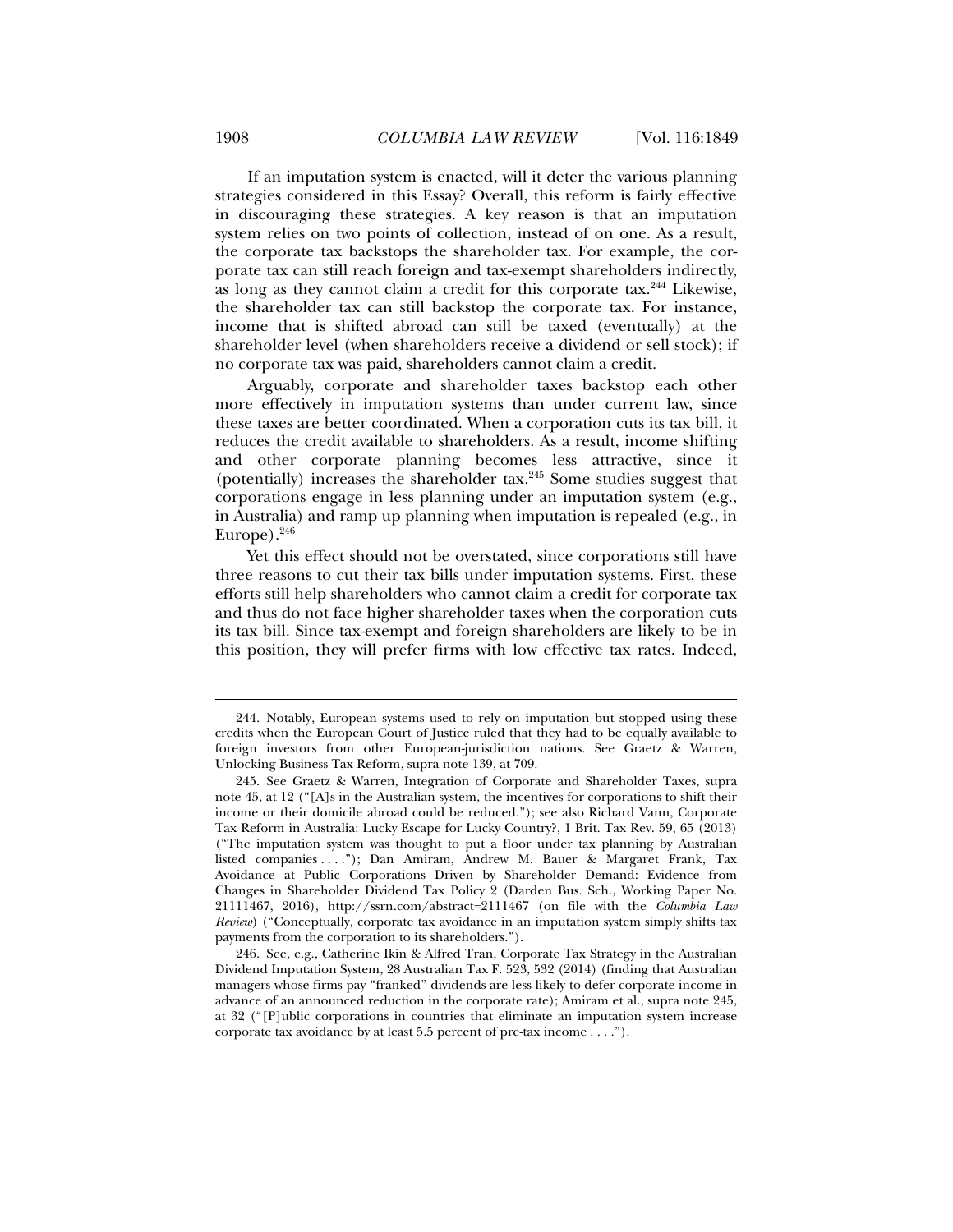activist pension funds and large foreign shareholders will likely lobby firms to ramp up corporate tax planning.

Second, taxable shareholders also have reason to join this chorus. Even though cutting the corporate tax bill reduces imputation credits, these credits are not always needed. Shareholders have other ways to avoid shareholder tax, such as deferring sales or contributing appreciated stock to charity. When these strategies are available, shareholders do not need imputation credits and are happy for the firm to cut its corporate tax bill. After all, even if taxable shareholders do not benefit when the corporation's effective rate is lower than their (effective) shareholder rate, they do not want the corporation to have a higher effective rate. The corporate tax functions as a withholding tax, and shareholders do not want the firm to withhold tax that they may never owe. For instance, shareholders are taxed currently on dividends but not on retained earnings (as long as they do not sell shares). So shareholders need imputation credits only for dividends and want the firm to minimize the corporate tax on retained earnings. $247$  More generally, an imputation system preserves familiar gaps in corporate and shareholder taxes.248 Although it weakens incentives to exploit these gaps in some cases, it maintains them in others.

Third, even when shareholders do not benefit from corporate tax planning, managers still have agency-cost reasons to invest in it: Reporting higher (after-tax) earnings could inflate their equity compensation or bonuses. This incentive is especially pronounced in the United States, where equity compensation is pervasive. So even though evidence suggests that imputation systems have discouraged corporate tax planning in Europe and Australia, $249$  these jurisdictions use equity compensation far less frequently, so the U.S. experience could turn out to be different.

Therefore, it is too optimistic to expect imputation, on its own, to shut down the various planning strategies in this Essay. But imputation still is a valuable step, especially if paired with a lower corporate rate, as well as other reforms to shore up the corporate and shareholder taxes. A key advantage of imputation is that—like current law and unlike some other proposals—it relies on two taxes, instead of on one. Imputation

 <sup>247.</sup> Even a modest corporate-tax bill should be sufficient to provide imputation credits for dividends. Firms that fall short can respond not only by paying more corporate tax but also by cutting dividends. Grubert & Altshuler, Shifting the Burden*,* supra note 132, at 13–16.

 <sup>248.</sup> A response to this limitation is to pair imputation with other reforms. See, e.g., Toder & Viard, A Proposal, supra note 3, at 2 (suggesting the adoption of mark-to-market accounting paired with an imputation system).

 <sup>249.</sup> See Ikin & Tran, supra note 246, at 526 (discussing Australia); Amiram et al., supra note 245, at 19, 45 tbl.1 (noting countries in their sample that eliminated imputation were all in Europe: France, Germany, Finland, Italy, and Norway).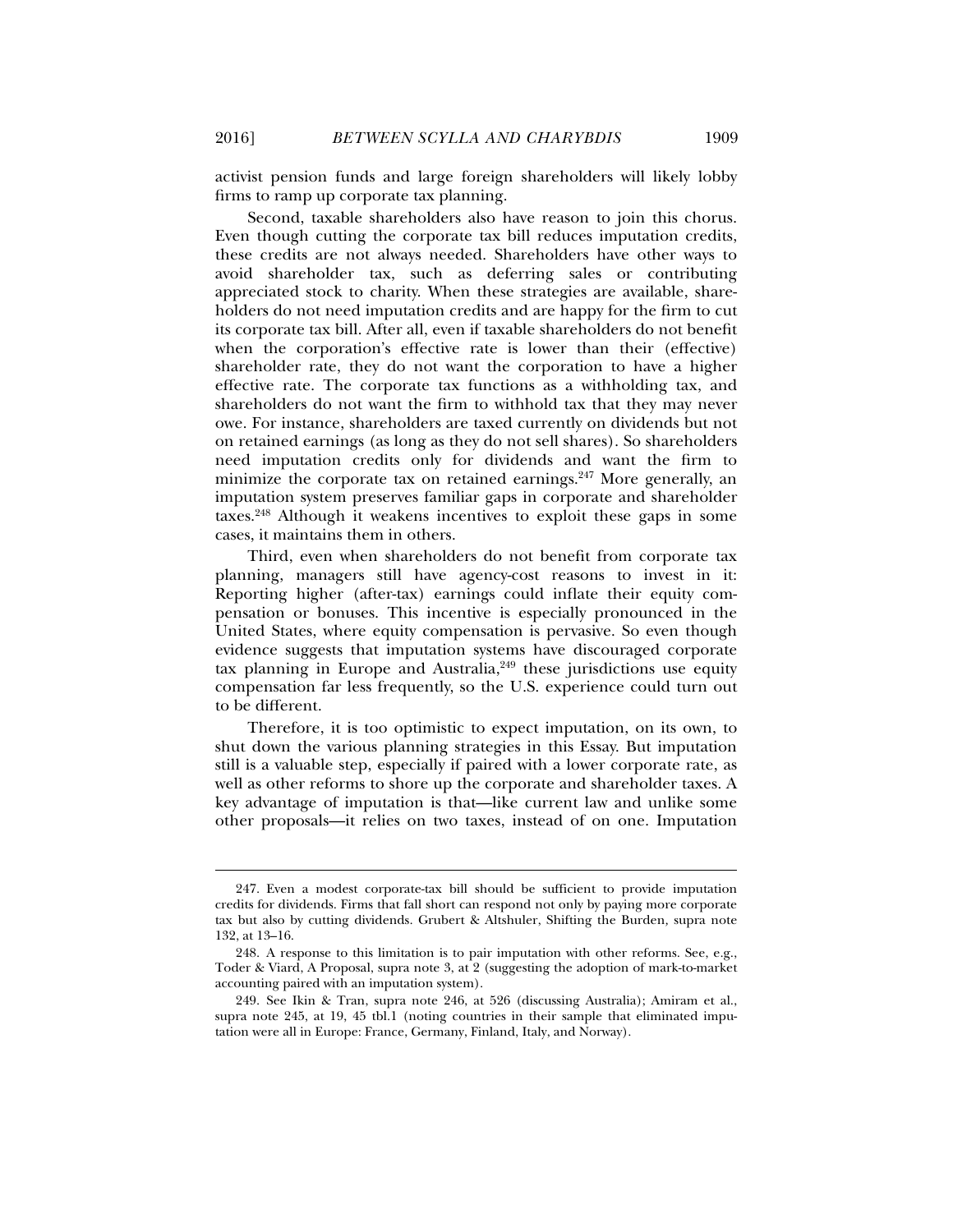also has the advantage of coordinating these taxes more effectively than current law.

#### E. *Cash-Flow Corporate Taxation*

A final alternative, a "cash-flow corporate tax," is a type of consumption tax. Its defining feature is that capital investments are deducted currently, instead of capitalized. Therefore, this reform avoids the challenge of calibrating depreciation to reflect economic reality (or encourage investment). As in a  $401(k)$  plan, the deduction of investments spares the "normal" (or market-wide) return on capital from tax. Since this return is not taxed anyway, tax planning is not needed to shield it from tax.

But this reform is still supposed to tax above-market returns (for instance, when intellectual property creates market power) as well as disguised labor income (when owners are paid a below-market salary). Therefore, taxpayers still have an incentive to shelter these returns from tax. Although their interest in tax planning is muted, it does not disappear.

Even so, the available planning opportunities depend on how the tax is structured.250 A key variable is whether the tax covers economic value produced or consumed in the United States. If the tax applies only when value is produced here (an "origin-based" tax), firms have an incentive to shift income overseas. Admittedly, there is no need to shift normal returns, which are exempt anyway, but shifting above-market returns is advantageous. This is a significant limitation of the "X-tax,"251 an origin-based tax endorsed by Professor David Bradford, Robert Carroll, and Professor Viard.<sup>252</sup> Although they acknowledge this problem,253 they rely on current law's (porous) responses, such as

 <sup>250.</sup> For example, Professor Weisbach has described planning opportunities that arise when consumption taxes are "open," which means one counterparty can claim a deduction even if the other counterparty does not have an inclusion. See, e.g., David A. Weisbach, Ironing Out the Flat Tax, 52 Stan. L. Rev. 599, 616–17 (2000) [hereinafter Weisbach, Ironing Out the Flat Tax]. This is especially true for taxes that are "R-based," which means they disregard financial transactions. See id. As an example, Professor Weisbach shows that taxpayers can enter into derivative contracts and then settle them by either delivering the underlying property or paying cash. See id. An R-based system would account for the delivery of property but not cash. As a result, taxpayers can deliver property if they have a loss and settle in cash if they have a gain. See id.

 <sup>251.</sup> The X-tax is an origin-based cash-flow corporate tax, which uses a flat rate and offers a deduction for wages. A separate tax on wages, using progressive rates, is collected from workers. See David F. Bradford, The X Tax in the World Economy 3–5 (Ctr. for European Policy Studies, Working Paper No. 93, 2003), http://www.princeton.edu/ceps/ workingpapers/93bradford.pdf [http://perma.cc/UAK6-MKB9].

 <sup>252.</sup> See Robert Carroll & Alan D. Viard, Progressive Consumption Tax: The X-Tax Revisited 20–39 (2012); Bradford, supra note 251, at 3–4.

 <sup>253.</sup> See Carroll & Viard, supra note 252, at 113 (stating that "[when] the correct market value cannot be objectively determined, as will often be true in cases involving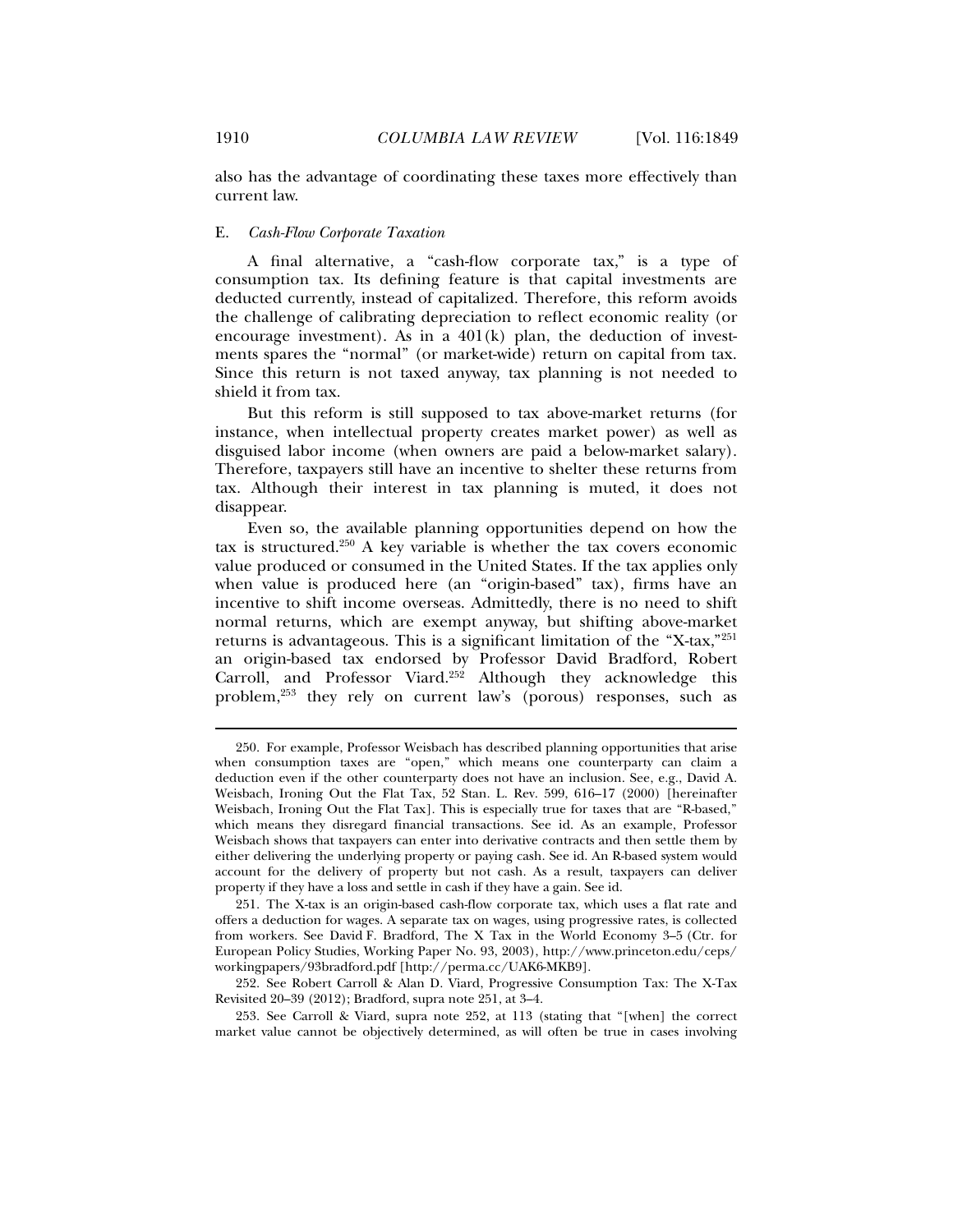transfer pricing and a tax on repatriated earnings.254 Another prominent origin-based proposal, Professors Robert Hall and Alvin Rabushka's flat tax, shares this limitation.255

In contrast, there is no incentive to shift income when a tax applies to goods and services consumed here, regardless of where they are produced (i.e., destination-based taxes). Even if the product is developed abroad, this tax still reaches above-market returns from U.S. sales.<sup>256</sup> This advantage motivates Professor Alan Auerbach to recommend a destination-based cash-flow corporate tax<sup>257</sup> and Professor Michael Graetz to favor a destination-based value added tax (VAT).<sup>258</sup>

While immunity from income shifting is a notable advantage—and some commentators argue that destination-based consumption taxes solve all problems with the corporate tax under current law<sup>259</sup>—these taxes still have familiar limitations. For example, international trade rules may block variations that tax wages separately with progressive rates (such as cash-flow corporate taxes, but not VATs).260 Another limitation is that (by design) destination-based taxes do not reach exports. As a result, they collect less revenue from debtor nations like the United States, which have to run trade surpluses in the future to compensate for past trade deficits and thus will have more (untaxed) exports than (taxed)

 256. Carroll & Viard, supra note 252, at 113 ("[B]order adjustment eliminates transfer-pricing problems between firms.").

 257. See Alan J. Auerbach, Ctr. for Am. Progress, Hamilton Project, A Modern Corporate Tax 3 (2010) [hereinafter Auerbach, A Modern Corporate Tax], http:// www.hamiltonproject.org/assets/legacy/files/downloads\_and\_links/FINAL\_AuerbachPap er.pdf [http://perma.cc/X75V-X37D].

 258. See Michael J. Graetz, The Tax Reform Road Not Taken—Yet, 67 Nat'l Tax J. 419, 424 (2014) [hereinafter Graetz, Tax Reform Road Not Taken].

above-normal returns, the origin-based tax offers an incentive to relocate investment abroad and to misstate prices to prevent the proper amount of tax from being collected in the United States").

 <sup>254.</sup> Id. at 114 ("The Bradford proposal calls for U.S. firms and households dealing with foreign related parties to include all inflows both real and financial, from the related parties and to deduct all outflows, both real and financial."). For an illustrative example, see id.

 <sup>255.</sup> See Weisbach, Ironing Out the Flat Tax*,* supra note 250, at 641–42 (noting the pressure exerted on transfer pricing under Professors Hall and Rabushka's flat tax).

 <sup>259.</sup> Dharmapala, The Economics of Corporate and Business Tax Reform, supra note 63, at 25 ("The [destination-based cash flow tax] would solve virtually all distortions from the corporate tax.").

 <sup>260.</sup> The problem arises because the rebate that firms collect on exports would be based on the corporate rate but some of the tax being rebated would have been paid by workers at a lower rate. If the rebate exceeds the tax that was paid, it could be characterized as an export subsidy. Stephen E. Shay & Victoria P. Summers, Selected International Aspects of Fundamental Tax Reform Proposals*,* 51 U. Miami L. Rev. 1029, 1048–50 (1997).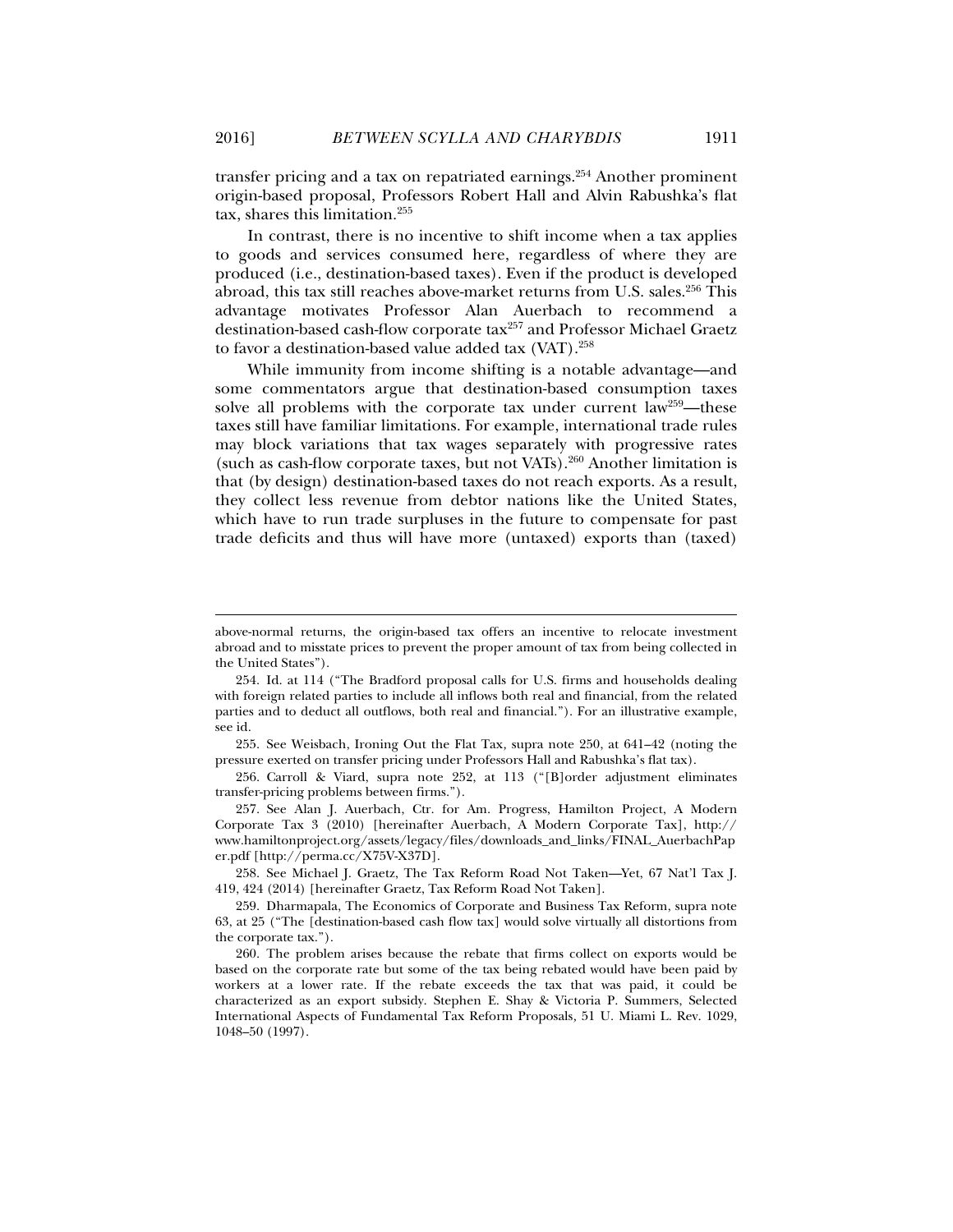imports.261 A further concern is that destination-based taxes can trigger a one-time transfer from the United States to its trading partners, which could be quite large.<sup>262</sup>

Given these distortions and leaks, relying solely on one of these new taxes—without a second tax as a backstop—can be problematic. For instance, an origin-based corporate-cash-flow tax would not reach abovenormal returns that are shifted abroad, but a second tax (e.g., on a shareholder's capital gains and dividends) would reach them. Likewise, a destination-based cash-flow tax would not reach exports, but a second (e.g., shareholder) tax would do so. In this spirit, Professor Auerbach pairs his destination-based corporate tax with the current personal income tax,263 while Professor Graetz proposes to use three taxes: a destination-based VAT, a corporate income tax (at a much lower rate), and a personal income tax (for high earners only). $264$ 

Admittedly, coordinating two taxes can be a challenge. If some activity is subject to only one of them, the combined rate varies for different activity. For instance, if an origin-based cash-flow tax of 20% is paired with a shareholder tax of 25%, only the shareholder tax reaches above-normal returns that are shifted abroad. As a result, the combined rate for this foreign income (25%) is lower than for U.S.-source income (40%). This sort of inconsistency can be conceptually unsatisfying and is also likely to induce distortions. Yet these problems are even worse if the origin-based cash-flow tax stands alone, without a shareholder tax as a backstop. Since foreign income is not taxed at all, the disparity is 40%, instead of 15%. So even though the second tax is not a complete solution, it is still helpful.

#### **CONCLUSION**

To sum up, then, a central challenge in taxing corporate profits is that corporate and shareholder taxes prompt different tax planning. A

 <sup>261.</sup> Carroll & Viard, supra note 252, at 110 (explaining that because "today's trade deficits must eventually be followed by trade surpluses," a border-adjusted tax would raise less revenue and estimating the difference to be \$0.97 trillion).

 <sup>262.</sup> According to Carroll and Professor Viard, this transition effect arises because the tax applies to Americans who fund imports by liquidating foreign assets but not to foreigners who finance exports by liquidating U.S. assets. This imbalance should reduce the real value of Americans' foreign holdings and increase the real value of foreigners' U.S. holdings, causing a one-time transfer from Americans to foreigners, which Carroll and Professor Viard call "a gift to the world, rather than a gain for the United States." Carroll & Viard, supra note 252, at 110–11 (estimating this increases the tax burden on Americans by \$7.88 trillion and reduces the tax burden on foreigners by \$8.85 trillion in present-value terms).

 <sup>263.</sup> Auerbach, A Modern Corporate Tax, supra note 257, at 13 (noting that if the proposed corporate tax reform is implemented, scaling back favorable treatment of capital gains and dividends should be considered).

 <sup>264.</sup> Graetz, Tax Reform Road Not Taken*,* supra note 258, at 424.